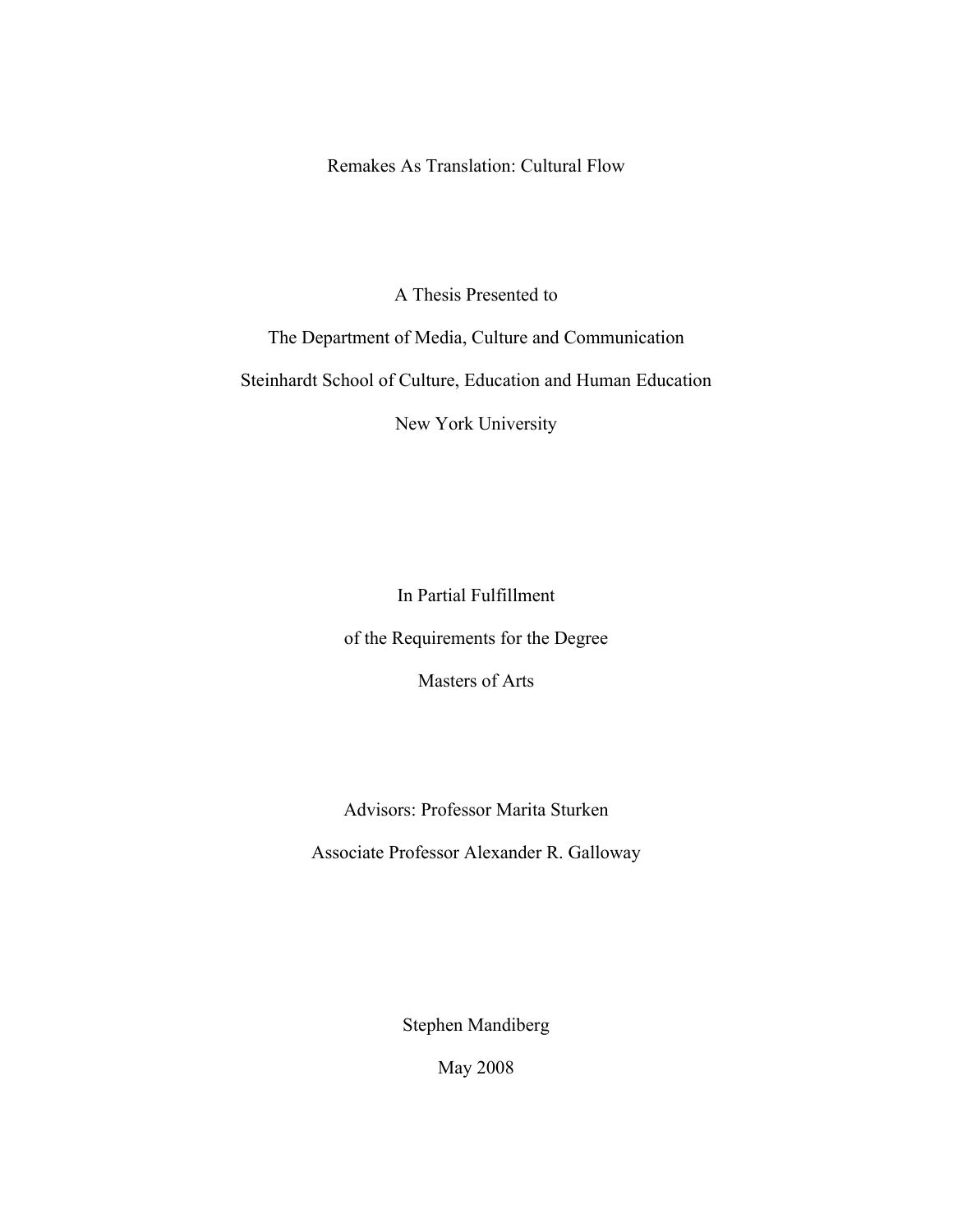## Table of Contents

| Introduction                                             | 3  |
|----------------------------------------------------------|----|
| Translation: Fidelity, Fertility, Localization and Power | 5  |
| Translation in the United States                         | 10 |
| Responses to the Remake                                  | 13 |
| Remake In History                                        | 25 |
| Reconsidering Filmic Translation                         | 33 |
| A Second Look at the French Connection                   | 37 |
| <b>Gross National Cool</b>                               | 42 |
| Alternate Futures                                        | 55 |
| Alternate Methods                                        | 58 |
|                                                          |    |

Bibliography 66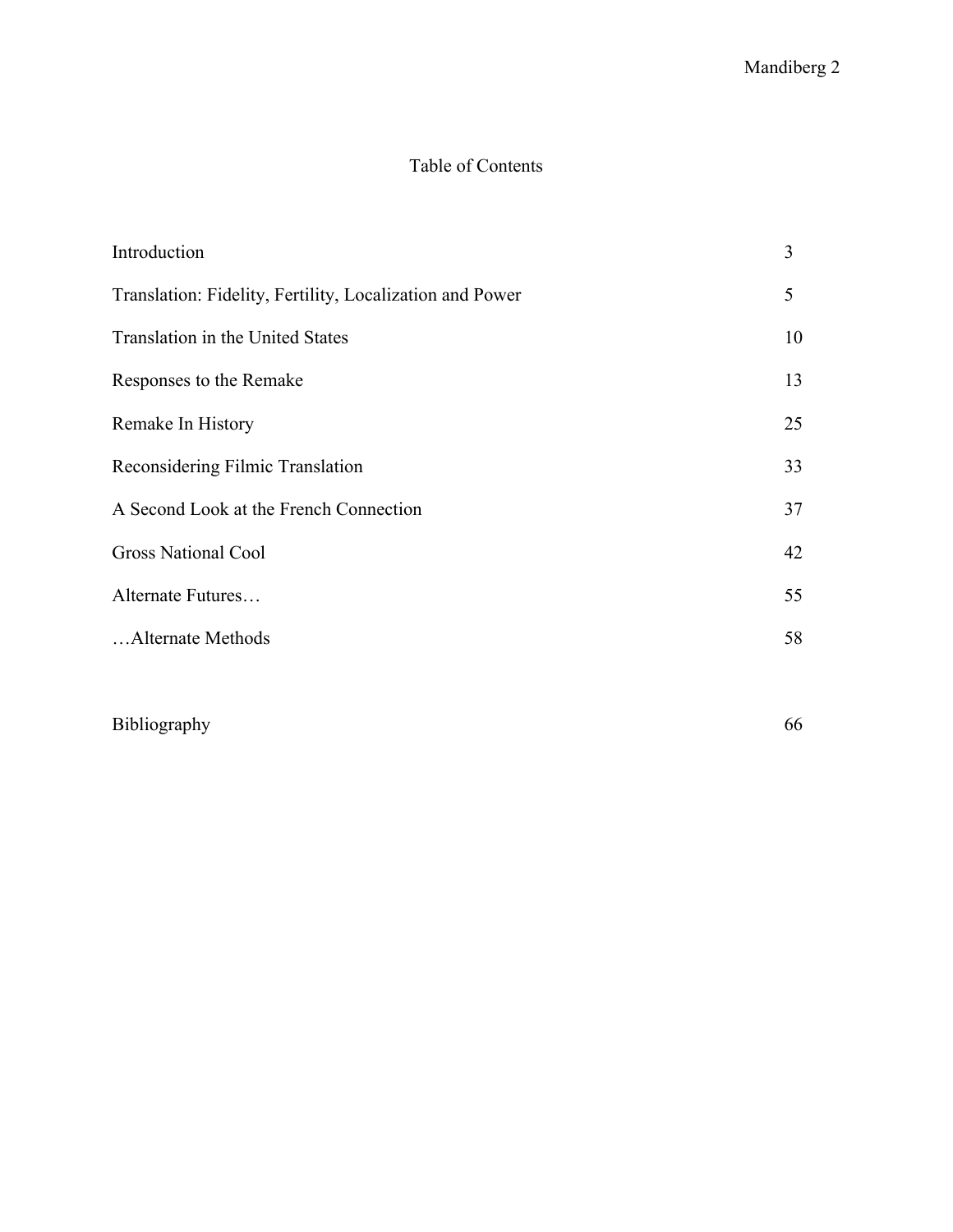#### **Introduction**

A few months ago there were posters in the New York subway system advertising a movie called *The Eye*. A few months before that it was posters for *The Grudge 2*. If one only saw the posters or watched the movies then there was no way to know that both of these movies were remakes of foreign films. In the past decades Hollywood has remade a large number of foreign films. Simultaneously, the availability of subtitled and dubbed films has remained negligible in movie theaters and small in home video releases. Such a relationship between subtitling, dubbing and remaking, where one thrives while the others stagnate, is important because it points toward the theory that all three are related forms of translation. However, such a conclusion has not previously been made.

In the past two decades there have been a number of attempts to analyze Hollywood's remake practice. Primarily these analyses have attempted to understand why Hollywood remade films from France in the 1980s and 1990s. Some of the definitions of the remake that have emerged through these critical engagements are: "Films based on an earlier screenplay;" "new versions of existing films;<sup>"2</sup> "films that to one degree or another *announce* to us that they embrace one or more previous movies;"<sup>3</sup> "A species of interpretation."<sup>4</sup> While interpretation and translation (the simultaneous interpreter and translator) are certainly related it is interesting that the term translation is never used as a defining term. The studies link the remake to adaptation and consider it through its textuality instead of its politics.

 $\frac{1}{1}$ <sup>1</sup> Lucy Mazdon. *Encore Hollywood: Remaking French Cinema*. London: bfi Publishing, 2000: p. 2.

Laura Grindstaff. "Pretty Woman with a Gun." In Jennifer Forrest and Leonard R. Koos eds. *Dead Ringers: The Remake in Theory and Practice*. Albany: State University of New York Press, 2002: p. 274. <sup>3</sup>

<sup>&</sup>lt;sup>3</sup> Andrew Horton and Stuart Y. McDougal. "Introduction." In Andrew Horton and Stuart Y McDougal eds. *Play It Again, Sam: Retakes on Remakes*. Berkeley: University of California Press, 1998: p. 3. <sup>4</sup> Leo Braudy. "Afterword: Rethinking Remakes." In Andrew Horton and Stuart Y McDougal eds. *Play It Again,* 

*Sam: Retakes on Remakes*. Berkeley: University of California Press, 1998: p. 327.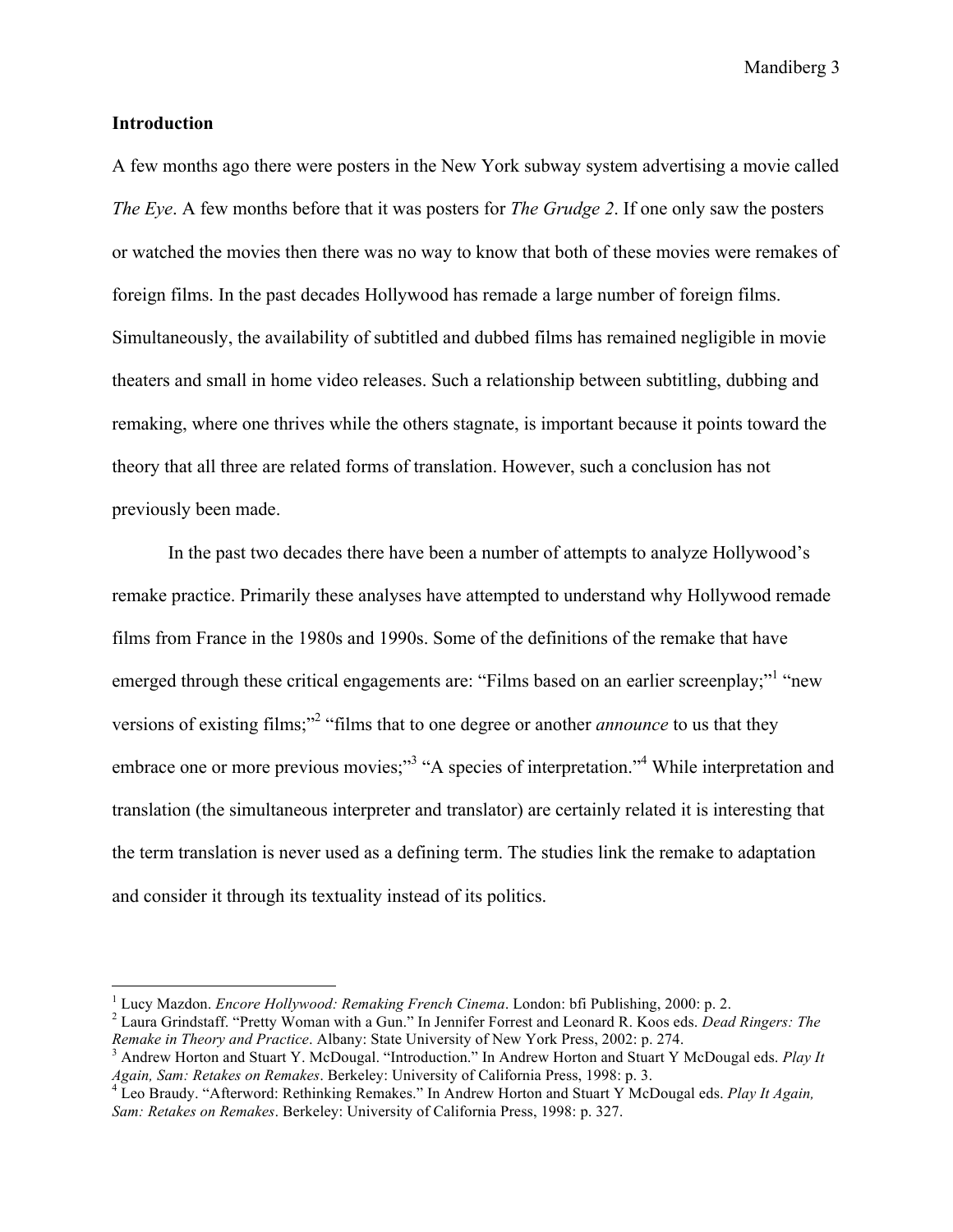There are two reasons why the remake has not been connected with translation. The first is that the remake of foreign films is considered only one of a couple types of remake. Robert Eberwein lists 15 different types of remakes including silent films being remade as sound films, films with multiple remakes, films that change the race of the main characters, pornographic remakes, and films made in the United States and remade as foreign films (or vice versa).<sup>5</sup> Because these different types of remake have been grouped together the relationship between remake, subtitle and dub has been missed. The second reason relates to the negative position of translation in English during the modern period in general and in the  $19<sup>th</sup>$  and  $20<sup>th</sup>$  centuries in the United States in particular.

This paper seeks to understand the nature of remakes of foreign films. Within this main question there a few related sub questions: why Hollywood remade films from France in the 1980s and 90s, why Hollywood did not remake films from Japan in the 1980s, and why has Hollywood remade Japanese films from the mid 1990s to the present. Ultimately, my argument will claim that the remake of a foreign film is a type of translation. Its purpose is no different than subtitles, dubbing, lecturing or the multi language version. It enables the movement of a filmic<sup>6</sup> text from one culture to another where culture is either spatial or temporal. This is not a groundbreaking argument, but it is a somewhat unorthodox one due to the various cultural determinations including the original legal definitions of cinema and the remake, and the current understanding, intellectual and legal, of translation within the United States. The benefits of this redetermination of adaptation to translation are that the remake can be understood as a cultural form with implications that are textual, as the current definitions grant, but also political, which

 <sup>5</sup> Robert Eberwein. "Remakes and Cultural Studies." In Andrew Horton and Stuart Y McDougal eds. *Play It Again, Sam: Retakes on Remakes*. Berkeley: University of California Press, 1998: pp. 28-30. <sup>6</sup>

While the discourse tends toward the word cinematic, I lean toward filmic throughout this paper to acknowledge the changing face of cinema from being theater based to being equally a home medium with the rise of videos, DVDs, home theaters and digital film.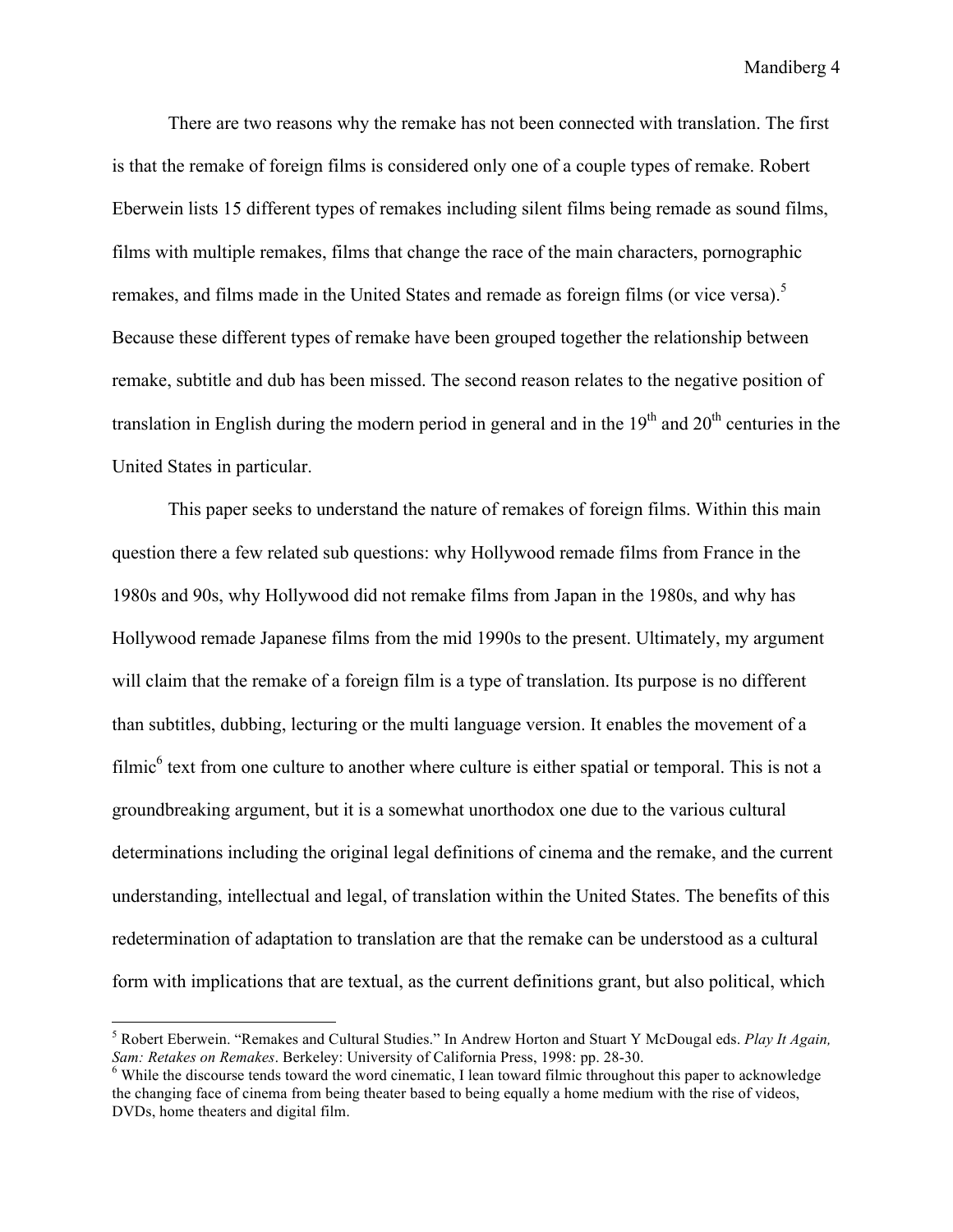they shy away from in their drive to recuperate the mode. Additionally, through developing an understanding of the different types of translation as possessing different qualities I aim to show that the current practice within the Hollywood community of remaking films, instead of subtitling or dubbing them, reproduces certain problematic aspects from the literary translation community.

### **Translation: Fidelity, Fertility, Localization and Power**

In this initial section I will give an overview of Western translation theory by highlighting the concepts of fidelity, fertility and localization. All of these concepts will be used throughout the paper. Fidelity indicates the remake should be faithful to the original. Fertility leads from the idea that fidelity is impossible (for reasons I will discuss below) and that translation should instead work toward a maximum mixing to produce ideas of an Adamic or pure language. Localization is the concept of tailoring a translation so that it fits in with either source or target culture. Localization is inseparable from the intersections of power, domination and translation methodology, which will also be explored throughout this paper.

The essential conundrum of translation is quite simply the impossibility of a perfect translation. George Steiner writes:

"A 'perfect' act of translation would be one of total synonymity. It would presume an interpretation so precisely exhaustive as to leave no single unite in the source-text – phonetic, grammatical, semantic, contextual – out of complete account, and yet so calibrated as to have added nothing in the way of paraphrase, explication or variant."<sup>7</sup>

A perfect translation would reproduce the exact meaning of an original utterance while both omitting and adding nothing. While such a drive toward perfect translation works in theory, the

<sup>-&</sup>lt;br>7 George Steiner. *After Babel: Aspects of Language & Translation*. 3rd edition. Oxford: Oxford University Press, 1998: p. 428.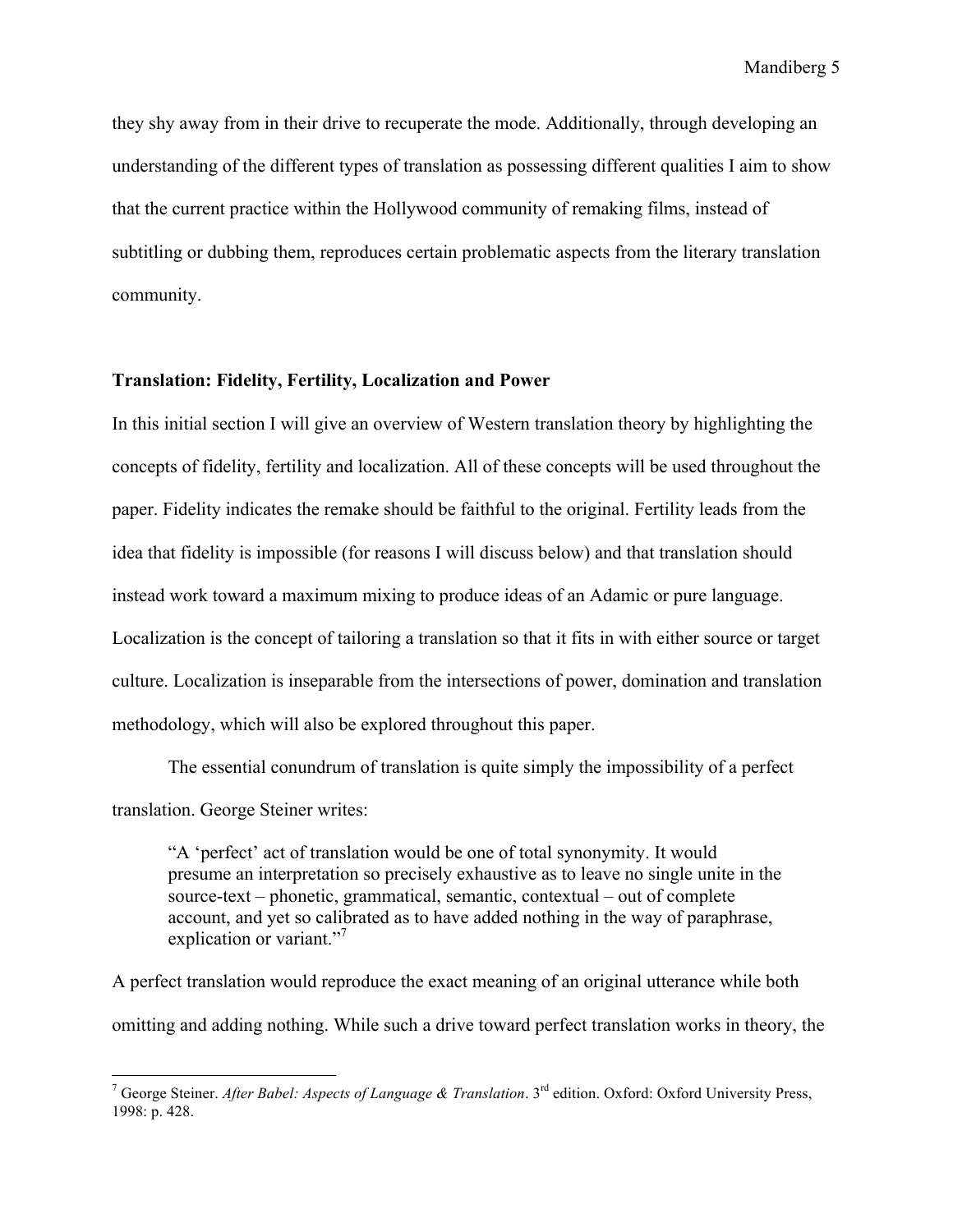tendency of natural languages to move toward polysemy means that perfect translation is impossible in practice. $8$ 

The impossibility of a perfect translation results in the translator being forced to side with either fidelity to the word or fidelity to the sense, which are necessarily considered mutually exclusive. Thus, the history of translation can be seen as the simple preference within societies for either one mode or the other. As a Roman translating Greek speeches, Cicero  $(106-43 \text{ BCE}^9)$ makes the case for free, or sense-for-sense, translation by arguing that speeches are made to "instruct, delight and move the minds of [an] audience" and as such need to be of the flavor of the local populace.10 This is in opposition to the standard word-for-word of the bilingual Roman education where students translated between Greek and Latin in routine exercises.<sup>11</sup> Saint Jerome (~348-420 CE) follows the newly dominant trend of sense-for-sense translation, but also gives specific notice toward when word-for-word is necessary: "in translation from the Greek – except in the case of Sacred Scripture, where the very order of the words is a mystery – I render not word for word, but sense for sense."<sup>12</sup>

A second reaction within modern translation theory that comes from the impossibility of translation is the concept of fertility of language. Walter Benjamin's 1923 "The Task of the Translator" works from the basic assumption that translation is impossible: not only can the title, *Aufgabe*, be translated as the 'task,' but 'travail' and 'failure' of the translator as well.<sup>13</sup> Any translation that works to reproduce the essential meaning for the reader ends up being the

 $\frac{1}{8}$  $8$  This is greatly simplified. In fact, the most basic of traits in translation is not the impossibility of perfect translation, but the impossibility of translation itself. On one side are those who believe translation is possible and on the other are those who believe it is impossibility. For simplicity's sake I have stepped over this aspect. <sup>9</sup>

Translator biographical information is from: Daniel Weissbort and Astradur Eysteinsson eds. *Translation – Theory and Practice: A Historical Reader*. New York: Oxford University Press, 2006; Lawrence Venuti ed. *The Translation* 

<sup>&</sup>lt;sup>10</sup> Weissbort and Eysteinsson, *Translation* – *Theory and Practice*, p. 21.<br><sup>11</sup> Venuti, *The Translation Studies Reader*, p. 14.<br><sup>12</sup> Venuti, *The Translation Studies Reader*, p. 23.<br><sup>13</sup> Paul De Man. *The Resistance t*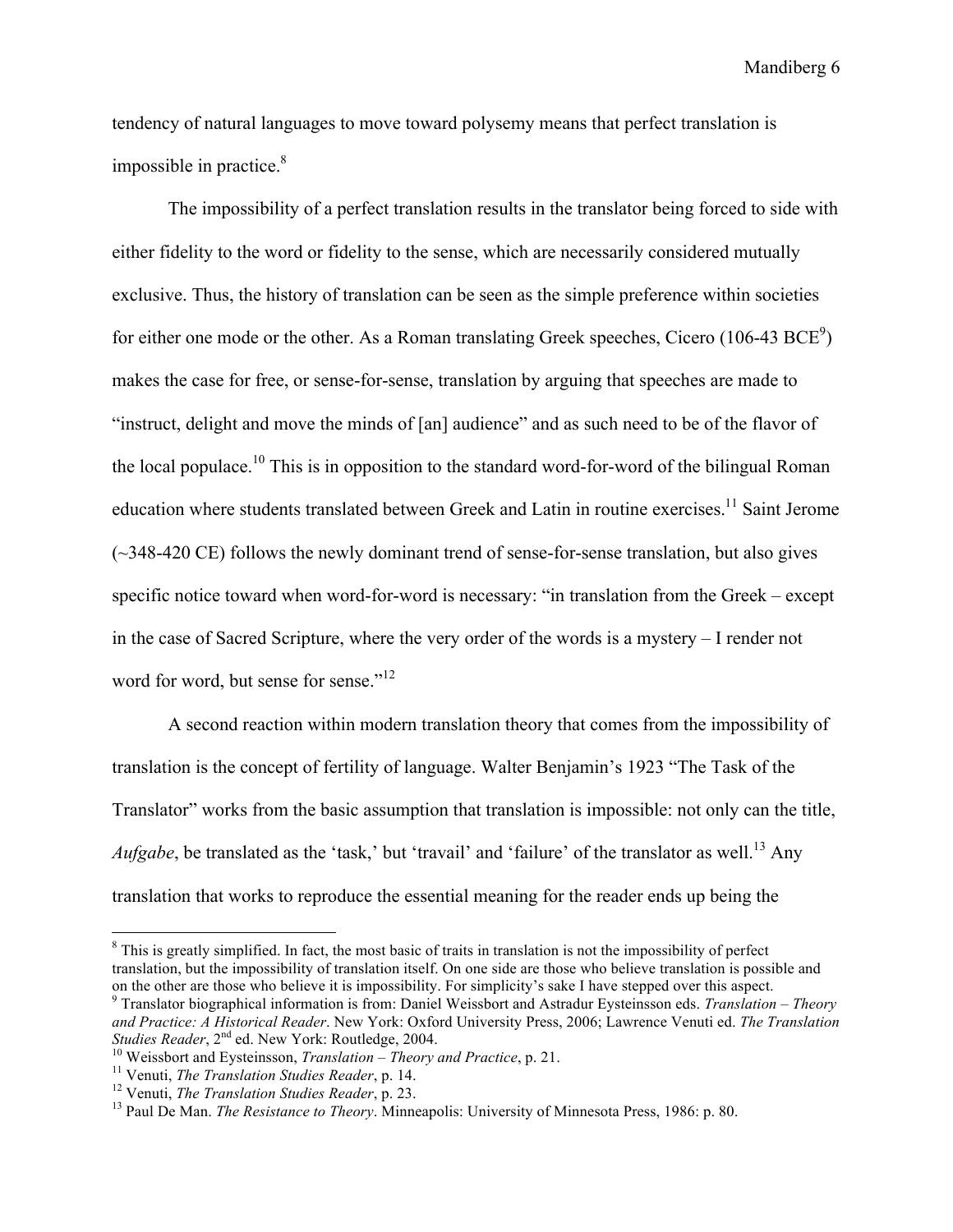"inaccurate transmission of an inessential content"<sup>14</sup> due to its position as a historically later production in a different language, or as Benjamin accounts, a position outside of a language forest aiming for spots on the inside where echoes reverberate into a foreign language.<sup>15</sup> For Benjamin the impossibility of translation does not result in the essential question of fidelity to an original author, culture or text versus license of the translator, which he argues is the basic crux of translation. Instead, Benjamin's concept of translation is based around the idea of leading toward pure language. Translation links two languages' foreignness and allows the reader to see that which does not exist in the original: a hint of the pre-Babelian, unified Adamic language in the product. Thus, the failure of translation is also its final benefit. Through an initial inability to communicate the basic information, translation is the promise of unification through reconciliation of the disparate languages and the people within them.

Jacques Derrida revels in the impossibility of translation. He highlights the puncepts and the polysemy at work in various languages in order to show the impossibility of translation. In "Des Tours de Babel" he elaborates on the impossibility with the example of names. He writes, "[t]ranslation then becomes necessary and impossible, like the effect of a struggle for the appropriation of the name, necessary and forbidden in the interval between two absolutely proper names."<sup>16</sup> Babel as a proper name designates the city of the ancients, the holy city, and confusion, but it also symbolizes the splitting of languages: it is an untranslatable word, and it represents the built-in failure of translation in language. However, Derrida also reasons that it is translation that allows for the sur-vivability, or afterlife, of a text: the original, as lacking (it

 <sup>14</sup> Walter Benjamin. "The Task of the Translator: An Introduction to the Translation of Baudelaire's *Tableaux Parisiens*." Harry Zohn trans. In Lawrence Venuti ed. *The Translation Studies Reader*, 2nd ed. New York: Routledge, 2004: p. 75.<br><sup>15</sup> Benjamin, "The Task of the Translator," pp. 79-80.

<sup>&</sup>lt;sup>16</sup> Jacques Derrida. "Des Tours de Babel." In Joseph F. Graham. *Difference in Translation*. Cornell University Press, 1985: p. 170.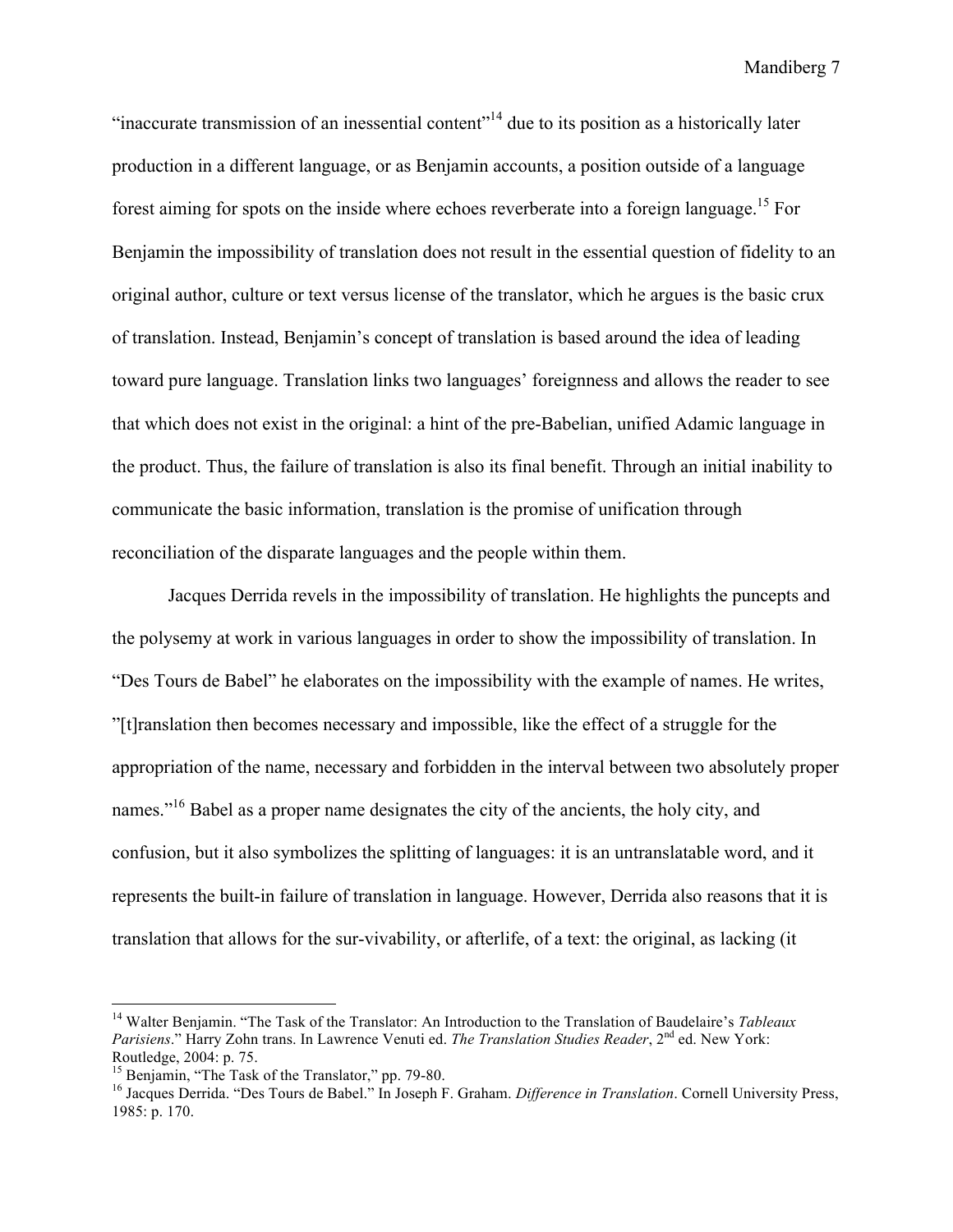cannot be understood in the new culture), is translated and it is neither the original nor translation that matters, but the event, which allows the text to live on.

A third aspect of translation theory is that of the tied notion of localization and power. In the mid 1800s Friedrich Schleiermacher abandoned the belief that translation was essentially the question of fidelity to the word or sense. Instead, he locates the essence of translation as the interaction between linguistic cultures. He claims there are only two real possibilities in translation: "either the translator leaves the author in peace as much as possible and moves the reader toward him; or he leaves the reader in peace as much as possible and moves the writer toward him."17 Schleiermacher centers translation not in textual fidelity or fertility, but in the interaction between linguistic communities (countries). For Schleiermacher, the question was whether translation should make ancient Roman authors write like contemporary Germans or contemporary Germans should learn to read like ancient Roman citizens. In the case of Hollywood films, it is the question of whether Americans watch foreign films in the manner of French, Japanese and other filmic communities, or whether translations should be fit to the tastes of Americans.

In current translation discourse Schleiermacher's conceptualization of moving the reader to the author is called source-oriented, or foreignizing, translation. In foreignizing translation the text maintains aspects of the author's cultural and linguistic style, which means the reader must work to understand the other. Moving the author to the reader is called a target-oriented, or domesticating, translation. In domesticating translation the author is forced into the style of the local language and culture, minimizing the effort of the reader. For example, an original sentence 「女の子は畳部屋でアニメを見ながら団子をたべる」 can be translated in either a

<sup>&</sup>lt;sup>17</sup> Friedrich Schleiermacher. "On the Different Methods of Translating." Susan Bernofsky trans. In Lawrence Venuti ed. *The Translation Studies Reader*, 2<sup>nd</sup> ed. New York: Routledge, 2004: p. 49.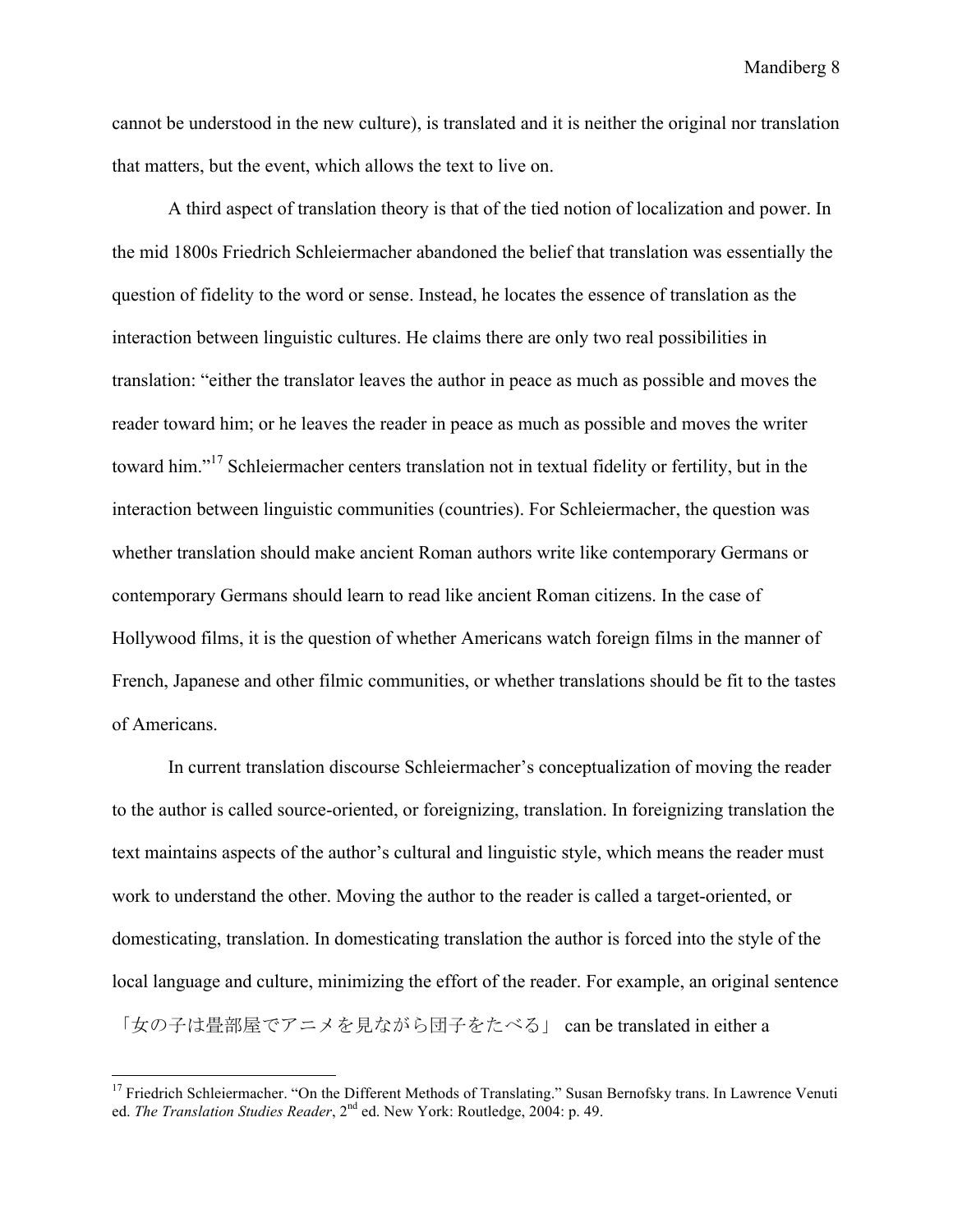foreignizing or domesticating manner. Both translations are slightly exaggerated for emphasis. A foreignizing translation would be: "A girl ate *dango* while watching *anime* in a room with *tatami* flooring." It highlights the specific foreign concepts of *dango* and *tatami* and the currently global phenomenon of *anime* by both using the Japanese words and italicizing them, however it does not go into specifics of what *dango* are or what a *tatami* room actually indicates. A domesticating translation would be: "A girl ate a snack while watching cartoons." It erases the foreign elements under universal or local concepts: dango becomes snack, anime becomes cartoons and the concept of a tatami room is simply erased.

While domestication is considered related to product localization (localizing a product well leads to greater sales; poor localization leads to a lack of sales), foreignization has no extension beyond the realm of translation theory. This is problematic due to the current reductive link between localization/domestication and positive business; it is something that should be problematized as domestication, while possibly good for business at present is not necessarily good for society, politics or a healthy ecology of media.

In fact, domesticating translation is most visible within empires such as Rome and France. St. Jerome claimed that he, like Hillary the Confessor, "did not attend to the drowsy letter nor content himself by translating the boorish style of rustics, but by right of victory carried the sense captive into his own language."18 Friedrich Nietzche claims Rome's domesticating translation method allowed the culture to conquer through translation with no sense of thieving, only "the best conscience of the *imperium romanum*."19 Thus, Rome's domesticating translation

 <sup>18</sup> Saint Jerome. "Letter to Pammachius." Kathleen Davis trans. In Lawrence Venuti ed. *The Translation Studies Reader*, 2<sup>nd</sup> ed. New York: Routledge, 2004: pp. 24-5. Heyvaert's translation of this quotation in Berman's *Experience of the Foreign* is somewhat more colorful and explicit. He writes, "led the meanings captive, as it were, into his own language with the right of a conqueror." Antoine Berman. *The Experience of the Foreign: Culture and Translation in Romantic Germany*. S. Heyvaert trans. Albany: State University of New York Press, 1992 [1984]: p. 47.

<sup>19</sup> Friedrich Nietzche. *The Gay Science*. Walter Kaufmann trans. New York: Vintage Books, 1976: p 138.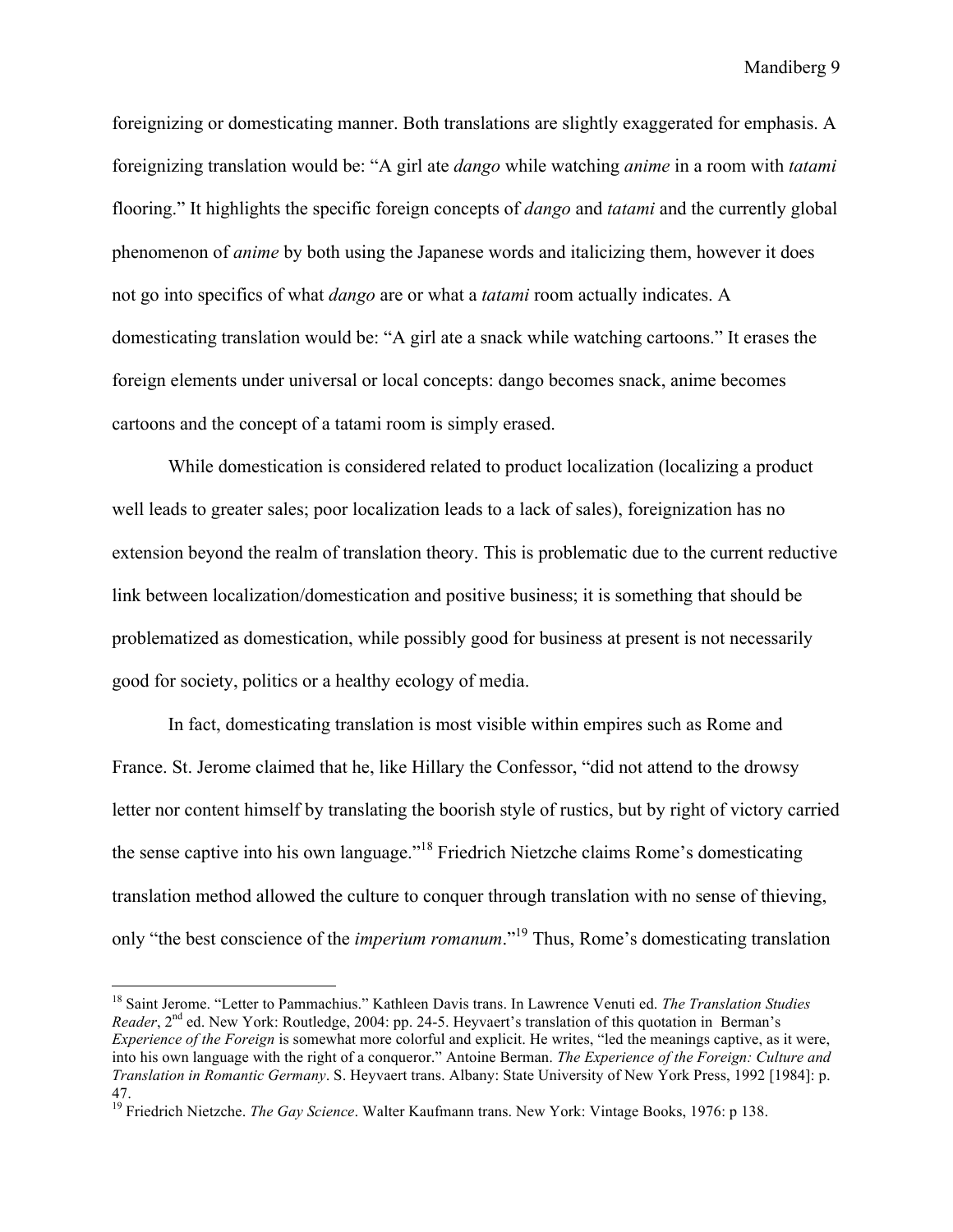strategy aided its imperial drive toward conquering. Finally, Schleiermacher proposes Germany become a nation of foreignizing translation in order to oppose dominant,  $18<sup>th</sup>$  century France's highly domesticating translation method. Just like Rome, France had a domesticating translation strategy that aided the development of empire.

Antoine Berman argues that the focus on domestication and foreignization between linguistic communities contributes to an ethics of translation. "Translation cannot be defined solely in terms of communication, of transmission of messages, or of extended *rewording*… To be sure, translation is writing and transmitting. But this writing and this transmission get their true sense only from the ethical aim by which they are governed."<sup>20</sup> Translation, then, is no longer neutral transmission, but ethically good or bad depending on "the systematic [acknowledgment or] negation of the strangeness of the foreign work.<sup>"21</sup> Berman argues that Schleiermacher's oppositional foreignizing translation is positive compared to the dominant, domesticating translation within France. Just like Rome and France, the United States has a startlingly domesticating translation practice that needs to be problematized.

Translation theory is a combination of both methods that work toward ideas of textual fidelity and fertility, and methods that work toward an ethics of interaction between languages and communities. One of the key struggles of translation theory is developing an ethics that can interact with specific translation styles in specific cultures such as the need for foreignizing translations in domesticating cultures such as Rome, France and the United States.

#### **Translation in the United States**

 <sup>20</sup> Berman, *The Experience of the Foreign*, p. 5. 21 Berman, *The Experience of the Foreign*, p. 5.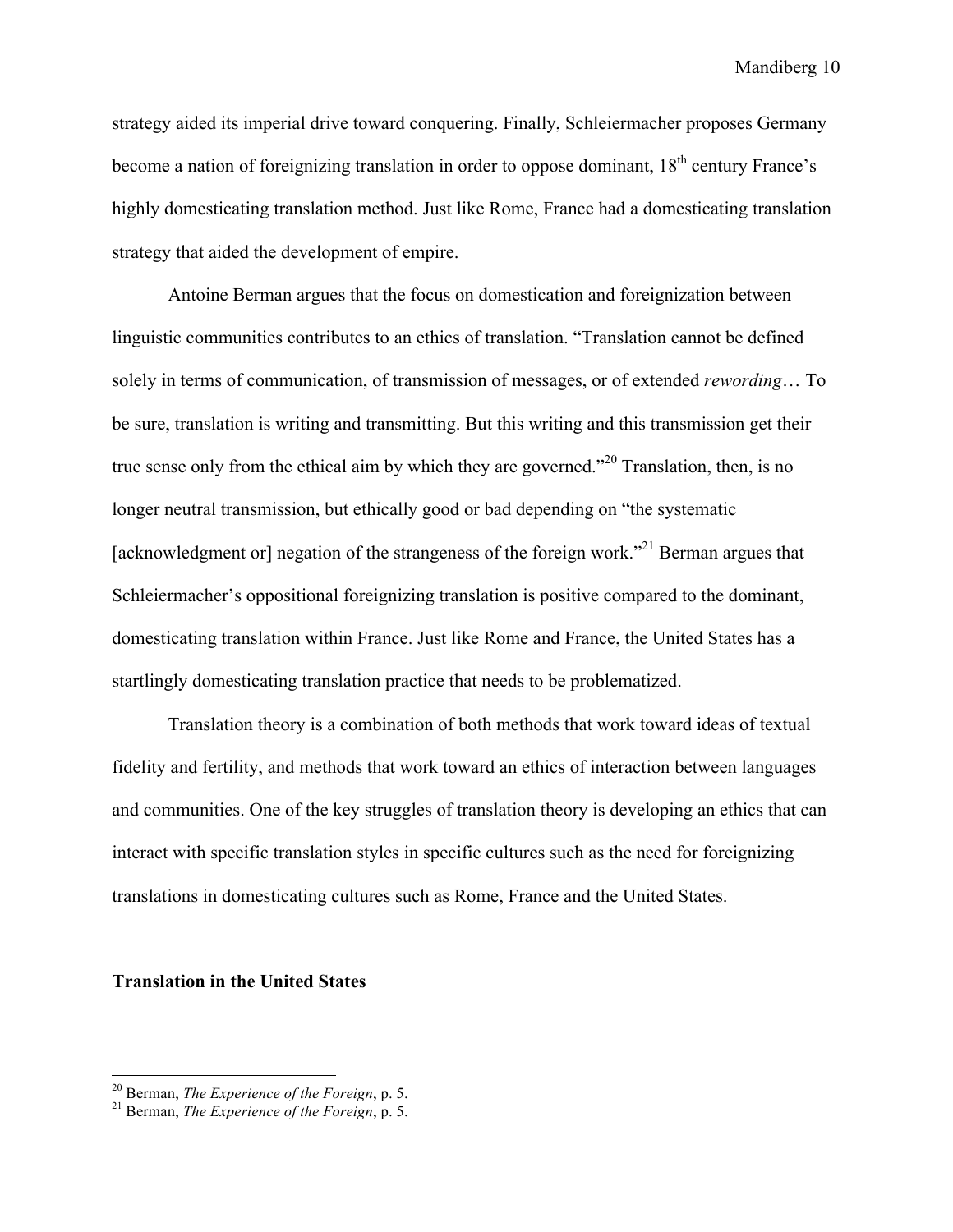Translation in popular and commercial English discourse is quite different than the theoretical interaction between translation, power and localization. Within the United States the combination of extremely domesticating style with an emphasis on passive, natural movement has resulted in the conceptualization of translation as a subsumed, hidden and derivative product.

In his geneology of Western translation Lawrence Venuti uses the term invisibility to refer to three things in the modern English discourse on translation. The first is a fluency of language that renders invisible the foreignness of the work that makes it seem like the translation being read is actually an original work in English:

A fluent translation is written in English that is current ("modern") instead of archaeic, that is widely used instead of specialized ("jargonization"), and that is standard instead of colloquial ("slangy"). Foreign words ("pidgin") are avoided, as are Britishisms in American translations and Americanisms in British translations. Fluency depends on syntax that is not so "faithful" to the foreign text as to be "not quite idiomatic," that unfolds continuously and easily (not "doughy") to insure semantic "precision" with some rhythmic definition, a sense of closure (not a "dull thud"). A fluent translation is immediately recognizable and intelligible, "familiarized," domesticated, not "disconcerting[ly]" foreign, capable of giving the reader unobstructed "access to great thoughts," to what is "present in the original." Under the regime of fluent translating, the translator works to make his or her work "invisible," producing the illusory effect of transparency that simultaneously masks its status as an illusion: the translated text seems "natural," i.e., not translated. $^{22}$ 

Venuti's first invisibility can be summarized as an extremely domesticating translation

methodology.

The second invisibility is that of the translator's person. The translator is hidden behind

the author. Venuti writes that "The translator… [is] subordinated to the author, who decisively

controls the publication of the translation during the term of the copyright for the 'original' text,

 <sup>22</sup> Lawrence Venuti. *The Translator's Invisibility: A History of Translation*. New York: Routledge, 1994: pp. 4-5.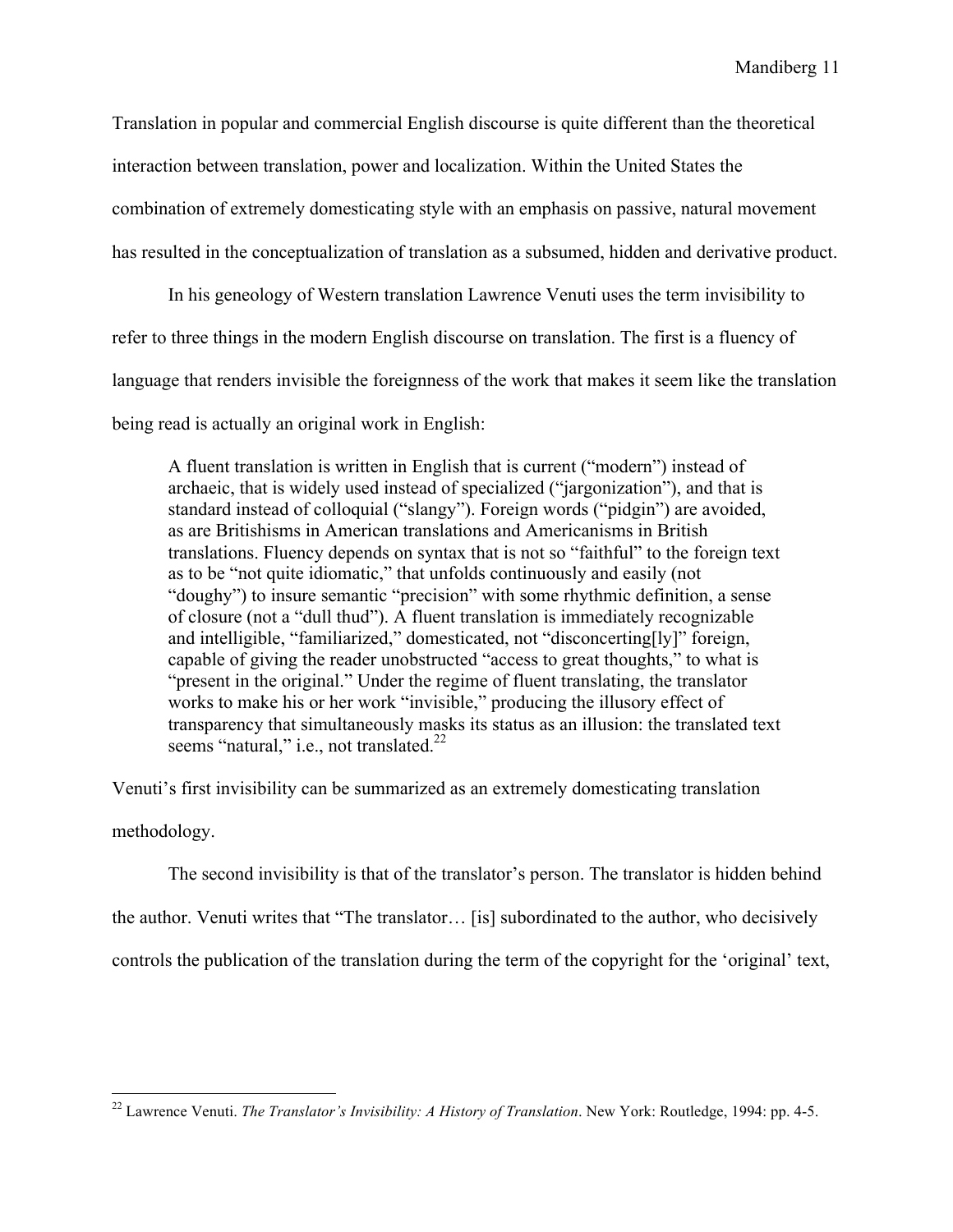currently the author's lifetime plus fifty years."<sup>23</sup> Thus, the translator is a shadowy figure behind the author who produces work not his/her own, but rather of a completely derivative status.

The third is the invisibility of the translator's act, which can be seen in popular cultural instances where translation is a passive, natural or technological transference instead of an individually agentival act. Two examples are *Star Trek*'s Universal Communicator and *The Hitchhiker's Guide to the Galaxy*'s Babel Fish. The Universal Communicator is a device that "operates by scanning brain-wave frequencies and using the results to create a basis for translation."<sup>24</sup> The Babel Fish is a parasitical creature that: "feeds on brainwave energy... then excretes into the mind of its carrier a telepathic matrix formed by combining the conscious thought frequencies with nerve signals picked up from the speech centres of the brain which has supplied them."<sup>25</sup> This discursive invisibility has marginalized translation, the translator, and the translator's act to a point where they are almost completely valueless within the United States.

Venuti attempts to combat the current translator's invisibility by "showing that the origins of fluent translating lie in various levels of cultural domination and exclusion."26 For Venuti translation must always happen as a discursive strategy, and the specific strategy within dominant English at present is one of domestication that homogenizes otherness. Against such domestication he suggests an opposing foreignization:

I want to suggest that in so far as foreignizing translation seeks to restrain the ethnocentric violence of translation, it is highly desirable today, a strategic intervention in the current state of world affairs, pitched against the hegemonic English-language nations and the unequal cultural exchanges in which they engage their global others. $27$ 

<sup>&</sup>lt;sup>23</sup> Venuti, *The Translator's Invisibility*, pp. 8-9.<br><sup>24</sup> "Technology: Universal Translator" StarTrek.Com Accessed: March 19, 2008.<br><http://www.startrek.com/startrek/view/library/technology/article/70299.html>.

<sup>&</sup>lt;sup>25</sup> Douglas Adams. *The Ultimate Hitchhiker's Guide to the Galaxy*. Del Rey, 2002: p. 42.<br><sup>26</sup> Venuti, *The Translator's Invisibility*, p. 40.<br><sup>27</sup> Lawrence Venuti. "Translation as Cultural Politics: Regimes of Domestica

<sup>(</sup>Summer 1993): pp 208-223. Quoted in Weissbort and Eysteinsson, *Translation Theory and Practice*, pp 548-549.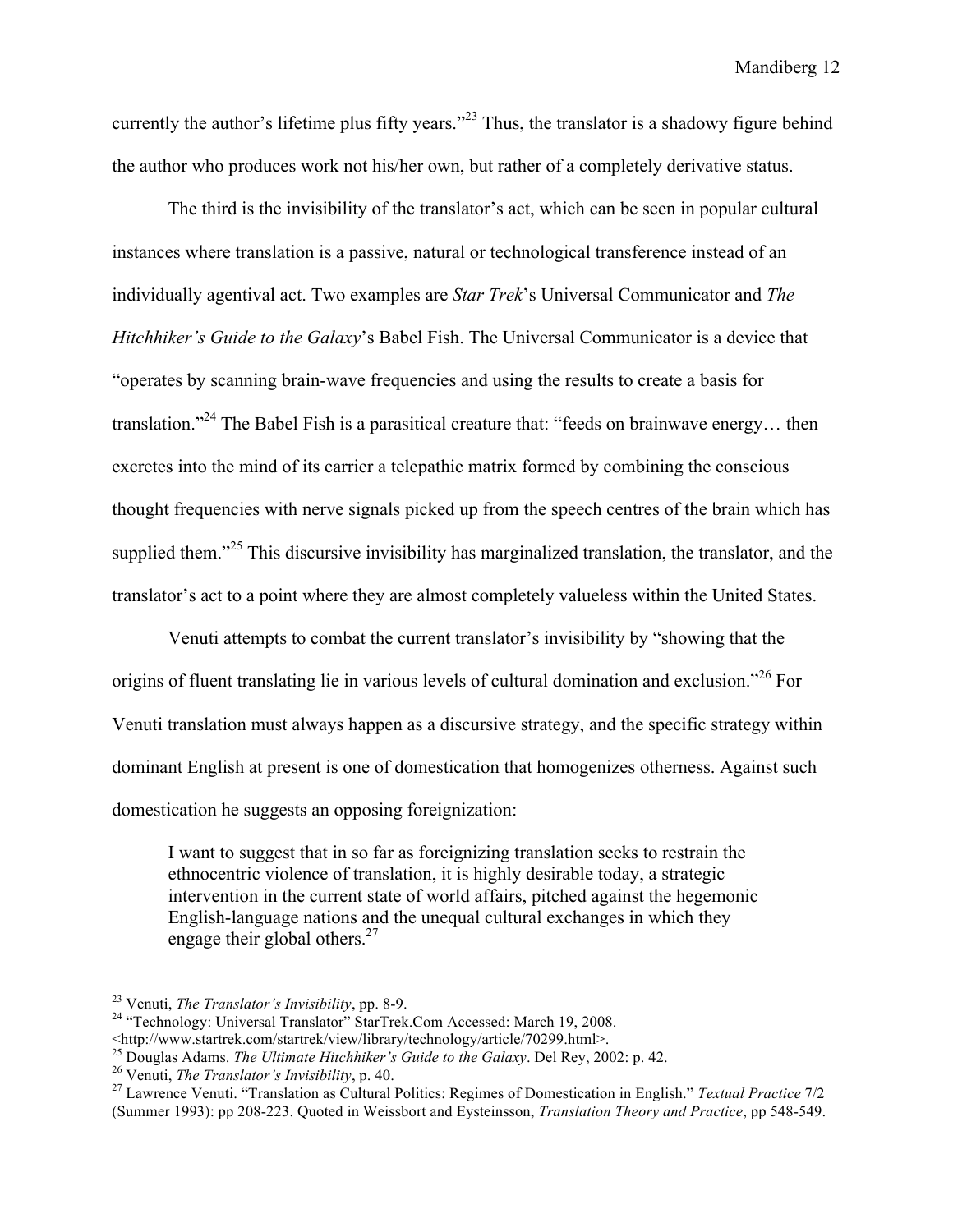Venuti argues that through following an ethics of translation that "straddle[s] the foreign and domestic cultures as well as domestic readerships, a translation practice cannot fail to produce a text that is a potential source of cultural change."28 Ultimately, translation cannot be seen as neutral and/or passive transmission, which is exactly how translation of English is conceived of in popular and legal discourse. Such a vision/definition simply leads to the subsuming of very real systemic violence. Translation is a matter of the relationship of power between self and other, domestic and foreign, and media translations, including filmic translations, are no different.

While fidelity has often been used to negate the legitimacy of remakes (often within disparaging reviews), and aspects of fertility have been used to justify remakes (I will consider a number of these analyses in the following section), the concepts of localization and power have been largely unused. Localization strategies, power and ethics are all important topics within translation, but these three aspects have been missing from the analyses of the remake. All of these concepts are important for understanding the movement of texts through translation. In the following section I will summarize the current interactions with the remake both from popular and academic sources. After that I will provide a history of the remake over the  $20<sup>th</sup>$  century.

#### **Responses to the Remake**

In this section I will summarize the recent engagements with the remake. Over the  $20<sup>th</sup>$  century there have been reviews in popular magazines and newspapers, attacks against remaking on the grounds of cultural and media imperialism, and more recent interactions that include theoretical analyses of the remake as textual and/or material form. Many of the early writings worked to

 <sup>28</sup> Lawrence Venuti, *The Scandals of Translation: Towards an Ethics of Difference*. New York: Routledge, 1998, p. 87.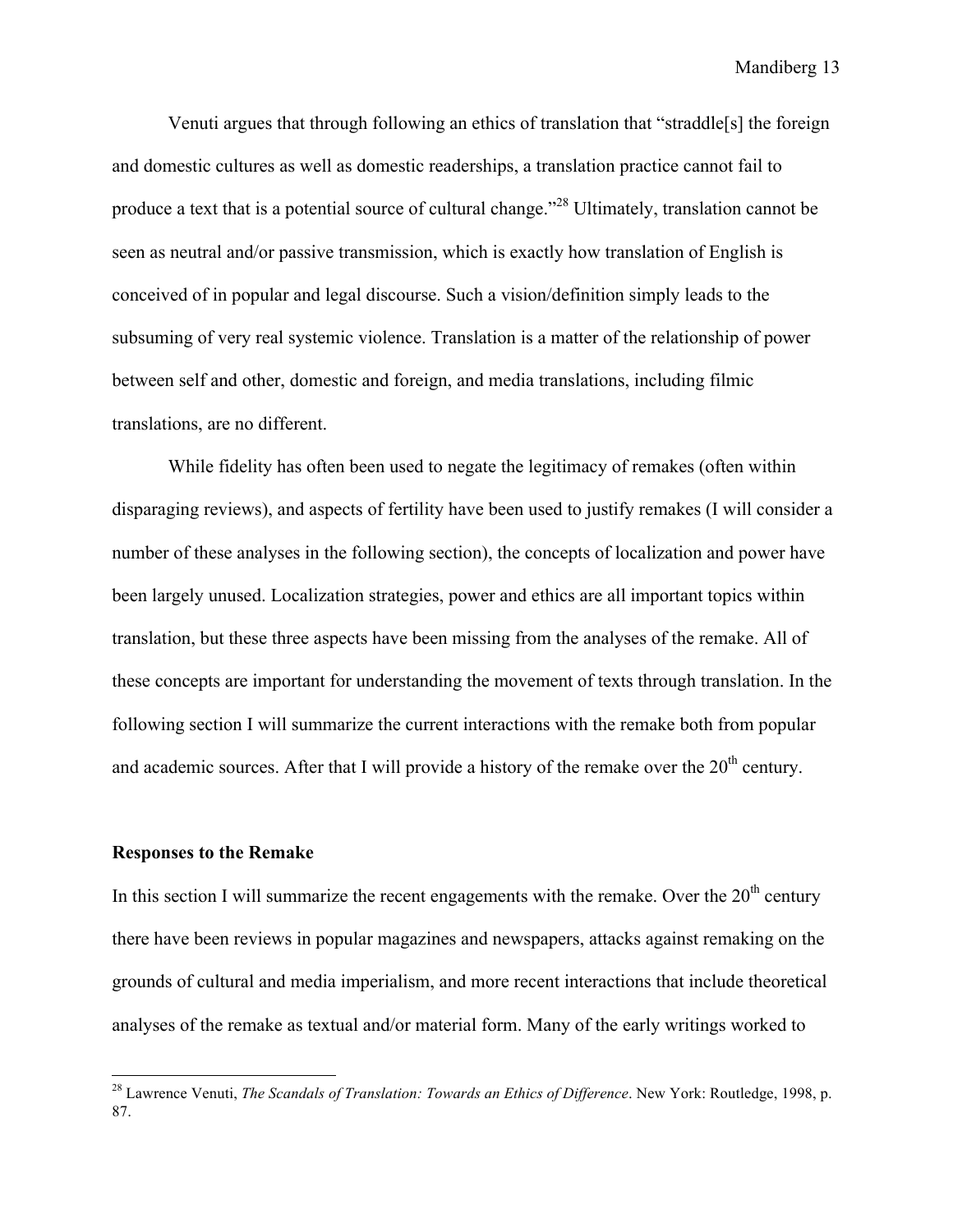deny the legitimacy of the remake as a form of cultural production, and much of the later work has sought to either justify or recuperate the form. Here I will elaborate on the general negative status regarding remakes and then go over a few analyses that have attempted to recuperate the form.

The reviews in magazines, newspapers and on Internet sites almost all reduce the situation to one of good original and bad remake. Two relatively recent examples from *Rolling Stone* are the reviews of *Point of No Return* and *The Ring*. The former calls the Hollywood remake "unnecessary" and claims the film "just works better with a French accent."<sup>29</sup> The review of *The Ring* indicates the movie "creeps you out in high style, even if Nakata [the original director] did it better."<sup>30</sup> They both indicate an inherent superiority of the original film even if they might like the remade version.<sup>31</sup> In her analysis of the 1980s deluge of Hollywood remakes of French films Ginette Vincendieu wrote that "reviewers usually… content themselves with pointing out that [remakes] are inferior to the originals."32 While Vincendieu is directly commenting upon reviews of the 1980s remakes, she also refers to critical work from the 1950s that had a similar stance equating good to original and bad to remake. Although reductive, the reviews demonstrate that the concepts of originality and creativity have become tied to good films. Simultaneously, they indicate that derivative films (including remakes) are considered of less worth and necessarily more commercial.<sup>33</sup> Such a reductive, popular stance has not changed

<sup>&</sup>lt;sup>29</sup> "Review: Point of No Return." Rolling Stone. Written: Apr 4, 1993. Posted: Dec 8, 2000. Accessed: Dec 10, 2007  $\lt$ http://www.rollingstone.com/reviews/movie/5948967/review/5948968/point of no return>.

<sup>&</sup>lt;sup>30</sup> "Review: The Ring." Rolling Stone. Written and Posted: Oct 18, 2002. Accessed: Dec 10, 2007

<sup>&</sup>lt;http://www.rollingstone.com/reviews/movie/5949383/review/5949384/the\_ring>. 31 Durham notes how this odd schizophrenia of both liking and not liking the different versions comes out in the reviews that compare *La Femme Nikita* and *Point of No Return.* The reviews argue that one or the other is/is not art/trash. Carolyn A. Durham. *Double Takes: Culture and Gender in French Films and Their American Remakes*. Hanover: University Press of New England, 1998: pp. 179-80.<br><sup>32</sup> Ginette Vincendieu. "Hijacked." *Sight and Sound* 3, July 1993, p. 23.<br><sup>33</sup> An astute analysis of this situation by Greg Urban claims that the current postmo

newness where we crave "the new." Under the current metaculture we crave "inventive," "new" movies, opposed to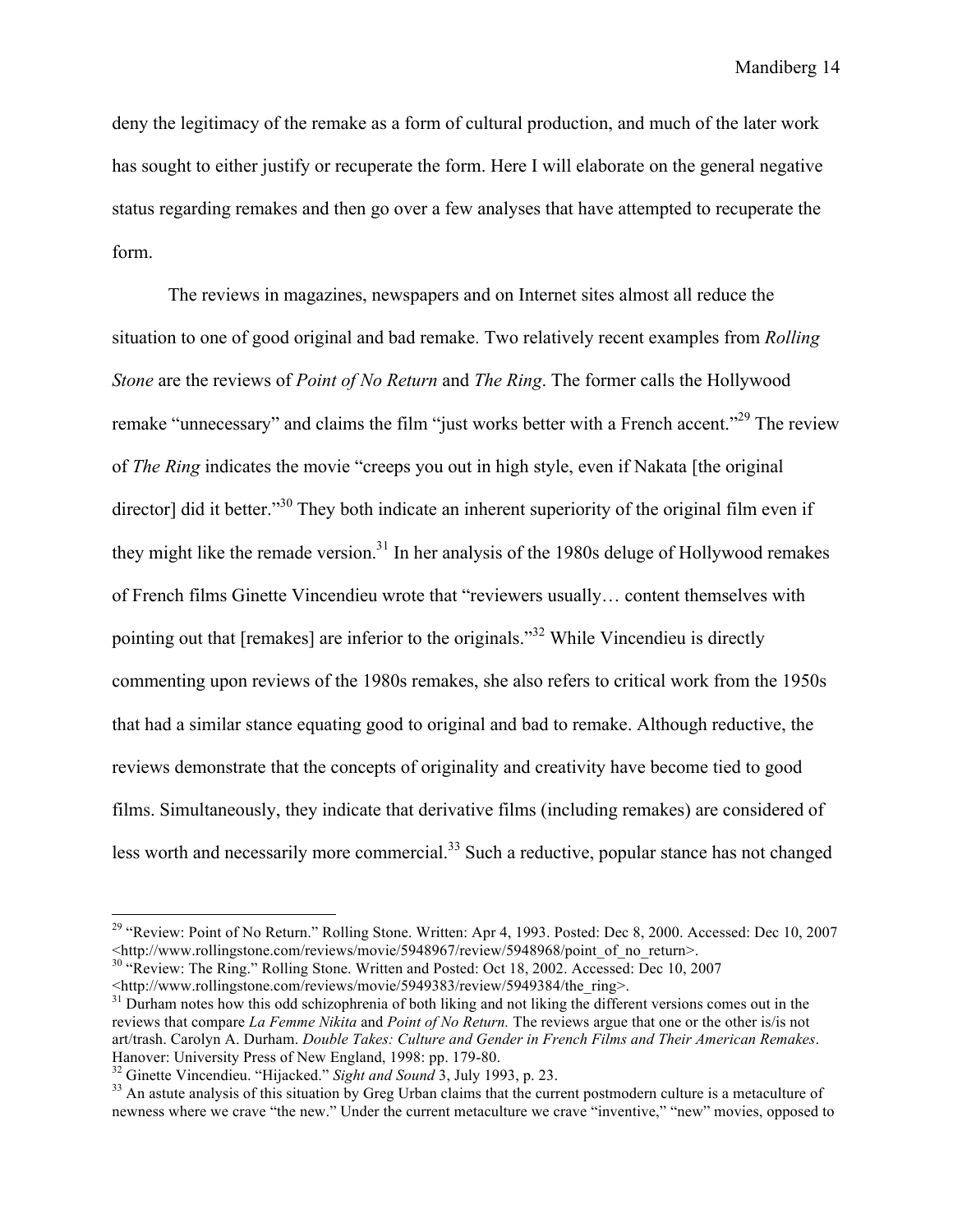much between the 1950s and the present. The 1989 edited volume by Michel Serceau and Daniel Protopopoff and published by *Cinémaction* is, according to Lucy Mazdon, "highly simplistic" and reduces remakes to a "one-way, vertical trajectory from the high art of the French 'original' to the popular commercialism of the American 'copy.'"<sup>34</sup> Finally, a recent MSN film writer, Kim Morgan, answers the question of why Hollywood keeps making "bad movie remakes" with two negative answers that are related: "lack of creativity" and "seeming comfort for audiences who don't want surprises."<sup>35</sup> In general, it is this reductive conclusion, that the first film is original, good and creative, and the remake is derivative, bad and imitative that many of the later analyses work against.

Over the past two decades various academic books and essays have reengaged with the remake seeking to recuperate the form from these popular, negative reactions. The most common strand of academic analysis groups the different types of remake together in order to claim a material and textual repetition within cinema. Such material (films are formed in sections with editing and splicing and they are watched diachronically) and textual (films are made from a screenplay, quote other films, have films within films and, in general, are never 'original') repetition leads to an idea of filmic intertextuality. Basing their understanding of the remake within filmic intertextuality these theorists aim to move away from the reductive formulation of good original/bad remake. However, while the concept of intertextuality helps theorists explain many aspects of the remake, it does not explain what some theorists note as specific problems with Hollywood's practice of remaking foreign films. The theorists of the remake see the

 $\overline{a}$ 

a metaculture of tradition where the display of previous films would be considered better. Urban claims that history is the competing tides of newness and tradition. The discourse full of negative statements toward a lack of originality in the remake is just one indicator of the current dominance of the metaculture of newness. See: Greg Urban. Metaculture: How Culture Moves through the World. Minneapolis: University of Minnesota Press, 2001.<br><sup>34</sup> Mazdon, *Encore Hollywood*, p. 5.<br><sup>35</sup> Kim Morgan. "Worst Hollywood Remakes." MSN.com. Accessed: Aug 13, 2007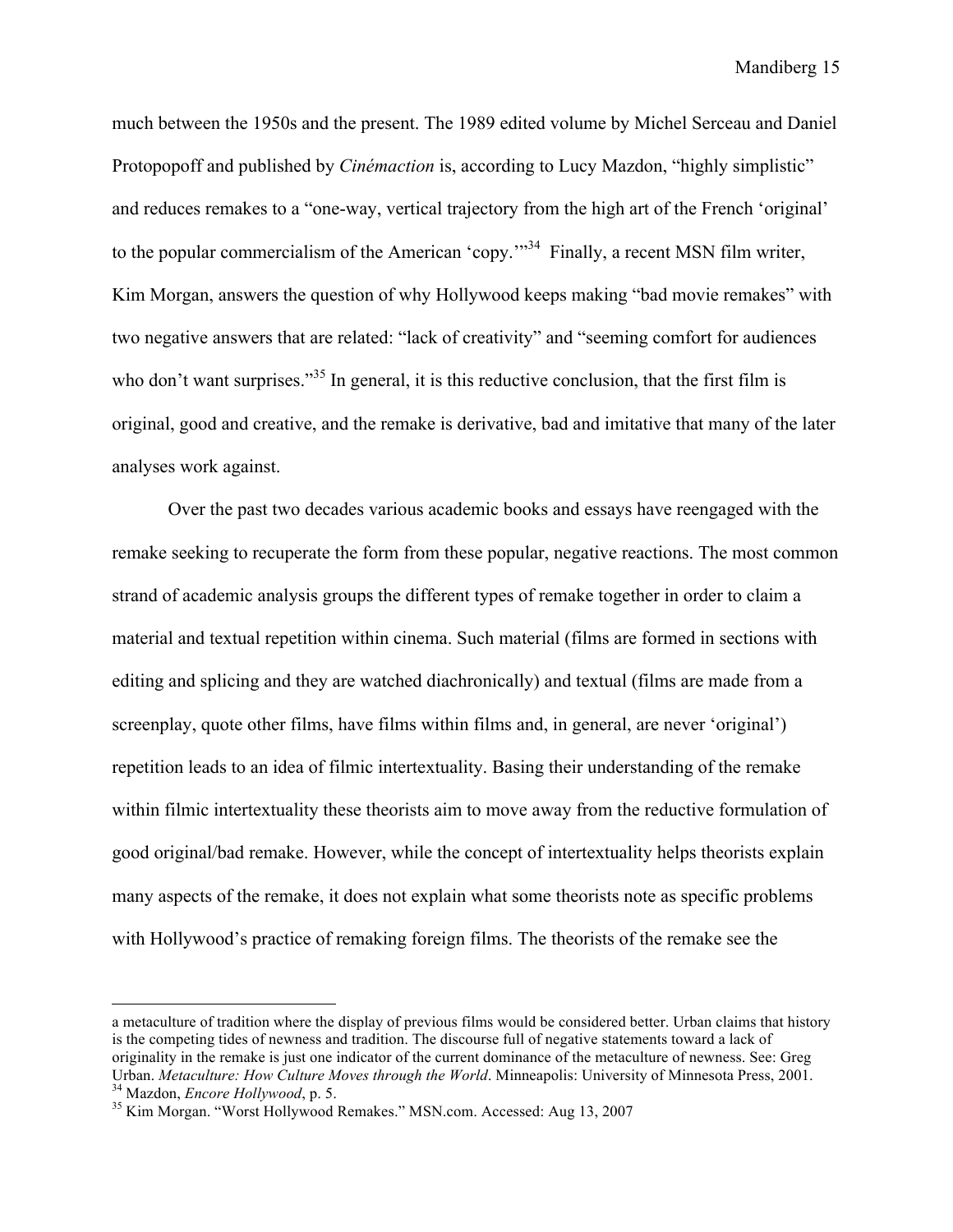problematic aspects as specific to the cultural context of the Hollywood industry remaking foreign films, rather than as inherent to the remake of foreign films in general.

In his often-cited essay about *À bout de souffle* (1960), *Breathless* (1983) and cinematic citationality, David Wills argues that due to the inherent intertextuality of films the question of original or remake is void from a cinematic standpoint. Wills argues two different points. The first is that both films are in fact versions of a story that cross back and forth between places and he, like many others, saw *Breathless* before *À bout de souffle.* The films are equal in their status as versions or interpretations of a singular concept, negating the primacy of one or the other. The second point is that while the remake's intention is to "neutralize… the otherness of the foreign film... [Hollywood] is unaware that it is working within the structure of supplement and adding to, rather than subtracting from, the play of differences."36 While Wills notes in passing that Hollywood remakes in order to neutralize the foreign with local images and themes, he focuses on the concept of a Derridean difference. This point comes from Derrida's conceptualization of translation as the sur-vival of language through translation: translation allows the text to live on, to have an afterlife, to sur-vive, and it is not the original that matters, but the produced difference in the result: translation fertilizes a text with difference that allows both the text and language to live on, to sur-vive. To Wills this difference shows that remakes act as a melding force for different, local film cultures producing a sur-viving, intertextually layered product with no original and no ultimate. However, while Wills notes that the remake results in a continued difference it is important to remember that he also indicates Hollywood's intent is to neutralize foreign influence by replacing foreign images and words with local images and words. I believe both the intent and the result are important.

<sup>&</sup>lt;sup>36</sup> David Wills. "The French Remark: Breathless and Cinematic Citationality." In Andrew Horton and Stuart Y McDougal eds. *Play It Again, Sam: Retakes on Remakes*. Berkeley: University of California Press, 1998: p. 150.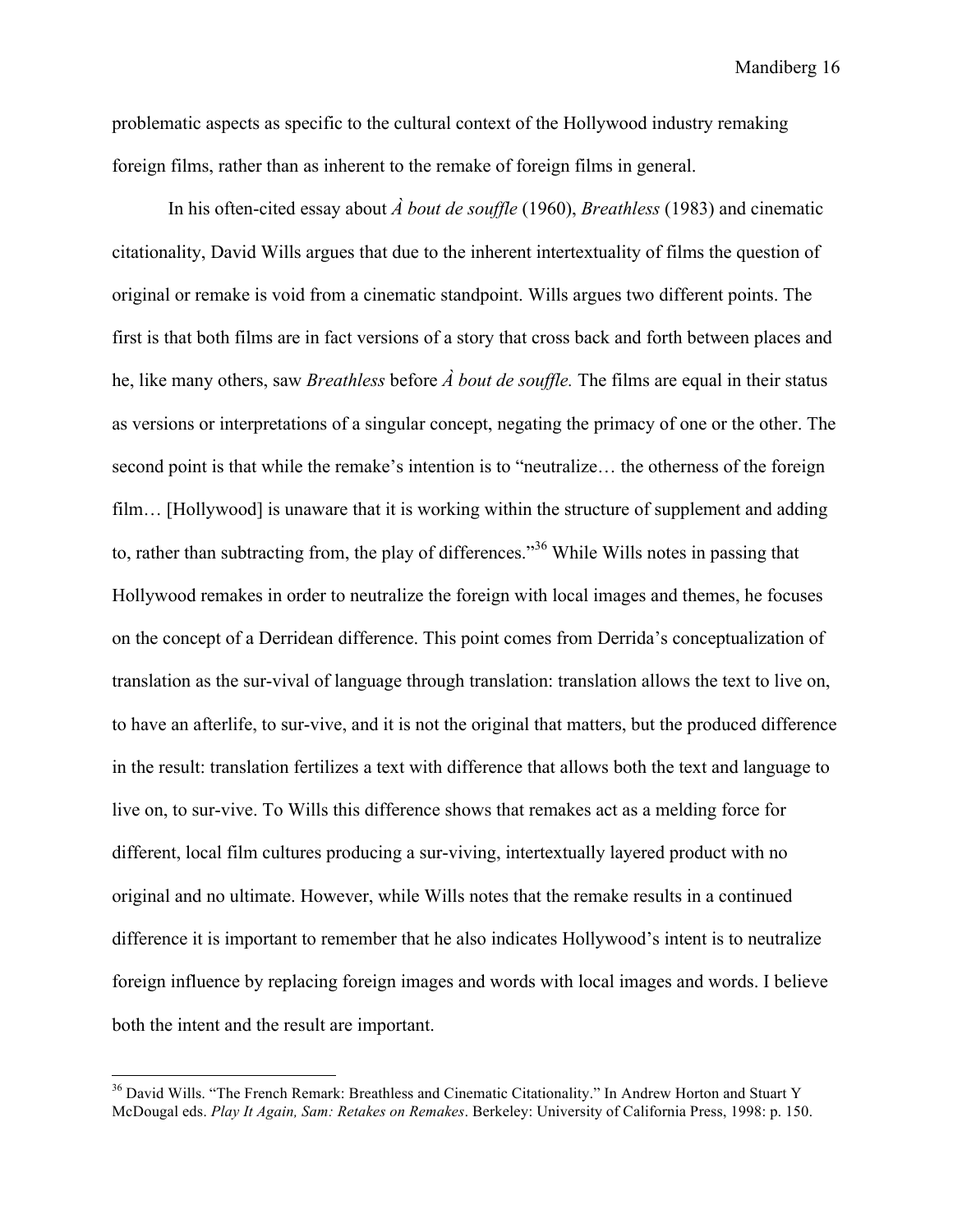Lucy Mazdon takes a similar path to work against the popular condemnation of remaking. She argues not only that remakes are intertextual, but that "all films can be seen as diffuse, hybrid, signifying systems [so] surely all films can be seen as 'remakes,' or as equally 'original.'"37 This leads her to conclude that the remake links directly to a postmodern, Baudrillardian simulacrum (as there is no 'real' within our postmodern society there is correspondingly no 'original' film).<sup>38</sup> Mazdon notes that there are differences between the original and remade films, but "that perhaps the problems are not really about *the films* at all,"<sup>39</sup> but the interaction between France and the United States at those particular moments in history. The difference between remake as cinematic form and remake in social context is an important distinction, but Mazdon only points in that direction as her main goal is to bring the form back from dismissal due to the reductive binary of good original/bad copy. Thus, Mazdon warns, but does not stress, that the current variety of remakes are representative of "a cinematic culture in which the international distribution and exhibition of non-Hollywood products is extremely limited. As such it can be seen as a 'fluent' rewriting which effaces the presence of other cinemas and other cultures."40 Unfortunately, her and Wills' warnings of Hollywood's practice and intent are both lost in the following analyses.

At issue for Wills and Mazdon is the recuperation of the remake as a legitimate form of study from its 1980s determination as commercially produced, socially unimportant material below the level of academic and intellectual interaction. In explanation for the reengagement with remakes as a textual form, Mazdon writes:

<sup>&</sup>lt;sup>37</sup> Mazdon, *Encore Hollywood*, p. 151.<br><sup>38</sup> Lucy Mazdon (ed.) (2004) "Editor's Introduction." Special Issue: Film Remakes. *Journal of Romance Studies*, 4, (1): p. 9.<br><sup>39</sup> Mazdon, *Encore Hollywood*, p. 148.

<sup>&</sup>lt;sup>40</sup> This 'fluency' is from Lawrence Venuti's *The Translator's Invisibility*, a point that is crucial to my argument Venuti's. Mazdon, *Encore Hollywood*, p 151.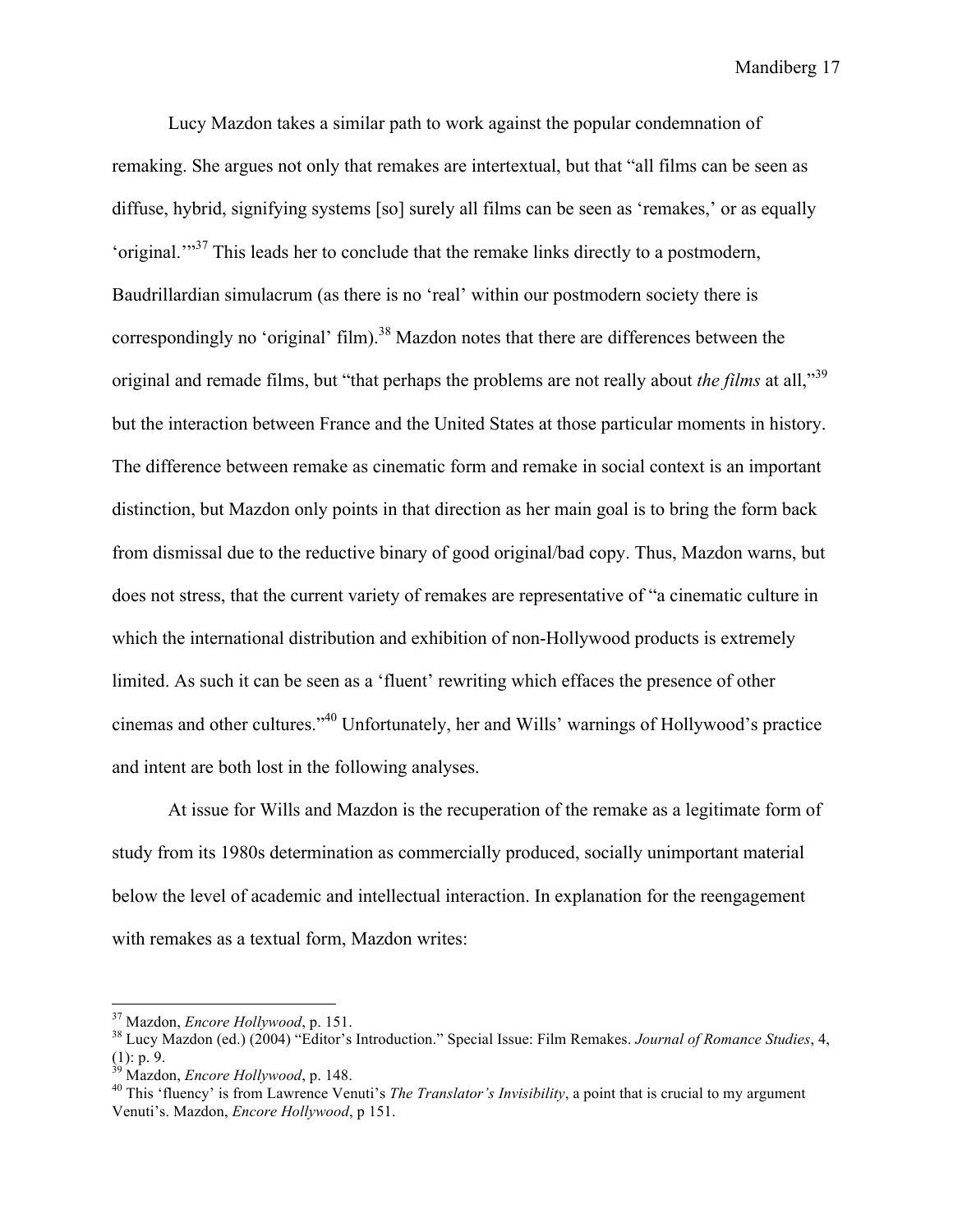The impact of cultural studies and the ensuing move away from the cinematic 'canon' to forms traditionally deemed below the academic parapet, coupled with a growing interest in the myriad relations between filmic texts and industrial, political and cultural contexts have repositioned the remake as a subject suitable of study. $41$ 

Wills' and Mazdon's studies of the remake had two goals. One was to recuperate the remake as a legitimate field of study and form of cultural production. The second was to work against the overwhelmingly negative views of the remake that were being published in popular reviews. Thus, their arguments tended to de-emphasize the problematic points such as Hollywood's practice of blocking the release of foreign films that were scheduled for remaking and the intent of neutralizing foreign cultures through remaking. Blocking and neutralizing the foreign other can be considered forms of systemic violence. Unfortunatley, these specific problems, forms of violence enacted by Hollywood's system of remaking films, go unanswered as later writers simply begin with the concept of global/postmodern intertextuality and ignore the blocking of releases and neutralization.

In his 2006 book Constantine Verevis attempts to move beyond what he considers limitations, such as taxonomies that lead to limiting examples, by encapsulating remakes, genres, series and numerous other forms into the same fold.<sup>42</sup> He follows through with the intertextual approach and claims, "all films – originals and/as remakes – invest in the repetition effects that characterize all films, all of cinema itself."43 Essentially, by ignoring "limiting taxonomies" such as the differences between remakes and simply lumping them all together he ends up making a teleological justification for the current brand of Hollywood cinema, which both Wills and Mazdon problematize. According to Verevis the interaction of Dashiell Hammet's 1929 novel *Red Harvest*, which was adapted into Akira Kurosawa's *Yojimbo* (1961), which was

 <sup>41</sup> Mazdon, "Editor's Introduction," p. 4.

<sup>42</sup> Constantine Verevis. *Film Remakes*. Edinburgh: Edinburgh University Press, 2006: p. 2. 43 Verevis, *Film Remakes*, p. 177.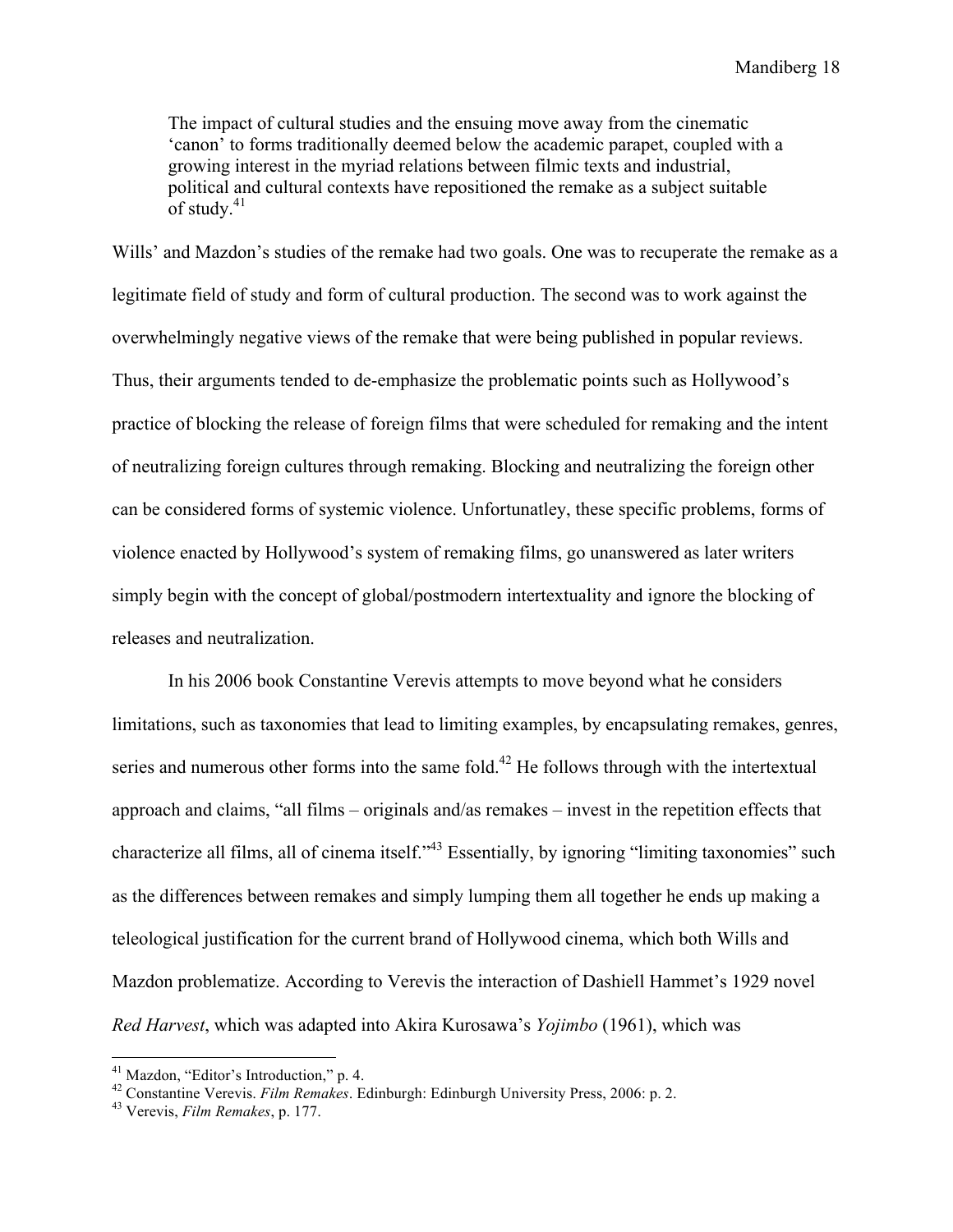remade/adapted into Sergio Leone's *Per un pugno di dollari* (*For A Fistful of Dollars*) (1964/1967) and again remade/adapted for *Last Man Standing* (1996) is the exact same movement as Pierre Boulle's 1963 novel *Monkey Planet* (renamed *Planet of the Apes* to match the film), which was turned into *Planet of the Apes* (1968) and remade as *Planet of the Apes*  (2001). Despite the play of cultures, countries and languages in the first example the two paths are simply cinematic intertextuality to Verevis, and both lead to Quentin Tarantino, Austin Powers and New Hollywood's brand of cinematic citationality.<sup>44</sup> Verevis' conclusion indicates that the remake in its current form is simply a combination of the global cinematic culture and postmodern intertextuality. One author/director makes a film, and a second author/director uses the first film and other sources to make a second film. As Suzuki Seijin said to Jim Jarmusch about a sequence in *Ghost Dog: The Way of the Samurai* (1999), "I see you've taken some things from me, and when I make my next film I'm going to take some things from you."45 The problem is that Verevis' argument limits the possibility of seeing the neutralization of the foreign elements and "harsh economic realities" of remaking precisely because it emphasizes laissezfaire economics and global cinematic modernity instead of the individual specific examples of texts themselves.

A separate group of academic analyses seeks to understand the remake's repetition as related to genre. Thomas Leitch focuses on the relationship of disavowal between an original text and a remake in his analysis of "archival remakes."46 In doing so he draws interesting conclusions about the establishment of genres by linking it to a process of disavowal. Leitch first breaks down the archival remake into four types: readaptation, update, homage and true remake.

<sup>&</sup>lt;sup>44</sup> Verevis, *Film Remakes*, pp. 86-96.<br><sup>45</sup> Quoted in Verevis, *Film Remakes*, p. 164.<br><sup>46</sup> Thomas Leitch. "Twice-Told Tales: Disavowal and the Rhetoric of the Remake." In Jennifer Forrest and Leonard R. Koos eds. *Dead Ringers: The Remake in Theory and Practice*. Albany: State University of New York Press, 2002. Originally published in *Literature/Film Quarterly* 18 (1990-91): p. 38.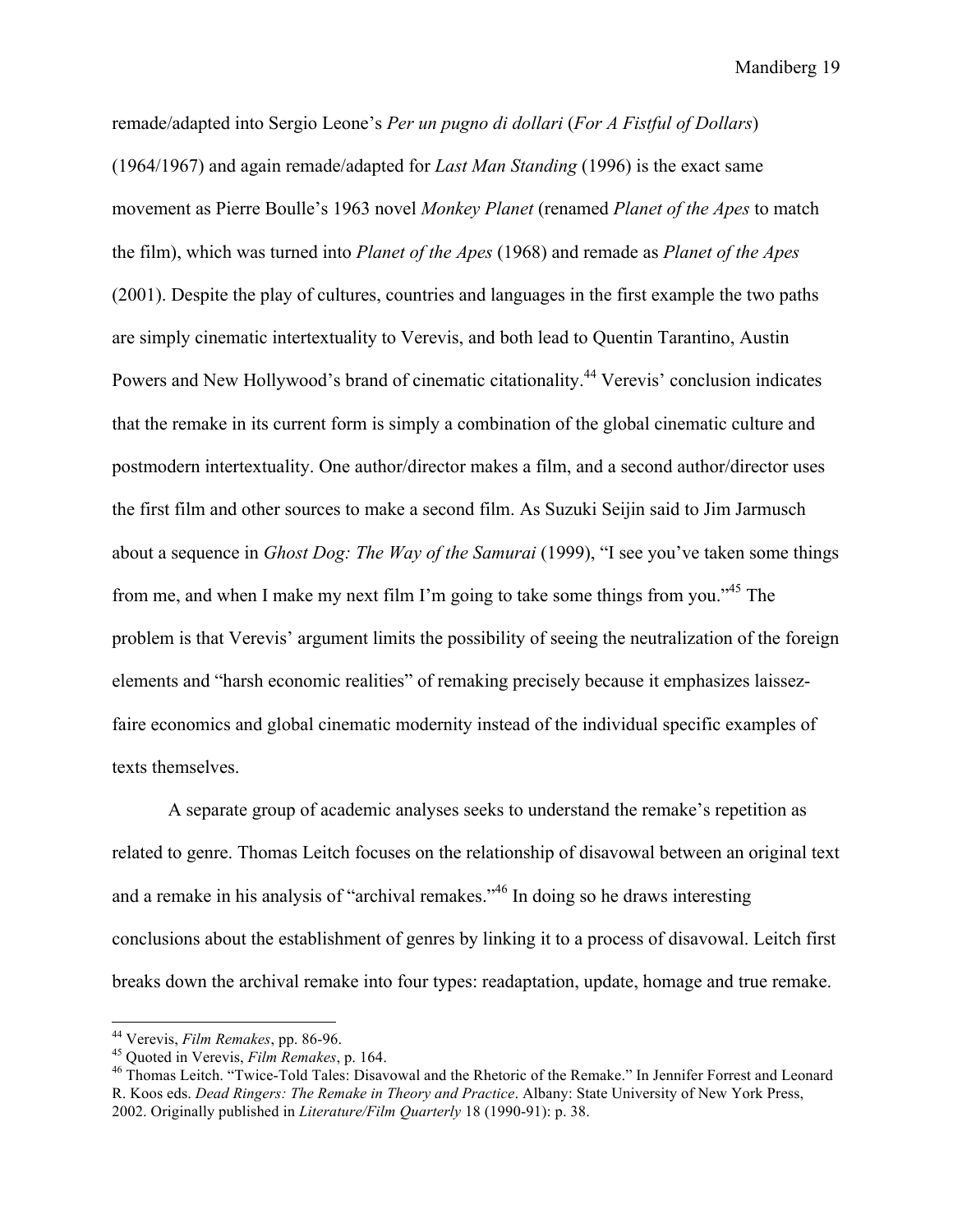The readaptation ignores its remade predecessor (an earlier remake of a text) and demonstrates fidelity to the initial text (the novel or short story). The update brings the original to a new context, for instance bringing Shakespearean era drama to a modern context. The homage brings attention to a previous cinematic text that is being forgotten. True remakes are just like the original, but better: "the producers of the remake wish not only to accommodate the original story to a new discourse and a new audience but to annihilate the model they are honoring – to eliminate any need or desire to see the film they seek to replace."<sup>47</sup> The four types are differentiated by their relationship of disavowal to their original texts:

Readaptations deal with the resulting contradictions by distinguishing between two source-texts, one of which is acknowledged and the other repudiated. Updates distinguish between the valuable story of the earlier text and its flawed discourse, which is in need of redaction. Homages subordinate their own textual claims to those of their originals.<sup>48</sup>

Finally, "true remakes depend on a triangular notion of intertextuality, since their rhetorical strategy depends on ascribing their value to a classic earlier text and protecting that value by invoking a second earlier text as betraying it."<sup>49</sup> All four of these types of disavowal work to include and exclude certain ideas, themes, and elements within the films, ultimately producing genres. Leitch concludes by linking remakes, repetition and genre through disavowal to the remaking of foreign films and the production of empire:

Remakes simply provide an unusually clear example of the operations of every genre, showing in particular the way films in every genre inevitably compete with earlier films by valorizing some aspects of their presentation… as timeless and imputing others… to earlier films marked by a dated discourse. This ritual disavowal of discursive features is, in fact, the characteristic move in the establishment of any genre – or any empire. $50$ 

<sup>&</sup>lt;sup>47</sup> Leitch, "Twice-Told Tales," p. 50.<br><sup>48</sup> Leitch, "Twice-Told Tales," p. 53.<br><sup>49</sup> Leitch, "Twice-Told Tales," p. 54.<br><sup>50</sup> Leitch, "Twice-Told Tales," p. 58.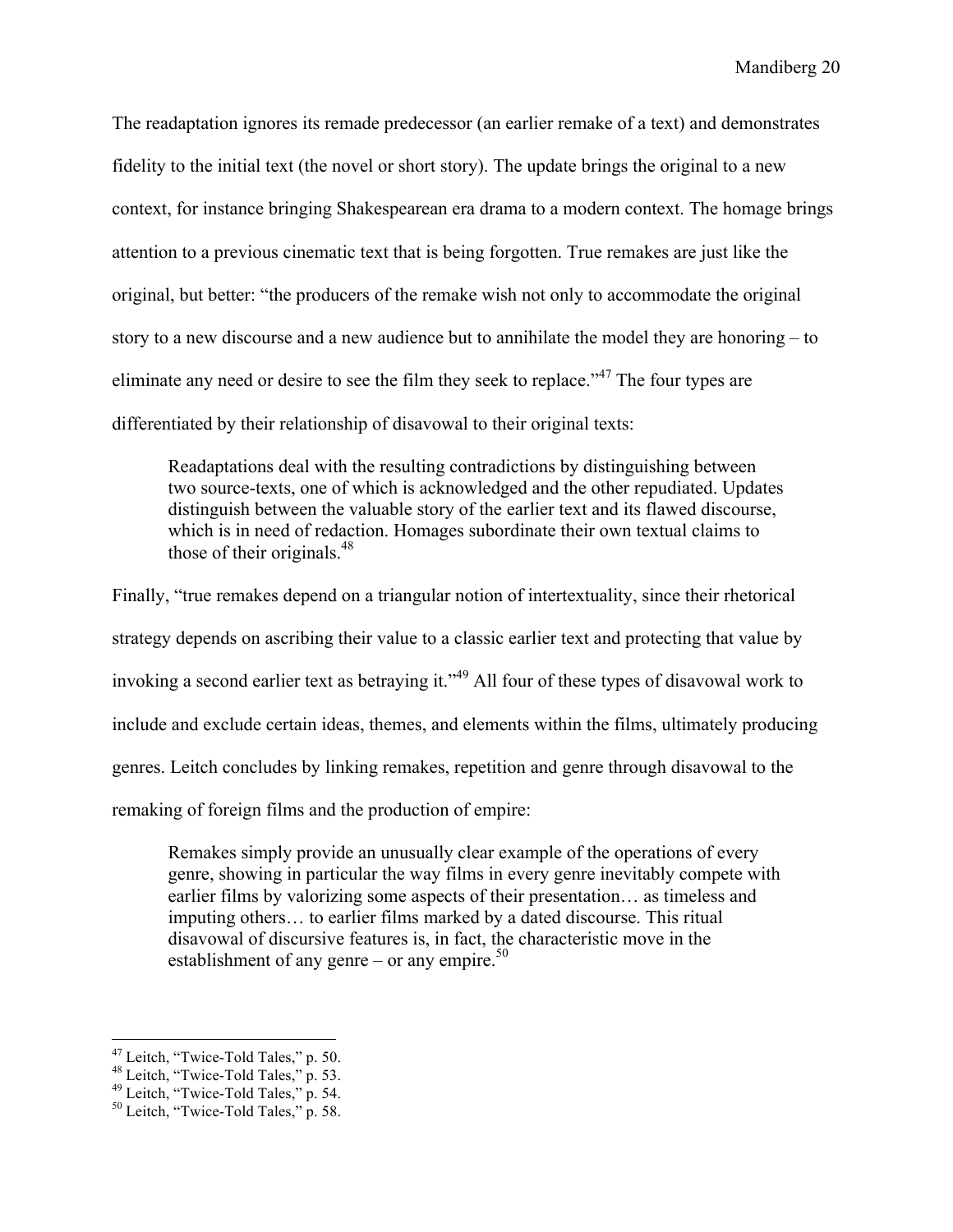The determination of generic boundaries is, according to Leitch, the same process as the establishment of empire. In this sense, the remaking of French films by Hollywood and the specific decisions made while remaking are related not only to the establishment of genre, but to the establishment of empire as well. What themes to keep and what themes to change: which parts of the culture are to be seen as positive and supported, and which parts are to be understood as negative and censored.<sup>51</sup> It is important to note that while Leitch's work was written in 1991, one of the earliest I've considered here, it is undercited in the surrounding work on remakes, perhaps because the final direction he takes points back to empire and the earlier, reductive condemnation instead of away from it. However, I feel that his interaction with empire and power are important for understanding the success of remakes in the United States precisely because of the parallel with translation and the production of power.

Bliss Cua Lim looks at the remake of Asian horror films as an extension of the generic through international cinema. Similar to Wills, Mazdon and Verevis, Lim groups "remake, sequel, allusion... ripoff, steal and copy [as] intertextuality and generic exchange."<sup>52</sup> Any form of repetition leads to an idea of generic exchange that crosses global boundaries, which leads to an idea of global film culture. For Lim it is not the differences between the texts that matter, but the similarities that then go on to become the backbone of the budding genre. Thus, Lim posits that the emergence of repeated generic elements within the remade horror films, such as "girls with long hair hiding their malevolent faces, dotty old ladies, [and] child zombies caked in white,<sup>553</sup> mark both generic repetition and the beginning of cross-cultural textuality. Lim also notes "the remake, construed as an avoidance of subtitles, might be an attempt to circumvent

<sup>&</sup>lt;sup>51</sup> Leitch, "Twice-Told Tales," pp. 56-7.<br><sup>52</sup> Bliss Cua Lim. "Generic Ghosts: Remaking the New 'Asian Horror Film."" In Gina Marchetti and Tan See Kam eds. *Hong Kong Film, Hollywood and New Global Cinema: No Film is an Island. London: Routledge, 2006: p. 109.*<br><sup>53</sup> Lim, "Generic Ghosts," p. 115.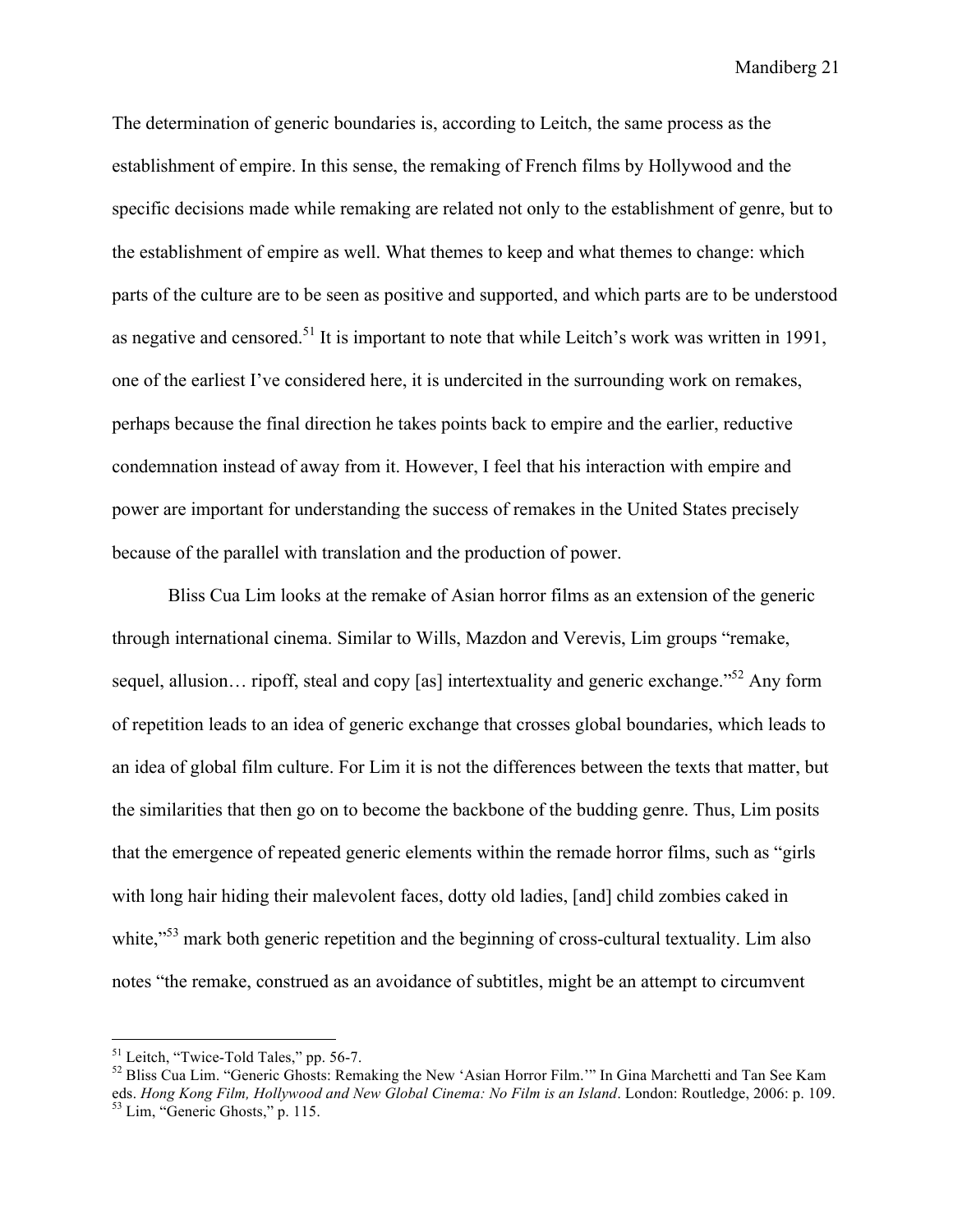both the idiomaticity of the precursor text as well as the sign of the work of cultural translation."54 Unlike translation, which necessitates an interaction between two sides, the one translated from and the one translated into, Lim sees the remake as the formation of a universal language that avoids translation. However, by looking at the generic similarities Lim misses the elements that are erased from the remakes as they are pushed into the generic category. She ignores those elements that are *not* repeated in the Hollywood remakes and are therefore pushed out of the genre. As Leitch claims, the establishment of genre is related to the establishment of empire and the film community that has established the Asian horror genre is not Hong Kong, Japanese or Thai, but Hollywood. The elements that are present in the originals, but pushed out of the remakes, are important as they can be seen as essential markers of difference and resistance to the Hollywood determined generic borders.

Carolyn Durham attempts to go beyond the reductive grounds of good original/bad remake seen in the previously mentioned popular discourse and reviews of the 1980s and 90s Hollywood remakes of French films by focusing on culture instead of film.<sup>55</sup> Instead of considering cinematic textuality, like Mazdon and Wills, she understands the texts within the socio-political context of France and the United States in the 1980s: "Cultural differences – ones both visible and worth seeing – separate Hollywood's remakes from the French films on which they are based."56 In her analysis of *La Femme Nikita* (1990) and *Point of No Return* (1993), Durham notes that the "parent/child subtext that underlies the reeducation of the heroine in both films" is altered.<sup>57</sup> The French relationship between heroine and reeducators is structured along the "what the French call *éducation*, a word closer in meaning to the English *upbringing*…

 <sup>54</sup> Lim, "Generic Ghosts," pp. 115-6. 55 Durham, *Double Takes*, p. 12. 56 Durham, *Double Takes*, p. 24. 57 Durham, *Double Takes*, p. 176.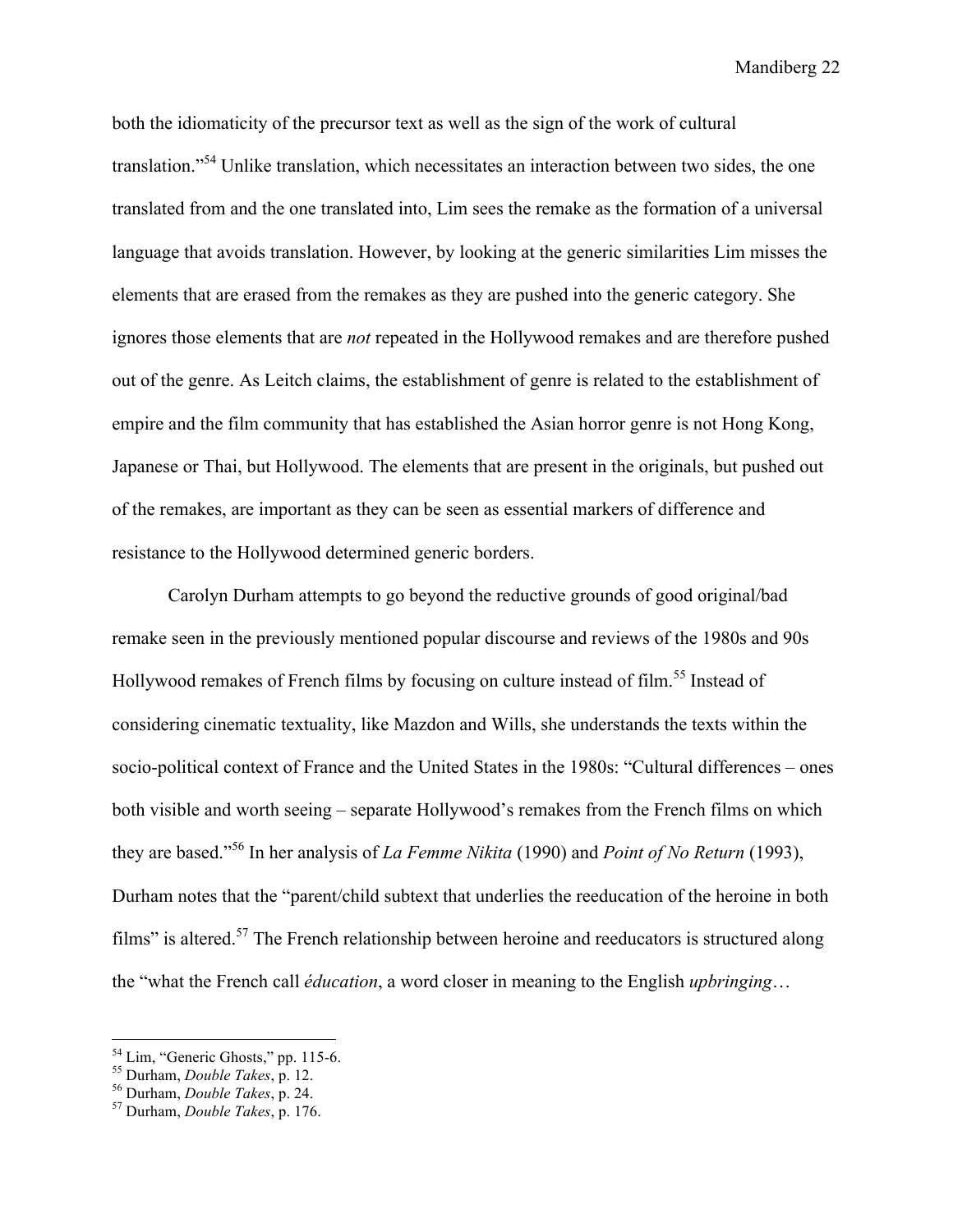[referring to] parental right."<sup>58</sup> In contrast, the Hollywood version is highly sexualized and the parental aspect is largely removed. Because the French film's central theme of *éducation* and parental right would not be acceptable in an American context, the Hollywood film is altered to target-oriented cultural contexts of gender politics and the gaze, which are seen as more acceptable to an American audience.<sup>59</sup> The culturally specific elements that would resist transmission are changed to avoid difficulties of understanding, tolerance and, ultimately, sales. This indicates that remaking is seen as a strategy that allows for a more easily transferred product into a target system. Such a concept of adaptation to fit a target culture is the same as ideas of domestication, or target-orientation, within translation studies, where a text is altered to fit to the local audience instead of forcing the audience to understand the foreign specifics. Additionally, the active changing of points of cultural difference leads back toward Wills' opposition between Hollywood's intent to erase the foreign other and what he claims is a remaining Derridian difference within the remade film.

Using the same Hollywood remakes of French films, Laura Grindstaff looks at the relationship between translation and the remake.<sup> $60$ </sup> While she recognizes both the intertextuality of cinema and the difficulty of determining remake from original, she finds a conceptualization of fidelity to an original unhelpful as it inevitably results in the reduction to good original/bad remake. Understood through fidelity a remake will invariably be considered less than the original: if the remake is unfaithful it is considered bad because of its infidelity; if the remake follows too closely it is imitative and similarly not as good as the original. Grindstaff moves away from the double bind of fidelity by concentrating on fertility between an original and

 <sup>58</sup> Durham, *Double Takes*, p. 176. 59 Both *Leon*, *The Professional* (1994) and *Mon pere, cé héros*, remade as *My Father The Hero* (1991, 1994) have similarly altered or excised elements in their American localizations.

 $60$  Grindstaff, "Pretty Woman with a Gun," pp. 276-84.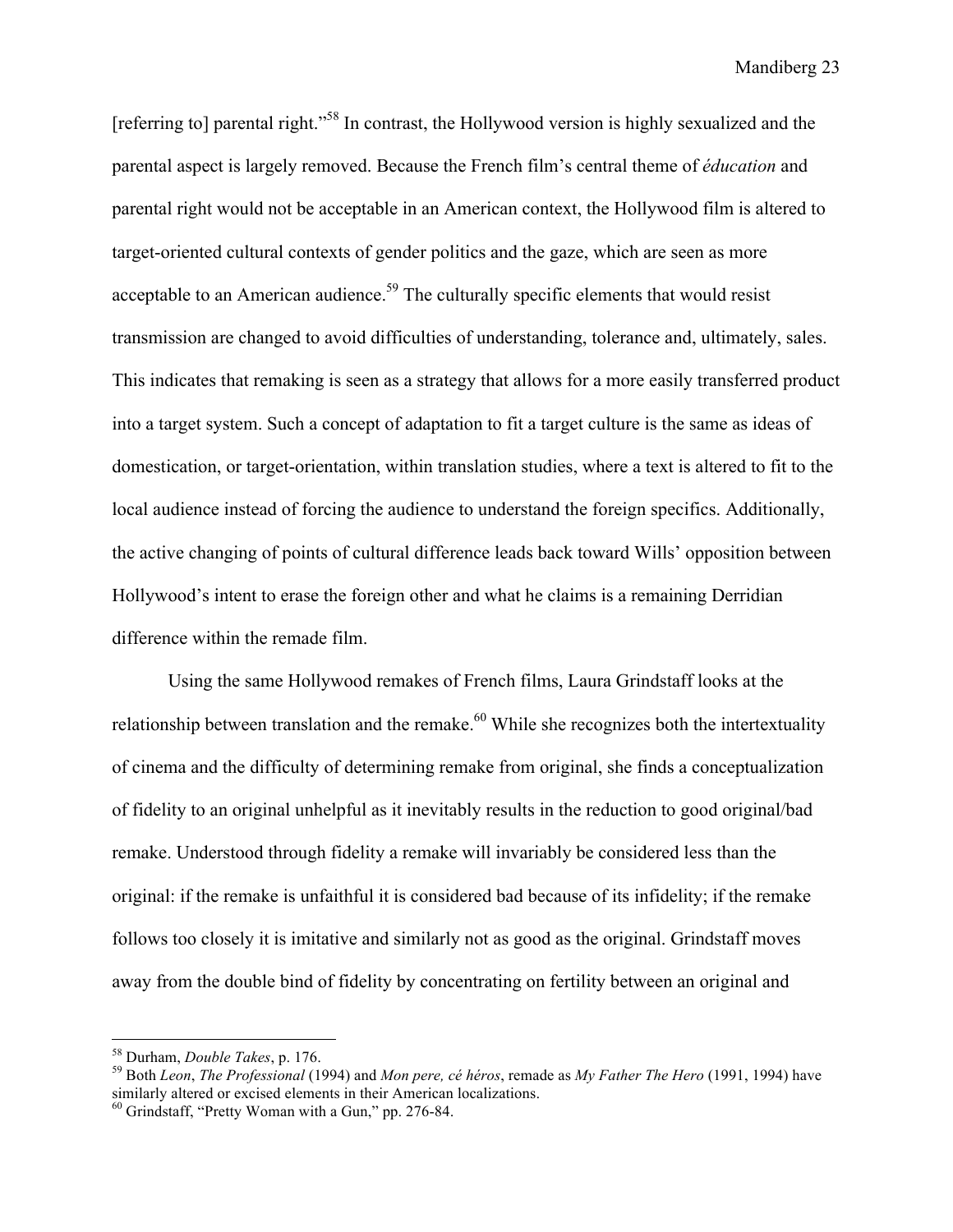remake. Grindstaff analyzes *La Femme Nikita*, its Hollywood remake and the American television show remake. She looks at the points of difference between the films and television show in an attempt to identify what Philip Lewis calls the abuses of translation. She claims that the points of difference between the films are the points of translation abuse between French and English and therefore cover up what she understands, through Jane Gallop, as Lacanian self/other mirror relationships. According to Grindstaff, seeing the relationship of original to derivative, French to English, *La Femme Nikita* to *Point of No Return* as one-way is reductive. Therefore, she looks at the differences between versions, as multi-way othering between the various sides. The altered femininity of the main character from femme fatale (French version) to cultured woman (US version) to tomboy leaning toward queer readings (US television series), and the change from unsure ending (French version) to happy ending (Hollywood remake) to non-ending (US television series) represent alternate cultural specificities, but the relationship of differences goes back to a two-way relationship with distinct othering on both sides between original and remake, France and the United States, other and self, which distances itself from the simple one-way route where the US appropriates, remakes and dominates. The points of difference in the films, which Wills (through Derrida) understands as fertilizing difference and sur-vival of the text, are seen by both Durham and Grindstaff as points of friction between competing cultures. Through ignoring these points of friction Verevis is able to indicate the inevitability of the remake. I believe, like Durham and Grindstaff who specifically look toward these points of difference, that the friction is key to understanding the nature of the remake. Like Durham, I believe that understanding the interaction between the cultures between which films are remade is important. Like Grindstaff, I believe that translation is the key to understanding the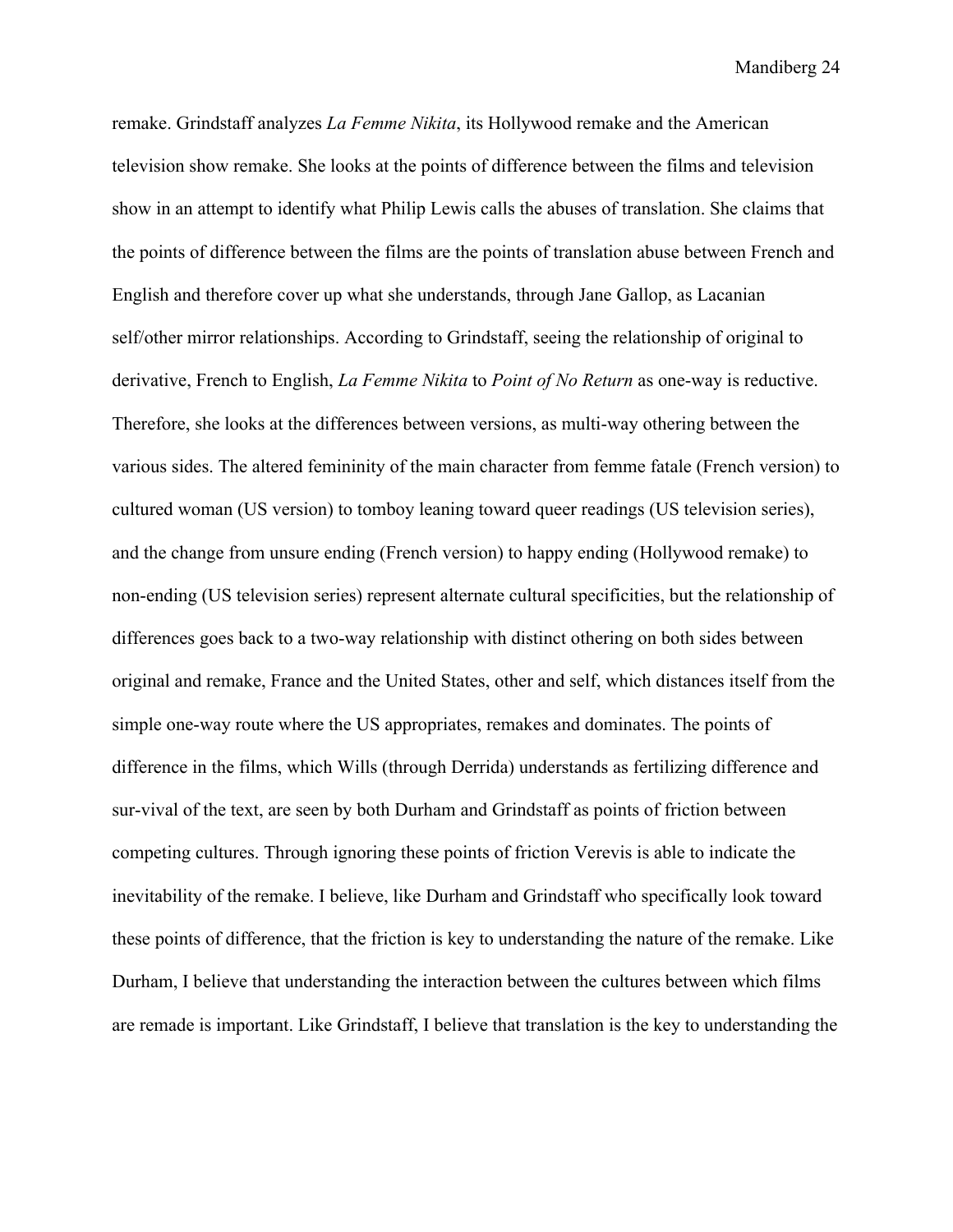remake, but not through either fertility or fidelity, but the previously mentioned aspects of localization and power.

In the following section I will give a brief history of the remake over the  $20<sup>th</sup>$  century. I will begin by focusing on its legal definition and conclude by noting the lack of temporally continuity between Hollywood remakes of different countries. I argue that this separate clumping of remakes of French films and remakes of Japanese films is a key point in understanding the remake's purpose.

#### **Remake In History**

Despite reviews that claim Hollywood remakes films due to the industry's *current* lack of originality, the remake, in one form or another, has been a part of cinema since its beginnings in the late  $19<sup>th</sup>$  century. Originally, cinematic film was quite similar to photographic film in both reception and produced texts.<sup>61</sup> The first films were moving images of static subjects and common themes that were reproduced to display the mechanical apparatus itself and not the subjects/stories. The Lumière Brothers' *La Sortie des Usines Lumière* (1895), which depicts the workers leaving the Lumière factory, and *L'Arrivée d'un train á La Ciotat* (1896), which shows the train arriving at the station and people beginning to get off, are good examples in both the limited structure and lack of narrative.<sup> $62$ </sup> As there were no complicated plots or multiple scenes it was believed at the turn of the  $19<sup>th</sup>$  century that cinema, like photography, was merely the

 $<sup>61</sup>$  I move away from the term motion pictures or movies because it is precisely the determination of the form as</sup> primarily a visual medium that has removed the aspect of language and replaced it with an idea of universality. 62 While both of these films by the Lumière brothers were remade by both Edison and Biograph (Edison's *Clark's Thread Mill*; Biograph's *Empire State Express* (1896) and Edison's *The Black Diamond Express* (1996)) it should also be mentioned that the Lumière brothers' own film was remade at one point as the negative became too worn. See: Jennifer Forrest "The 'Personal' Touch: The Original, the Remake, and the Dupe in Early Cinema," In Jennifer Forrest and Leonard R. Koos eds. *Dead Ringers: The Remake in Theory and Practice*. Albany: State University of New York Press, 2002: pp. 89-90.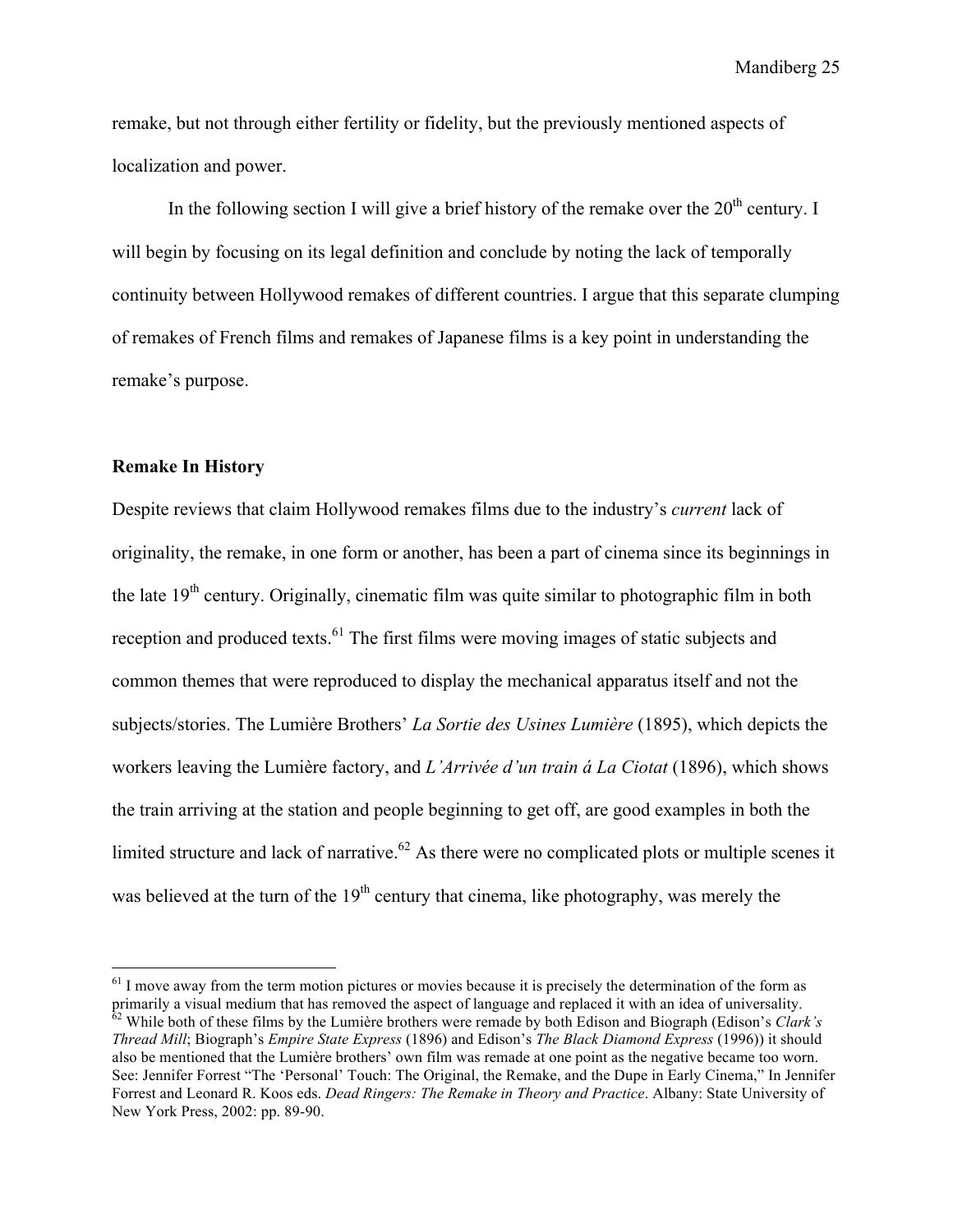"reproduc[tion of] external reality."63 As cinema itself was a reproduction, recreation or representation of scenes in nature (the same as photography, but multiplied out to hundreds of individual frames/pictures), it did not deserve copyright protection along the lines of visual and textual artistic production such as books, sculptures or paintings. Unlike such crafted art, photography and films were considered mere reproduction, and were not granted the same level of copyright protection.

It was the initial confrontation of cinema with remake that determined the legal definitions of both. Throughout the 1890s and into the 1900s simplistic films were created largely to display techniques of the heavily copyright protected machinery, and not as art or property to be protected. The cameramen separated themselves from the pack by creating new techniques; they thought of new ways to show the machines' capabilities, and the stories, best considered byproducts, were often the same. Because of the importance of machine and technique the method of copying was an issue instead of the fact of copying. There were two methods of copying: the copy and the dupe. The copy was the "scene-by-scene recreation" of a film. It was the manual recreation of the original shots and scenes. A cameraman understood the techniques in the original film and could reproduce them, thereby creating a copy of the original. It mimicked the abilities, but did so manually. The dupe was the creation of a "negative of a positive print."64 The dupe was the mechanically reproduced copy of an original. However, because of the nature of the films being recreated (simple representations of technology and nature) the two processes resulted in almost the same thing. The primary differences were that the dupe was both easier and less expensive than the copy, but both were less expensive than an

<sup>&</sup>lt;sup>63</sup> Lawrence W. Levine. Highbrow/Lowbrow: The Emergence of Cultural Hierarchy in America. Cambridge: Harvard UP, 1988. Referenced in Forrest, "The 'Personal' Touch," p. 102.

<sup>&</sup>lt;sup>64</sup> Forrest, "The 'Personal' Touch," p. 111.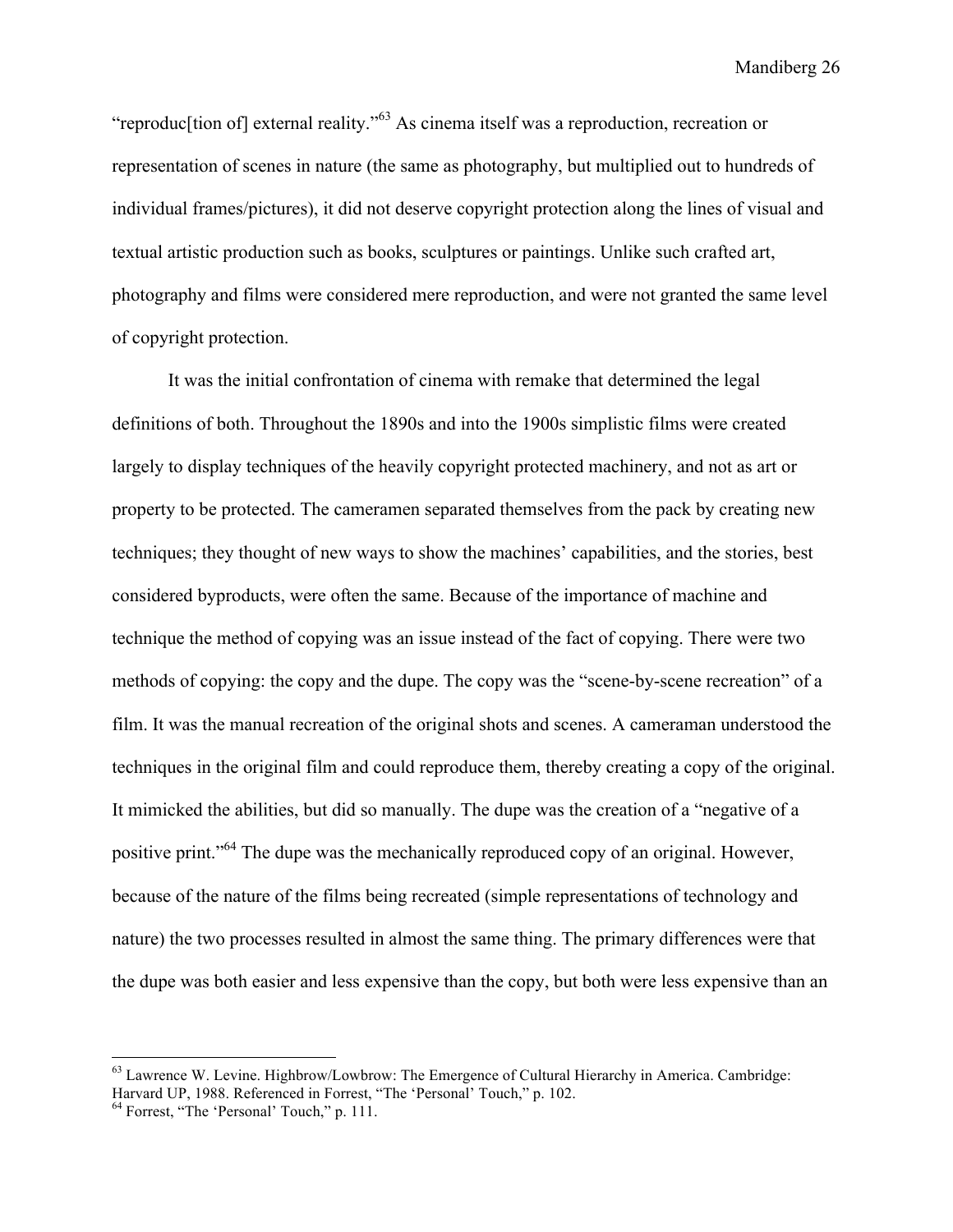original production.65 Essentially, the difference is between manual and mechanic reproduction, but such a legal differentiation did not take place until 1905.

The two forms of copying were only legally differentiated in the 1905 *American Mutoscope & Biograph Co. v. Edison Mgf. Co* (1905) copyright infringement case on the nature of Edison's *How a French Nobleman Got a Wife Through the New York Herald Personal Columns* (1904), a remake of Biograph's film, *Personal* (1904). Biograph claimed that Edison broke the copyright on *Personal* by copying the film. Because the law considered cinema to be like photographs, Edison's defense was that there were no duplicates of any individual photographs of *Personal* within its remake: Edison claimed that the film was a copy (manual remake), but not a dupe.<sup>66</sup> The judge absolved Edison, legally differentiating the illegal dupe from legal copy, and justifying manual copying over mechanical copying. Further, the ruling cemented the conception of cinema as reproduction of reality instead of artistic production. Such a legal determination once again indicated that there was no need to include cinema with artistic copyright protection laws.<sup>67</sup> This is the point when the official legal standing saw cinematic films as photographs (both were considered mechanical methods of reproduction, not artistic), and the remake was considered a unique variation of universally available common property material, not an illegal duplication.

When films became complex both in narrative and artistry the matter of copyright was again fought over through lawsuits. At the 1911 appeal of *Harper Bros. et al. v. Kalem Co. et al.* (1909) the judge ruled that the Kalem Company's film, *Ben Hur* (1907), was not a "copy" of the book, but an individual adaptation just as a theatrical presentation of *Ben Hur* is an artistic adaptation. This meant that film had moved out of the mechanical realm of the 1905 ruling

<sup>&</sup>lt;sup>65</sup> Forrest, "The 'Personal' Touch," p. 92.

 $66$  Forrest, "The 'Personal' Touch," p. 93.<br> $67$  Forrest, "The 'Personal' Touch," p. 103.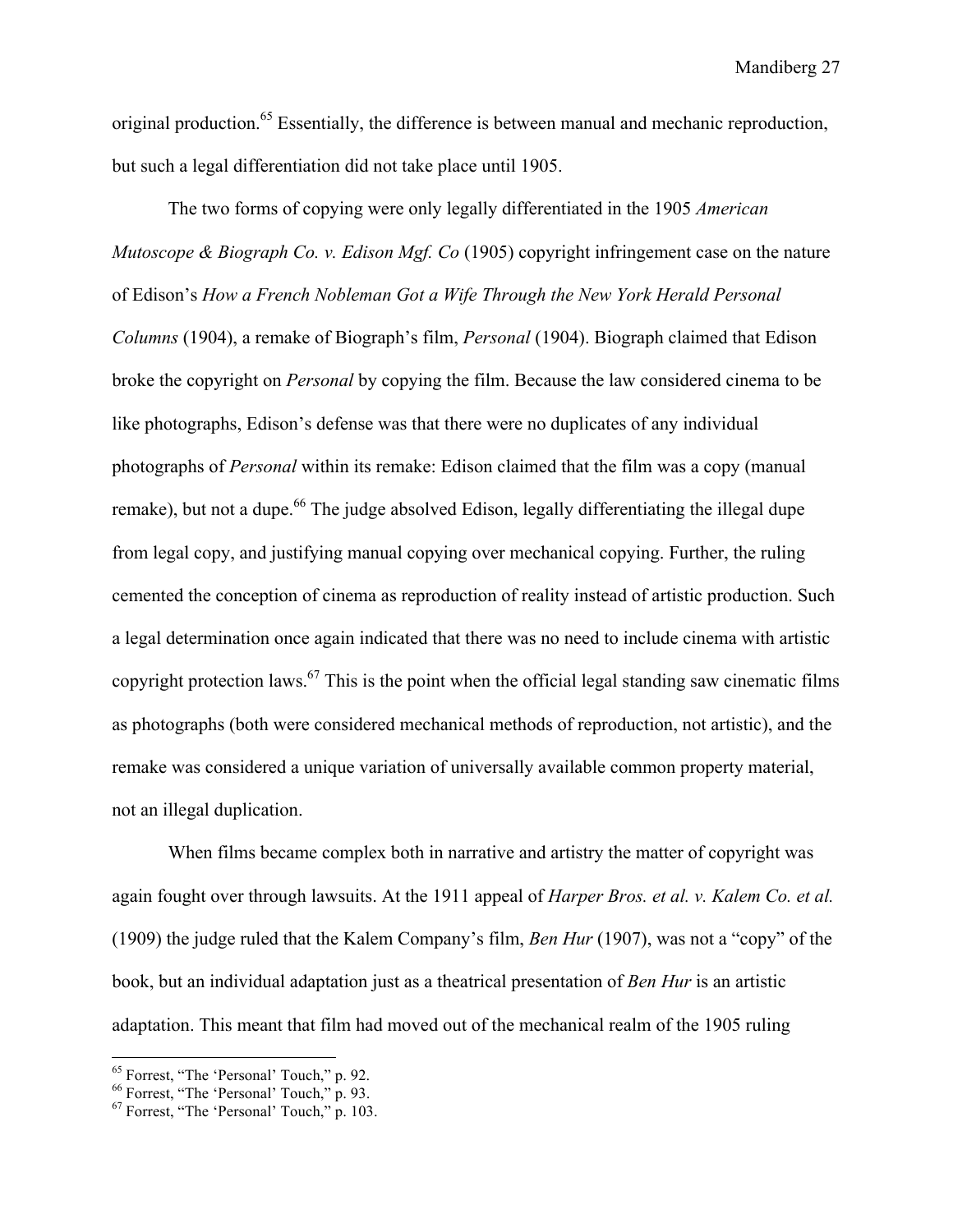where cinema was a mimic of nature and complex stories were beyond the medium's capabilities. However, the ruling also noted "authors have the exclusive right to dramatize any of their work,"68 giving the original copyright protected story legal priority. Such a ruling privileges an original novel, which is legitimate in some instances, but because a film necessarily comes from a text, whether that text is a screenplay, novel or play, cinema was thrown into the realm of adaptation instead of creation and the remake definitively considered a second degree adaptation (text to film to remake).<sup>69</sup> Thus, both remakes and films were seen as derivative, mechanical modes of reproduction and distanced from the realm and benefits of art. However, it is crucial to note that while both the remake and translation were considered derivative forms of production within the legal discourse of turn of the  $20<sup>th</sup>$  century America, the remake was quickly considered adaptation and distanced from translation.

To summarize, the legal determination of the remake involves paying for a copyright protected property followed by the ability to adapt, interpret or change that textual original in any way the desired. The director or screenwriter of a remake therefore creates a legally independent product regardless of what is done to the original. As Thomas Leitch summarizes, "[e]very film adaptation is defined by its legally sanctioned use of material from an earlier model, whose adaptation rights the producers have customarily purchased."<sup>70</sup> This determination of the remake as a unique product (with dues paid for, but otherwise its own production) was a huge boon for the burgeoning, commercial film industry. Studios took advantage of the legalities of film by remaking their own and others' properties often. If a studio remade its own property the creation

 <sup>68</sup> Forrest, "The 'Personal' Touch," p. 108.

<sup>&</sup>lt;sup>69</sup> McLuhan claims that all new media is simply the remediation of older media. Thus, the computer simply remediates the typewriter when it displays pages, and notes within a word processor programs. However, it is interesting to note the legal privileging of older forms that are contained in the new text (film to its original text, which is below speech, which is below thought).

 $70$  Leitch, "Twice-Told Tales," pp. 138-49.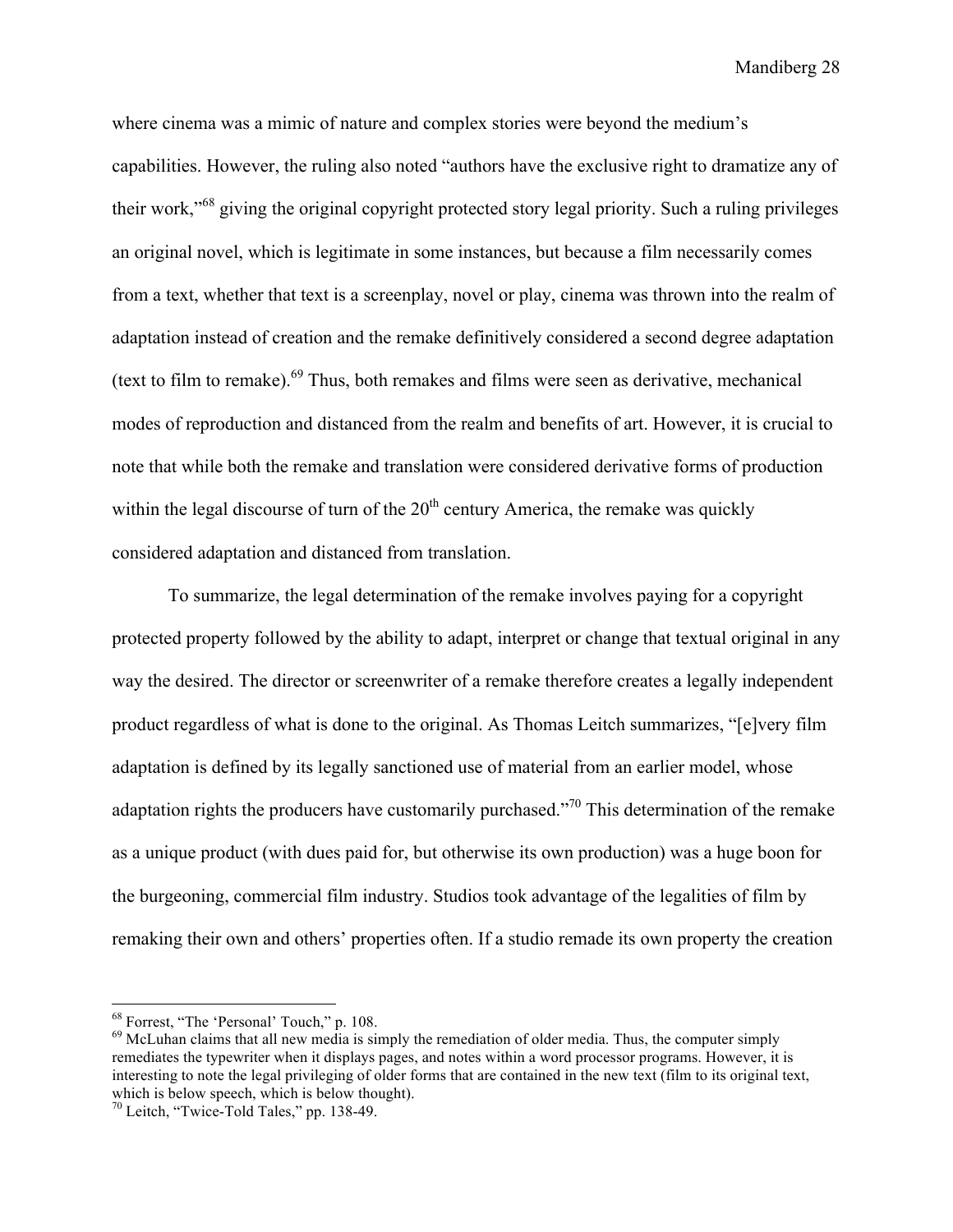costs were greatly diminished; if a studio remade somebody else's property they had to purchase the adaptation rights, but such price was still significantly less than the creation of an original film. Thus, remakes saved studios both time and money.<sup>71</sup> Hollywood was able to create a standing library/canon through the adaptation of older literary texts. Had remakes been determined as translations (and given the same status as literary translations) it is unlikely that cinema would have become the massive, commercial industry that it is today. Unlike remakes, translations benefit the publisher and original author. The translator is paid for the act, but not the product.<sup>72</sup> This is the exact opposite effect of the remake where the studios remaking films prosper and the original's creator benefits from the purchase of adaptation rights but not from the remade film. I will return to this point later as I believe the determination of the remake as adaptation is actually a misidentification that stems from the early 1900s understanding of film as a universal language.

The 1920s through 40s were replete with remakes based on novels such as *Ben Hur* and stories like Robin Hood.73 It is important to note that there was no stigma against remaking at the time as directors such as Hitchcock remade their own films, and studios revisited old properties endlessly, such as *The Maltese Falcon* (1941), which was the third remake after *The Maltese Falcon* (1931) and *Satan Met a Lady* (1936).<sup>74</sup> This constant repetition was economically

 $71$  Remaking properties kept some studios solvent during the depression years. The use of remakes during times of economic trouble as opposed to social and cultural trouble is also interesting. Jennifer Forrest and Leonard R. Koos, "Reviewing Remakes: An Introduction." In Jennifer Forrest and Leonard R. Koos eds. *Dead Ringers: The Remake in Theory and Practice*. Albany: State University of New York Press, 2002: p. 4.<br><sup>72</sup> This situation also recalls Marx's alienation of the worker from his means of production under the capitalist mode

of production.

<sup>73</sup> For an index of these early, archival remakes see: Michael Druxman. *Make it Again, Sam: A Survey of Movie* 

<sup>&</sup>lt;sup>74</sup> Chris Wehner. "Hollywood Remakes Again and Again..." Screenwriter's Utopia. Writen and Posted: June 9, 2004. Accessed: Feb 5, 2008.

<sup>&</sup>lt;http://www.screenwritersutopia.com/modules.php?name=Content&pa=showpage&pid=2693>; Stuart Y. McDougal. "The Director Who Knew Too Much: Hitchcock Remakes Himself." In Andrew Horton and Stuart Y McDougal eds. *Play It Again, Sam: Retakes on Remakes*. Berkeley: University of California Press, 1998; Forrest and Koos, "Reviewing Remakes," p. 3; Druxman, *Make it Again, Sam*, pp. 114-119.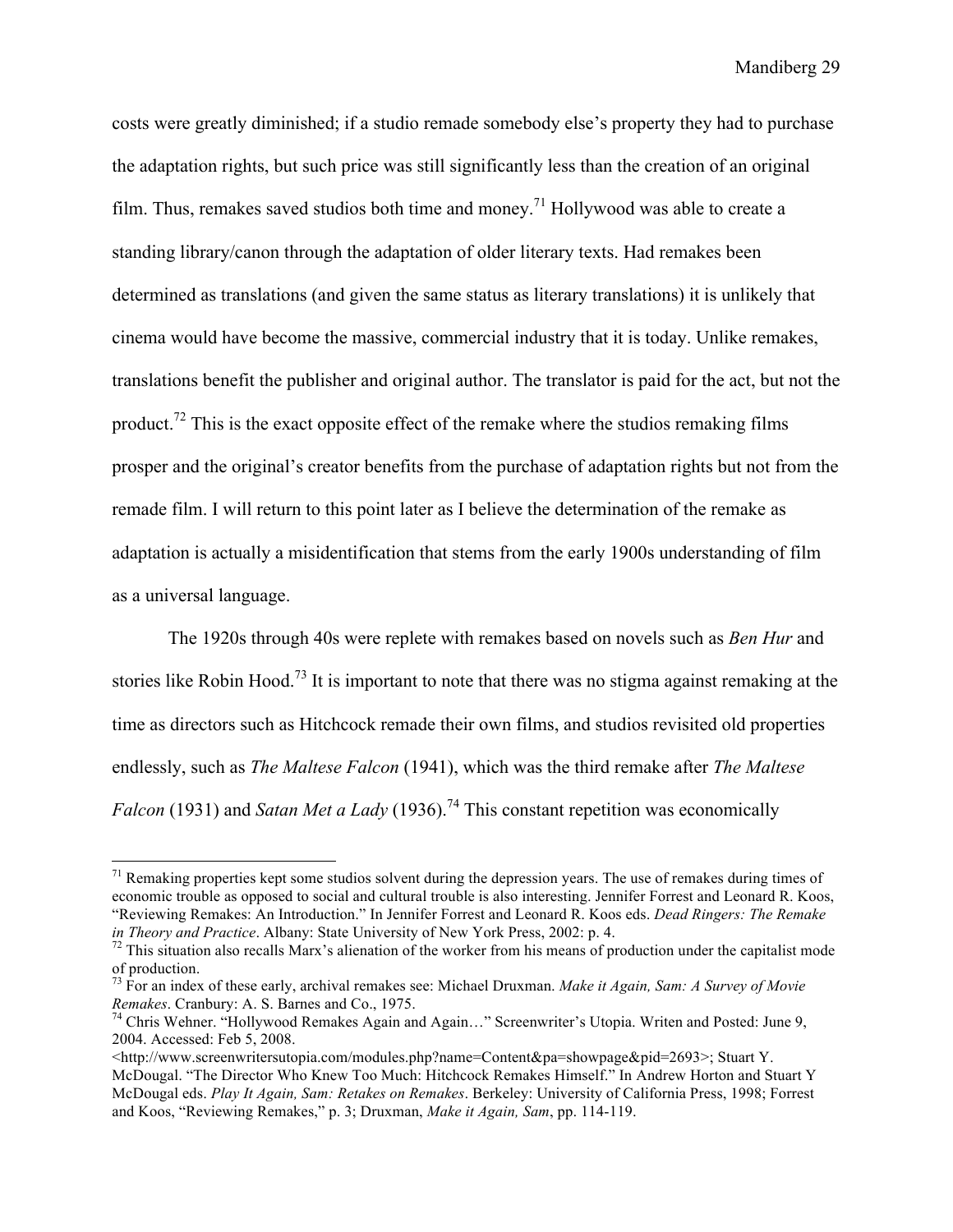beneficial for the studios, but they were not the sole beneficiaries. The studios simply provided what the viewers desired: to see similar themes over and over again.<sup>75</sup> Such repetition, which led to the development of genres, was not entirely unique to cinema, but it is this connection between repetition, genre and the remake that has been the focus of most theorists' attention.<sup>76</sup> Jennifer Forrest and Leonard Koos question whether *Flying Tigers* (1943) is the remake of *Only Angels Have Wings* (1939) or whether they are "the first of many actualizations of the combat film subgenre."77 Leo Braudy, who claims "the remake resides at the intersection of the genetic and generic codes," goes so far as to "wonder if remake might with more clarity and cogency be distinguished from adaptation and then treated as a subcategory of genre.<sup>778</sup> I will return to the interaction of genre and remake in my discussion of Hollywood remakes of Japanese films and the way genre determination and formation allows a naturalized globalism as opposed to fractured nationalisms or culturalisms.

While the 1930-50s were replete with remakes as well as the proliferation of genre pictures, remakes are suspiciously missing in large quantities during the 1960s and 70s. One answer to this is found in the emergence of a new understanding of cinema as art, which André Bazin links within France to the popular French *ciné-clubs* and the development of a cinematic canon of older works.79 By showing older films the *ciné-clubs* were able to create an identified canon, and the idea of canonicity weakened the desire to remake those same older films to match

 $75$  The pleasure in repetition relates to both the negative reviews of remakes, which claim people want to be comforted by a lack of surprises, and also to the idea of re-watching movies in home video culture. See: Morgan, "Worst Hollywood Remakes;" Barbara Klinger. *Beyond the Multiplex: Cinema, New Technologies and the Home*. Berkeley: University of California Press, 2006

 $^{76}$  The generic elements of literature and music were not quite as pronounced at the time. However, they have come a long way in the past century.

<sup>77</sup> Forrest and Koos, "Reviewing Remakes," p. 5.

<sup>78</sup> Braudy, "Afterword," p. 331. 79 Forrest and Koos, "Reviewing Remakes," p. 18. References André Bazin. "A propos de reprises." *Cahiers du cinema* 1.5 (September), 1951: pp. 52-56; André Bazin. "Remade in USA." *Cahiers du cinema* 2.11 (April), 1952: pp. 54-59.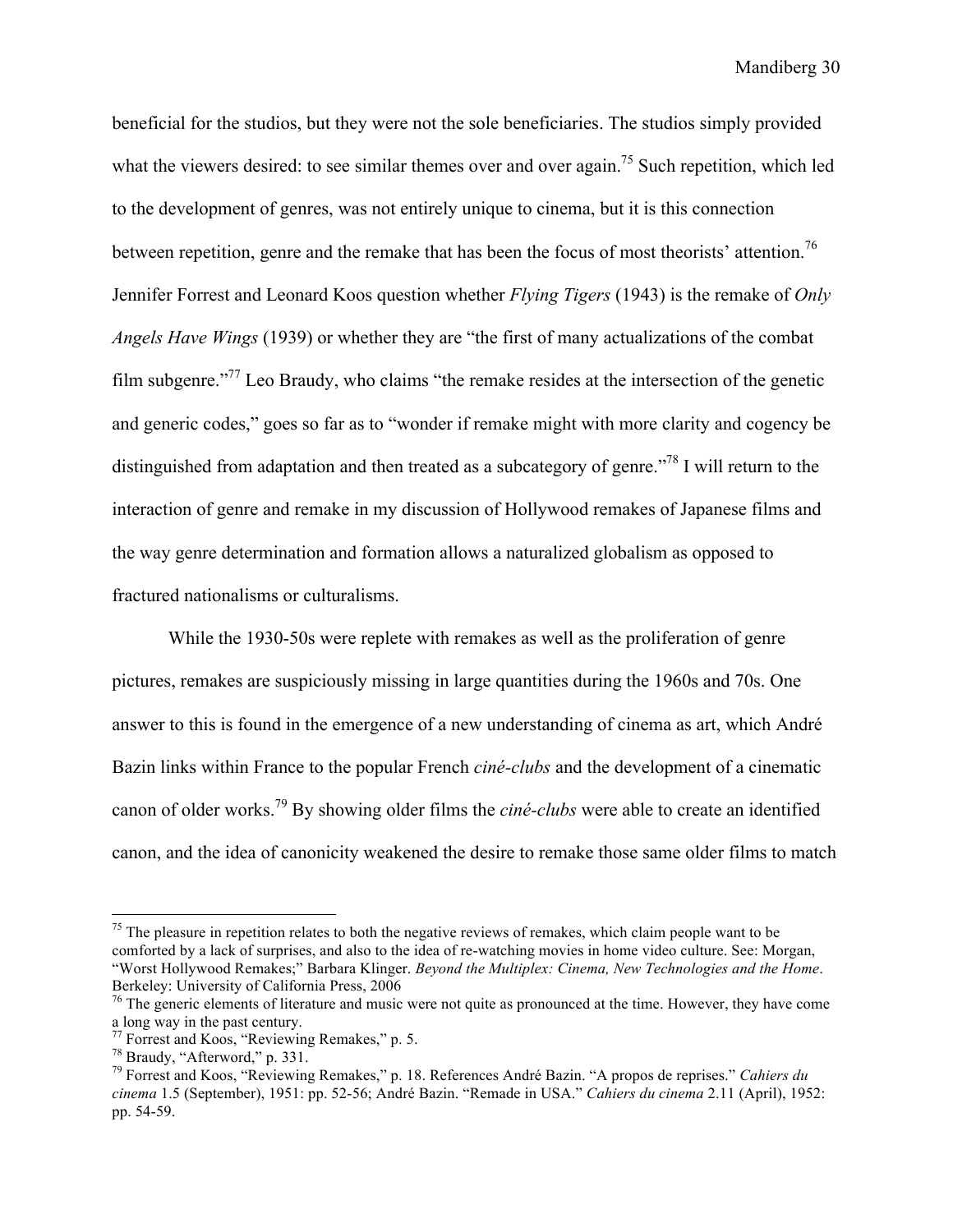the times. According to Forrest and Koos, Bazin believed that Hollywood's remaking practice would stop due to the creation of an artistic canon. They claim Bazin's prediction was partially accurate as the 1960s and 70s did see a drop in remakes. $80$ 

However, instead of remaking the 1960s and 70s saw the re-release of "classics" such as *Gone with the Wind* (1939; 1967-68) and *The Sound of Music* (1965; 1973), and an increase in commercially successful sequels such as the James Bond series (1962-2006), *Godfather* and its sequels (1972, 1974, 1990), which led to the legion of horror films such as *Friday the 13th* (1980- 2003) and *Nightmare on Elm Street* (1984-2003). Forrest and Koos tentatively propose that what Bazin's prediction did not take into consideration are the changes within Hollywood during this period of time. During the change from old to new Hollywood, the cinema underwent major production and marketing changes. Additionally, the new needs of a postwar, American audience unsatisfied with older films including remakes. That which satisfied the new audience was French New Wave auteur cinema's innovations that Hollywood, the "imitative industry" was unprepared to develop, but was able to imitate over the last quarter of the  $20^{th}$  century.<sup>81</sup> Thus, while the Bazin's theory that art cinema precluded remaking was partially correct,  $82$  it was certainly not fully true.

While re-releasing/reissuing, creating sequels to previously popular films and continuing to develop genres worked in the 1960s and 70s, Hollywood returned to remaking en masse in the 1980s. Throughout the 1980s and 1990s Hollywood remade approximately 40 French films, averaging two films a year and peaking at four films in both 1994 and 1996 before dropping

<sup>&</sup>lt;sup>80</sup> Forrest and Koos, "Reviewing Remakes," p. 22.<br>
<sup>81</sup> Forrest and Koos, "Reviewing Remakes," p. 22-3.

 $82$  Bazin is right in claiming a certain uniqueness in canonical art films. The speed of, method of and reaction to remaking art films are quite unique compared to other remakes. A good example is the immense reaction to *Psycho* (1998), the remake of Hitchcock's *Psycho* (1969). Unlike the two previous sequels and loose remake, all of which were considered commercial, made close to the previous film and were mostly ignored were unproblematic. However, the method of shot by shot remake for the 1998 film and the claim to art status were both problematic for the much later film.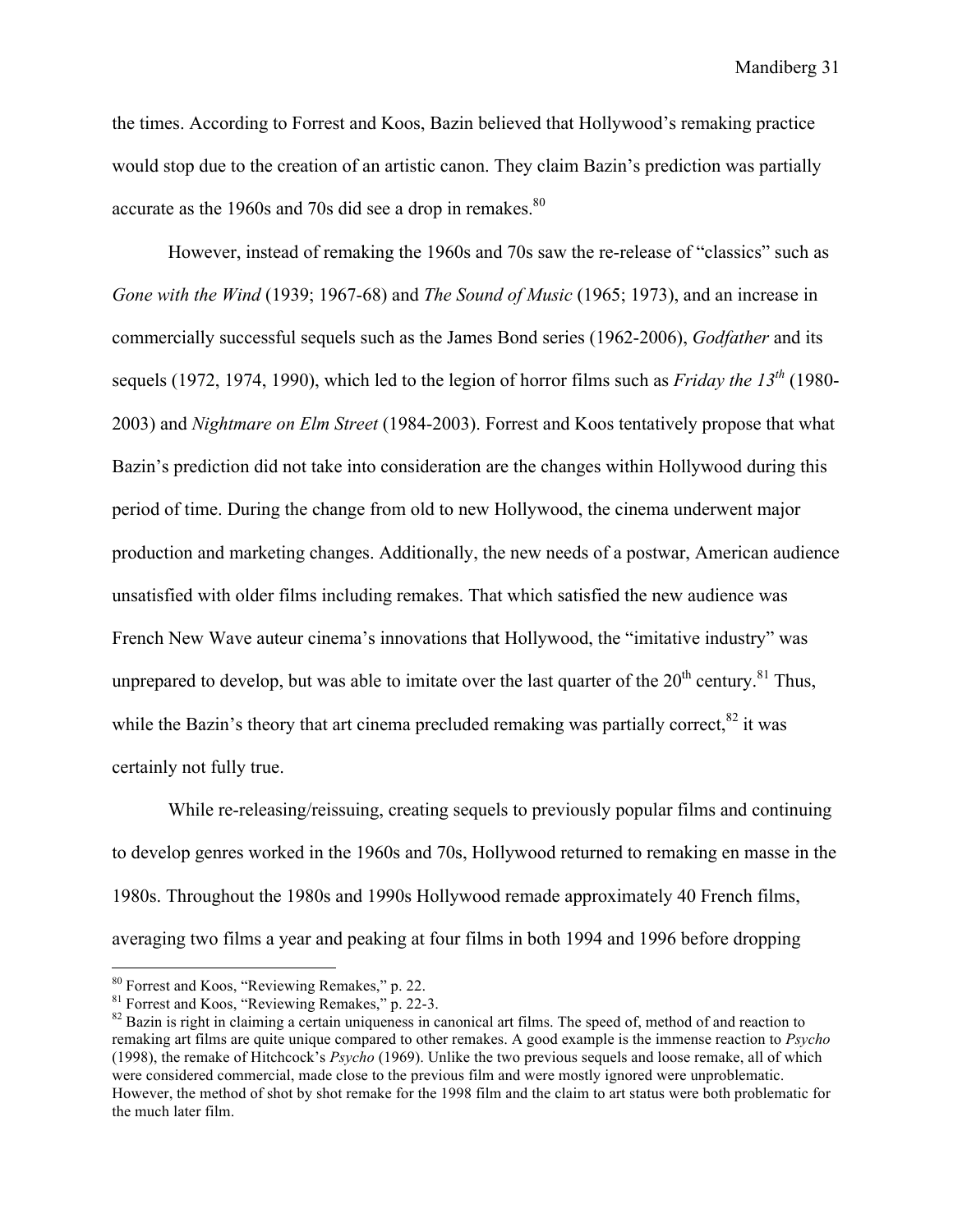back to one a year or less. These films span a number of genres including action, drama and comedy.<sup>83</sup> It is to this grouping of remakes that the majority of the academic attention has been directed. Additionally, beginning in the late 1990s and continuing to the present there have been a number of Japanese films remade starting with one or no films a year, but increasing to three in 2006 and four planned between 2008 and 2009.<sup>84</sup> One issue that I will return to in my own analysis of these remake phenomena is the contention by most theorizations that the remake as intertextual is an integral part of global cinema. Because they see remakes as a textual and not culturally related form they do not separate the remake of foreign films from the archival remake, nor do they consider remakes of French films as meaningfully different from remakes of Japanese films. Essentially, the analyses contend that films have been remade unabated since the

<sup>&</sup>lt;sup>83</sup> While the following list continues past the years listed above, my intention is to emphasize the high number of films a year remade in the 1980s compared to the small number a year remade recently. The following list combines titles from Mazdon's appendix (*Encore Hollywood*, pp. 152-6) and the Internet Movie Database (imdb.com): *36* (2008), *Happy Hearts* (2007), *Taxi* (2004/I), *Wicker Park* (2004), *Unfaithful* (2002), *Original Sin* (2001), *Just Visiting* (2001), *Eye of the Beholder* (1999), *Return to Paradise* (1998), *Fathers' Day* (1997), *Jungle 2 Jungle* (1997), *The Mirror Has Two Faces* (1996), *The Associate* (1996), *Diabolique* (1996), *The Birdcage* (1996), *Twelve Monkeys* (1995), *Two Much* (1995), *Nine Months* (1995), *Mixed Nuts* (1994), *True Lies* (1994), *My Father the Hero* (1994), *Intersection* (1994), *The Assassin* (*Point of No Return*) (1993), *Sommersby* (1993), *Paradise* (1991), *Pure Luck* (1991), *Oscar* (1991), *Men Don't Leave* (1990), *Quick Change* (1990), *Scenes from the Class Struggle in Beverly Hills* (1989), *Cousins* (1989), *Three Fugitives* (1989), *And God Created Woman* (1988), *3 Men and a Baby* (1987), *Happy New Year* (1987), *Down and Out in Beverly Hills* (1986), *The Man with One Red Shoe* (1985), *The Woman in Red* (1984), *Blame It on Rio* (1984), *The Man Who Loved Women* (1983), *Breathless* (1983), *The Toy* (1982), *Buddy Buddy* (1981), *The Postman Always Rings Twice* (1981), *Willie and Phil* (1980), *The Sorcerer* (*Wages of Fear*) (1977), *Calliope* (1971), *Paris When it Sizzles* (1964), *Fanny* (1960), *Violent Road* (1958), *Human Desire* (1954), *Taxi* (1953), *The Blue Veil* (1951), *The 13th Letter* (1951), *The Man on the Eiffel Tower* (1949), *Casbah* (1948), *The Long Night* (1947), *Lured* (1947), *Heartbeat* (1946), *The Postman Always Rings Twice* (1946), *Scarlet Street* (1945), *Lydia* (1941), *I Was an Adventuress* (1940), *Forty Little Mothers* (1940), *Lucky Partners* (1940), *The Lady in Question* (1940), *Algiers* (1938), *Port of Seven Seas* (1938), *The Soldier and the Lady* (1937), *The Woman I Love* (1937), *One Rainy Afternoon* (1936), *Prisons Without Bars* (1938), *The Road to Glory* (1936), and *The Bad Boy and the Gardener* (1896).<br><sup>84</sup> A partial list from the Internet Movie Database includes 21 films that have been remade or are going to be remade

by 2009. However, this does not include films such as *A Bug's Life* (1998), which repeats the story of *Seven Samurai* and *Magnificent Seven*, but does not give credit anywhere other than the cherry tree that blooms near the end, which may or may not allude to Japan (an insight from Sharon J. Kahn). The list also ignores *The Lion King* (1994), which is, according to many a plagiarism of Osamu Tezuka's *Kimba the White Lion* (*Jyanguru Taitei*). Finally, within the list are both live action to live action remakes and animated film to live action film movements (*Guyver, Fist of the North Star*). The list is: *Godzilla, King of the Monsters!* (1956), *The Magnificent Seven* (1960), *Per un pugno di dollari/For a Few Dollars More* (1964/1967), *The Outrage* (1964), *The Warrior and the Sorceress* (1984), *Blind Fury* (1989), *Guyver* (1991), *Fist of the North Star* (1995), *Last Man Standing* (1996), *Godzilla* (1998), *The Ring Virus* (1999), *The Ring* (2002), *Shall We Dance?* (2004), *The Grudge* (2004), *Dark Water* (2005), *Eight Below* (2006), *Pulse* (2006), *The Grudge 2* (2006), *One Missed Call* (2008), *Ikiru* (2008), *Battle Royale* (2008), *Seven Samurai* (2009), and *Be With You* (2009).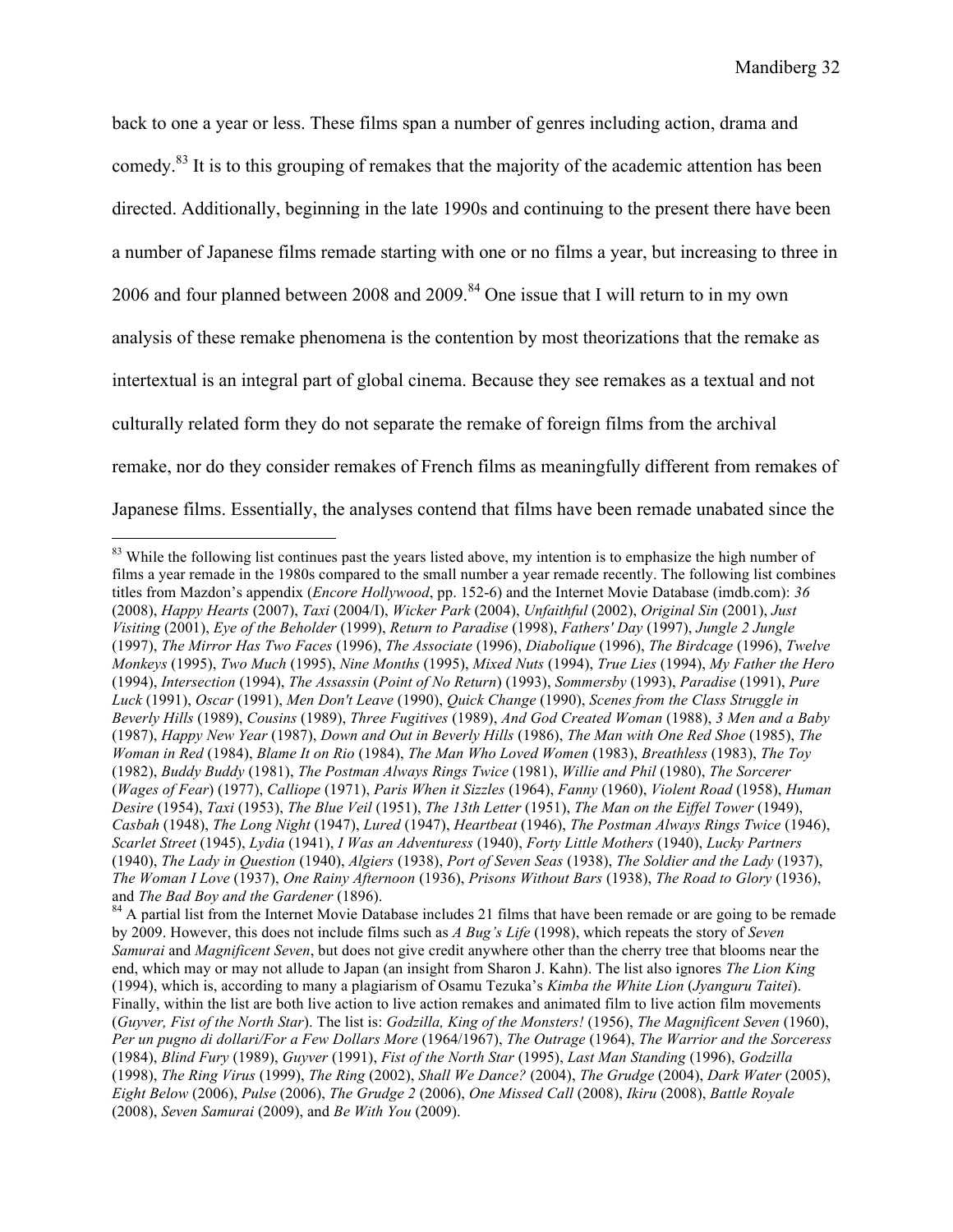1920s with a small stutter in the 1960 to 70s. I want to highlight what most have not considered: there is a distinct temporal bunching-up of the remakes from specific locations/countries that only minimally overlap. The Hollywood remakes of French films were created at a different moment than the Hollywood remakes of Japanese films and both occur at specific times in relation to the interaction between America and the respective foreign other. It is undeniable that there is a textual repetition in cinema that is exemplified in the remake, but limiting the analysis to cinema's textuality has led the remake analyses to not fully consider the real world consequences of the medium. Through understanding the remake as a form of translation it is possible to look at the specific interaction of remakes between France, Japan and the United States. In the following sections I will redefine the remake a form of translation, and then, using concepts of localization and power from translation theory, I will reconsider Hollywood's remakes of both French and Japanese films.

#### **Reconsidering Filmic Translation**

In this section I will problematize the historical moment of the remake's legal definition and link to adaptation, described in the previous section. Then I will connect the remake to a more formal understanding of the different levels of linguistic signs within films. Finally, I will claim that the remake, like subtitling and dubbing, is just one type of media translation among many.

The legal understanding of the remake is linked to the purchase of rights and the ability to adapt the purchased property. This was determined in lawsuits between 1905 and 1911 when cinema was considered to be a form of universal language. Ella Shohat and Robert Stam argue that such cinematic universality is false. They claim, "thanks to the 'visual esperanto' of silent film, which includes many cross-cultural codes, spectators not only read the intertitles in their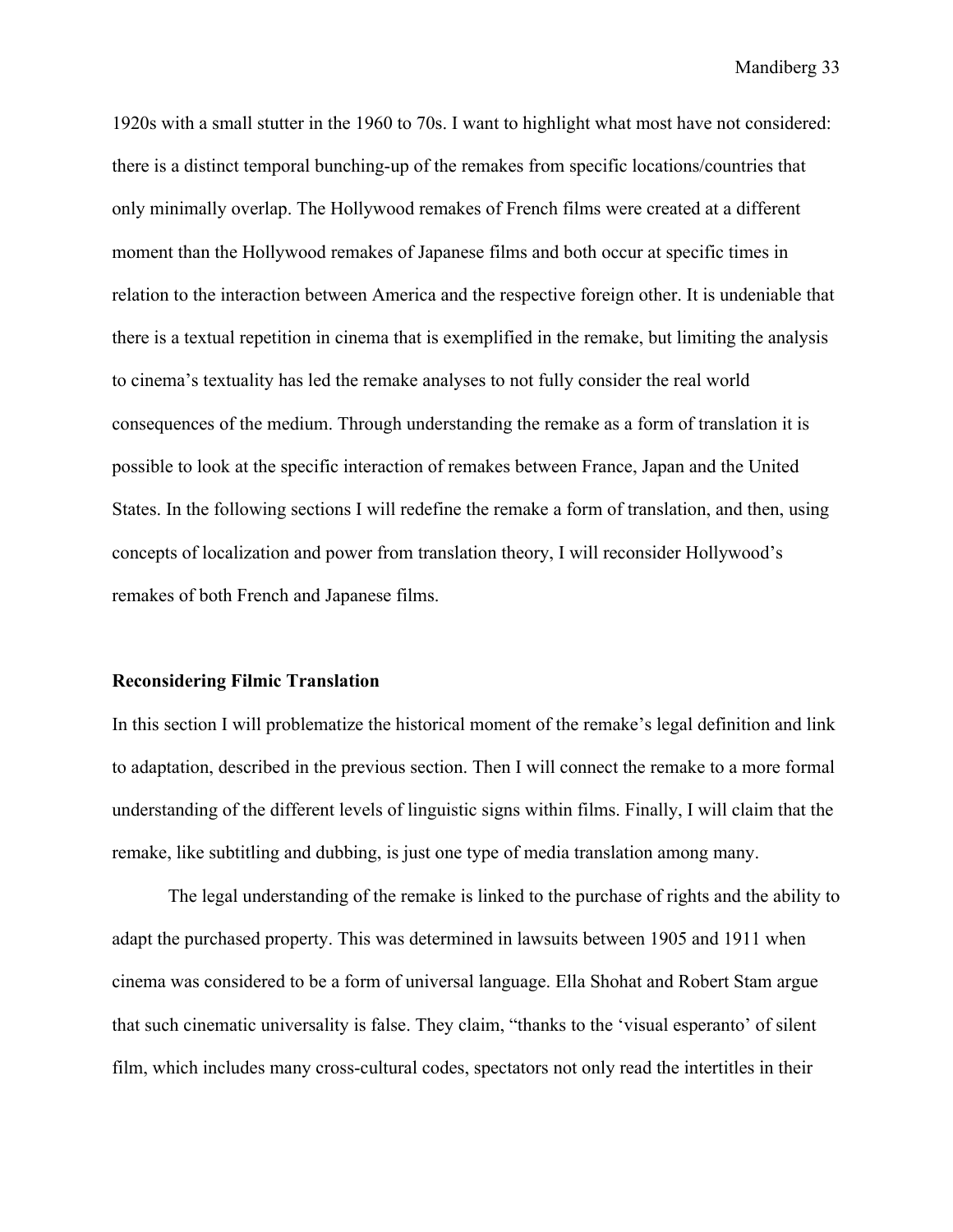own language but also imagined dialogue in their own language."<sup>85</sup> However, this belief in universality was shattered when audiences confronted the interaction of sound and cinema in the late 1920s when talkies were first created. Shohat and Stam claim that when audiences had to confront subtitling, dubbing and the multi-language version "cinema was retroactively perceived as foreign and colonialist."<sup>86</sup> However, such a retroactive understanding of the false universality of film did not produce a corresponding retroactive change in the legal understanding of the remake.

It is essential to understand that Edison's *How a French Nobleman Got a Wife Through the New York Herald Personal Columns*, Biograph's *Personal*, and Kalem Company's *Ben Hur*, the films that were crucial for the determination of the remake as adaptation, were all created numerous years before sound necessitated the interaction of translation and film. When the remake was legally and discursively determined to be adaptation there was no translation in cinema. Translation of intertitles was considered completely separate from the visual cinema itself. $87$  It was decades before late  $20<sup>th</sup>$  century cinema studies led to the understanding that all cinematic elements, visual, audio, material and textual, were related to language.

There are two important conclusions to this reconsideration of history. The first is that the remake was determined to be adaptation before language/translation entered cinema. It is my claim that had the remake been encountered after language and translation retroactively rendered cinema nationally (linguistically) based it would have been linked to subtitling, dubbing and the multi-language version. The second important conclusion is the idea that language in film is not

 <sup>85</sup> Ella Shohat and Robert Stam. "The Cinema after Babel: Language, Difference, Power." *Screen* 26.3-4, 1985: p. 46. Also see: Miriam Hansen. *Babel & Babylon: Spectatorship in American Silent Film*. Cambridge: Harvard University Press, 1991.<br><sup>86</sup> Shohat and Stam, "The Cinema after Babel," p. 46.

<sup>&</sup>lt;sup>87</sup> Abe Mark Nornes. *Cinema Babel: Translating Global Cinema*. Minneapolis: University of Minnesota Press, 2007: pp. 91-108.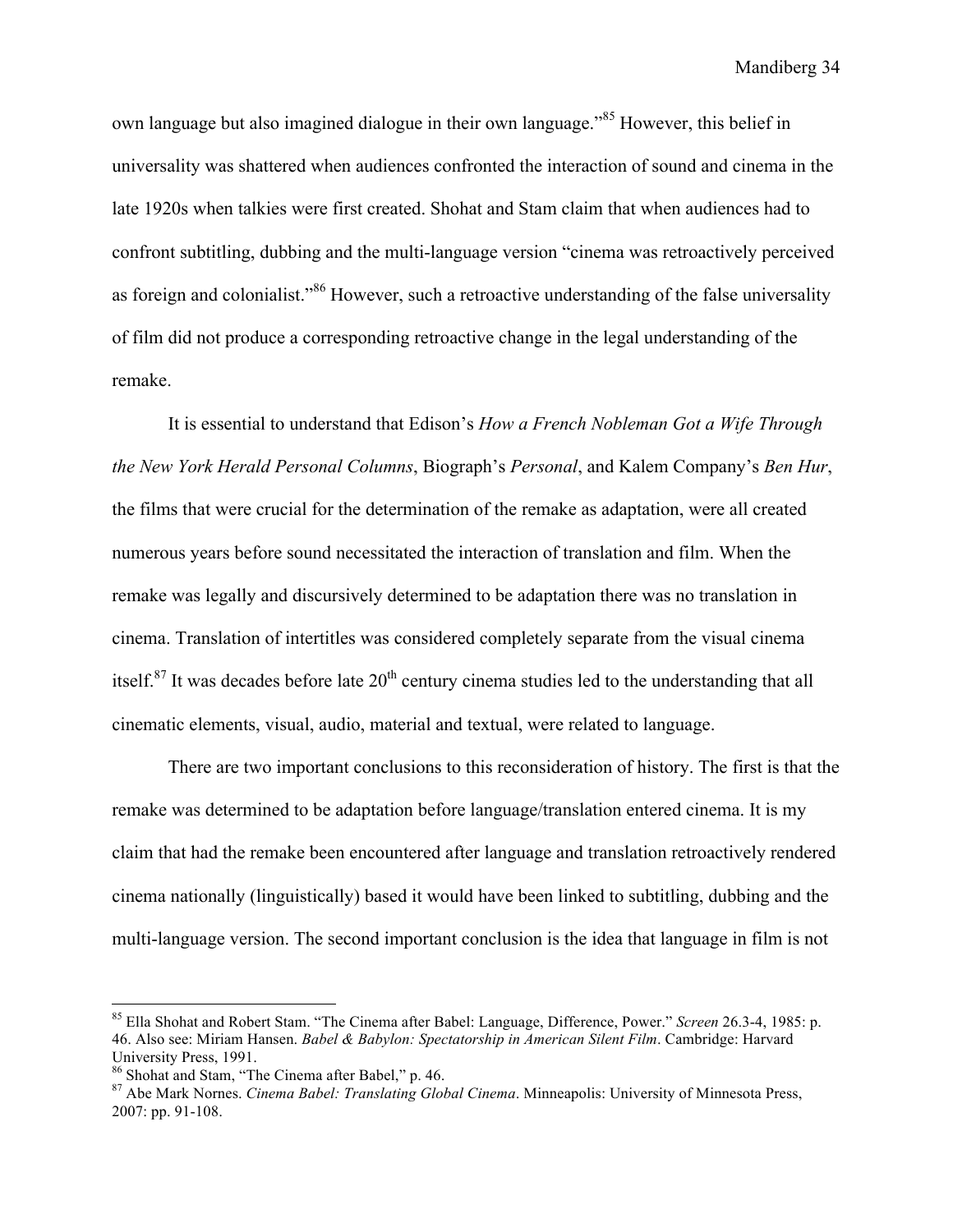just the dialogue, but extends throughout the whole semiotic register of culturally determined signs. This second conclusion also determines that translation must extend beyond the dialogue.

One of the first attempts to formally analyze the translational layer of film and media is Dirk Delabastita's 1990 essay "Translation and the Mass Media." While Delabastita focuses on subtitles and dubbing in television, the elements he identifies allow the conceptualization of remake as translation. In order to understand mass media translation as something other than the reductive battle of 'audience preference' for either subtitling or dubbing, he breaks down the semiotic nature of the media sign into the visual and acoustic sides. He then identifies four elements that need to be brought over into any foreign context: "verbal signs transmitted acoustically (dialogue), non-verbal signs transmitted acoustically (background noise, music), verbal signs transmitted visually (credits, letters, documents shown on the screen), non-verbal signs transmitted visually."<sup>88</sup> Delabastita further aligns the axis of signs (verbal and non-verbal, visual and acoustic) with five "categories of classical rhetoric: *repetitio*, *adiectio*, *detractio*, *substitutio* and *transmutatio*."89 I understand these to be roughly equivalent to repetition, addition, detraction, substitution and transmutation. Subtitling, then, is "*adiectio* of visual/verbal signs" and dubbing is "*substitutio* of acoustic/verbal signs."90 Additionally, *detractio* happens with deleted cuts between editions and *repetitio* happens when the film is shown with no translation whatsoever. However, one can readily notice that of his first four semiotic signs only one type, "verbal signs transmitted acoustically," are translated into a new context in both subtitling and dubbing. The other three sign types are ignored.

 <sup>88</sup> Dirk Delabastita. "Translation and the Mass Media." In Susan Bassnet and Andre Lefevere eds. *Translation, History and Culture*. London: Pinter Publishers, 1990: pp. 101-102.<br><sup>89</sup> Delabastita, "Translation and the Mass Media," p. 102. It should be noted that while he lists *transmutatio*, he

gives no examples of how it relates to, or is used in, media translation.

 $\frac{50}{90}$  Delabastita, "Translation and the Mass Media," p. 102.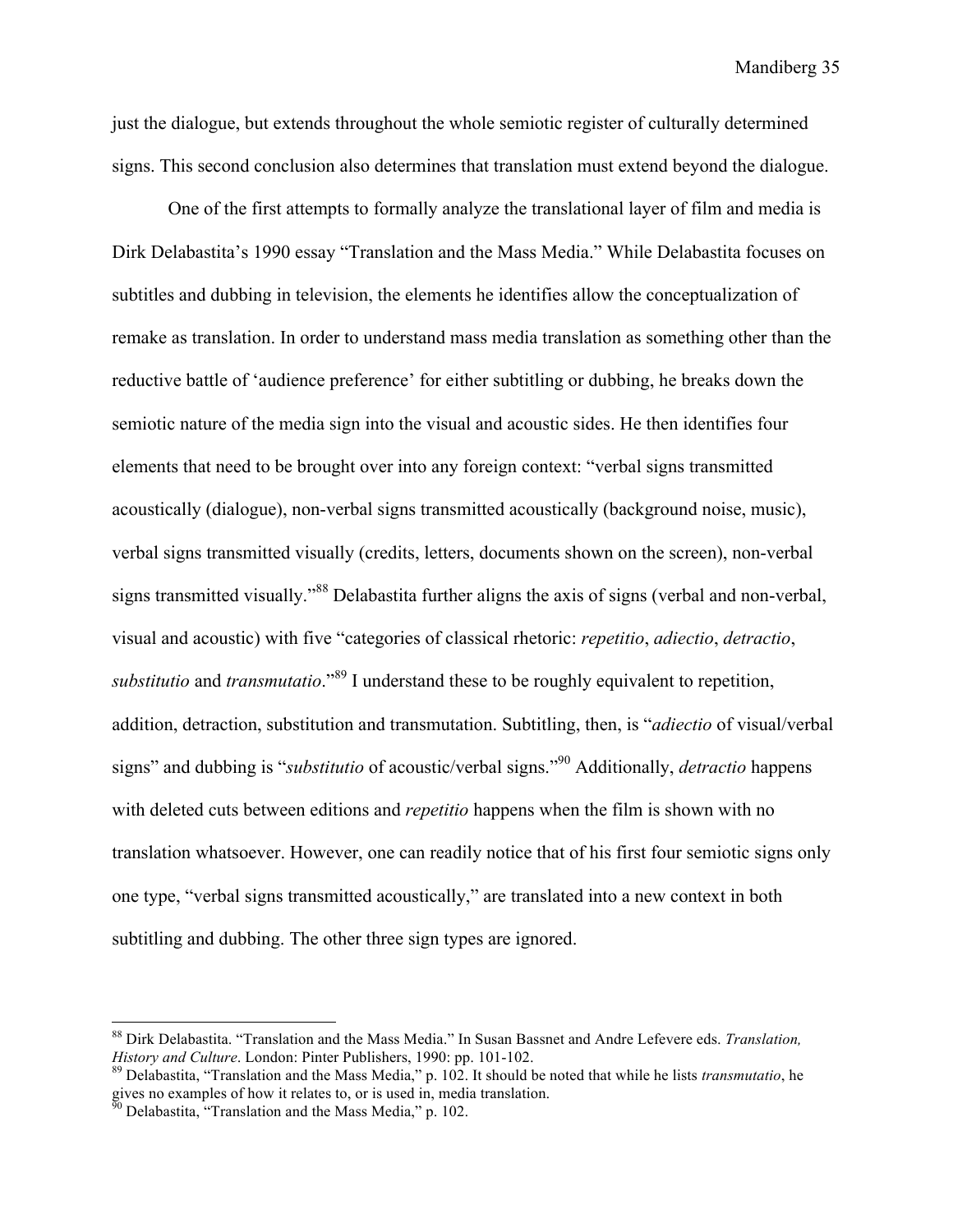Both subtitling and dubbing translate the singular sign system of dialogue, but ignore the background noises, music, credits, letters and documents shown on the screen, and visual metaphors. The dominant film translation discourse that supports either subtitling or dubbing does not admit the need to translate beyond the dialogue because there are vestiges of visual universality within film. As Stam and Shohat note, even camera angles and visual positioning above or below a subject, as related respectively to dominance and submission, are culturally determined metaphors within Western discourse and hardly cross-cultural, let alone universal.<sup>91</sup> Where such ideas of verticality and power are either opposite or non-existent, such a filmic tendency would fail in its universality, and it would fail in its intelligibility. Both subtitling and dubbing can be seen as failed methods of media translation because they do not successfully translate the entire array of signs. Successful methods of media translation must interact with all of Delabastita's elements.

Understood through Delabastita's framework the remake is a complete media translation. While dubbing only replaces the original dialogue track with a local domesticating one, the remake goes beyond the single sign level of dubbing to replace all four basic layers of signs. The remake replaces visually and acoustically transmitted verbal and non-verbal signs, with local sign layers: it is a full filmic translation method based in *substitutio*.

I have redefined the remake as a translation method based in *substitutio* similar to film dubbing. Having defined the remake as a domesticating translation method that subsumes the foreign other by replacing it with a local visual, acoustic, verbal and non-verbal signs I will now look at the implications of such a method within the current United States. In the next sections I

<sup>&</sup>lt;sup>91</sup> Shohat and Stam, "The Cinema After Babel," p. 38. An opposing, non-Western example, is Ozu Yasujiro's camera positioning. He filmed at the height of about 3 feet, which is approximately head level while sitting *seiza*. By positioning the camera at level with the "average" sitting Japanese person he presents a very particular subjectivity between post war Japan and Westernization/Americanization. See: Donald Ritchie. Ozu. University of California Press, 1974.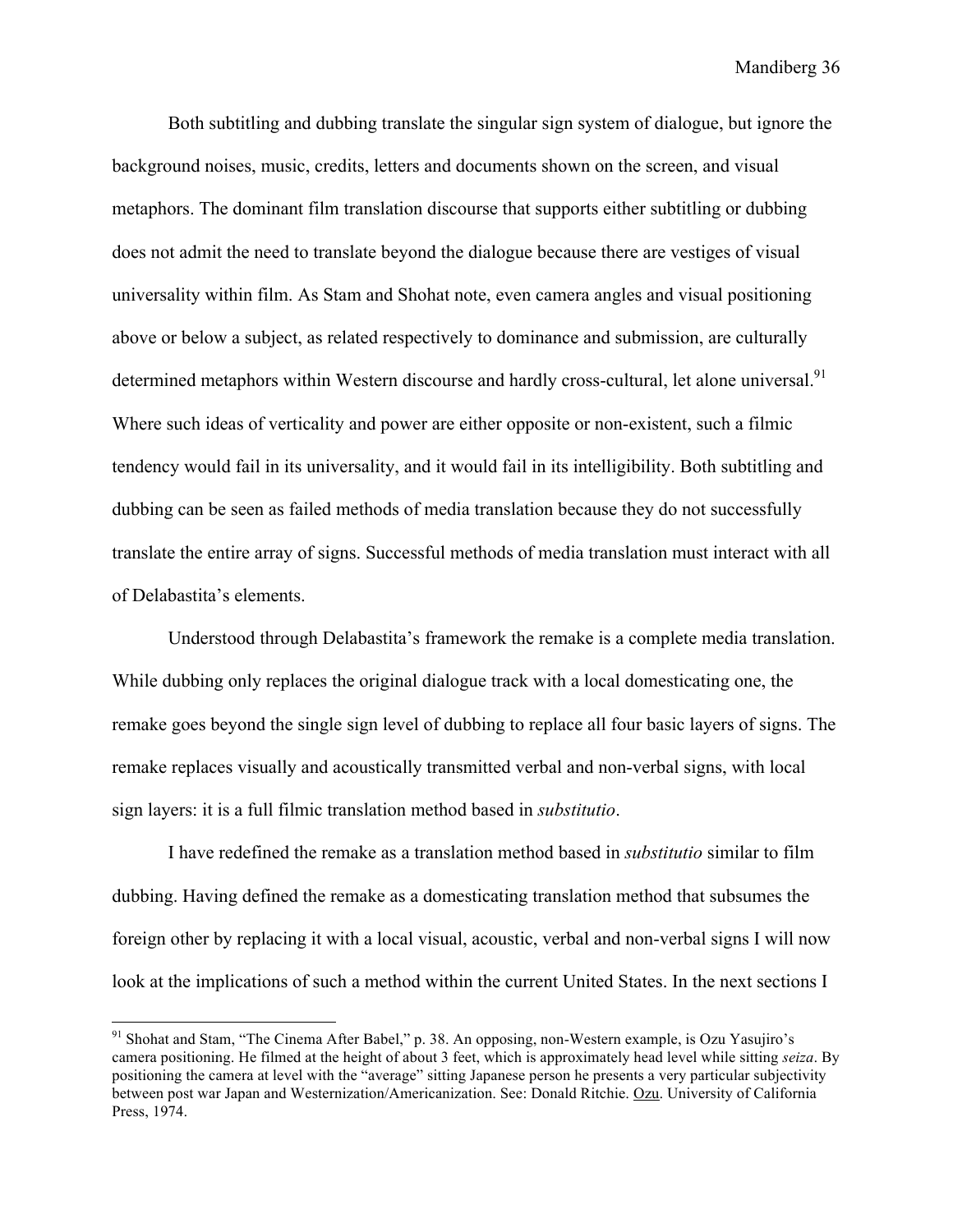will look at the Hollywood remakes of French films, which have been engaged with by most of the previously mentioned analyses of remakes, and after that I will consider the Hollywood remakes of Japanese films, which have yet to be analyzed as an individual phenomenon.

#### **A Second Look at the French Connection**

By identifying the remake as a form of domesticating translation it is possible to understand the United States' remake culture as an extension of its translational culture. In this section I will look at the relationship between France and the United States and how the remaking of French films by Hollywood signals a parallel struggle to that of  $20<sup>th</sup>$  century trade negotiations between the two countries.

It is unsurprising that after the early legal battles between dupe and copy the reemergence of problems with the remake was not with archival remakes such as *Robin Hood*, *The Maltese Falcon* or Hitchcock's constant retoolings of his own work, which happened through the 10s, 20s and into the 30s, but with the French film *Pépé le Moko* (1936) being remade by Hollywood as *Algiers* (1938). The remakes that cause contention are those that particularly interact with differing ideals of spatial (between countries/places) and hierarchical (between high cultural art and low cultural trash, or commerce) culture. It is these two aspects of the word culture (linguistic communities/countries and high/low taste distinctions) that are the main point of contention between France and the United States with films and trade.

While cinema was initially commercial, the idea of art cinema emerged to challenge that dominance in the 20<sup>th</sup> century. In France, *ciné-clubs*, which were founded in 1924 and grew considerably until 1950 were, according to French film critic André Bazin, the major reason people came to understand that "film was no longer a disposable consumer object, but rather a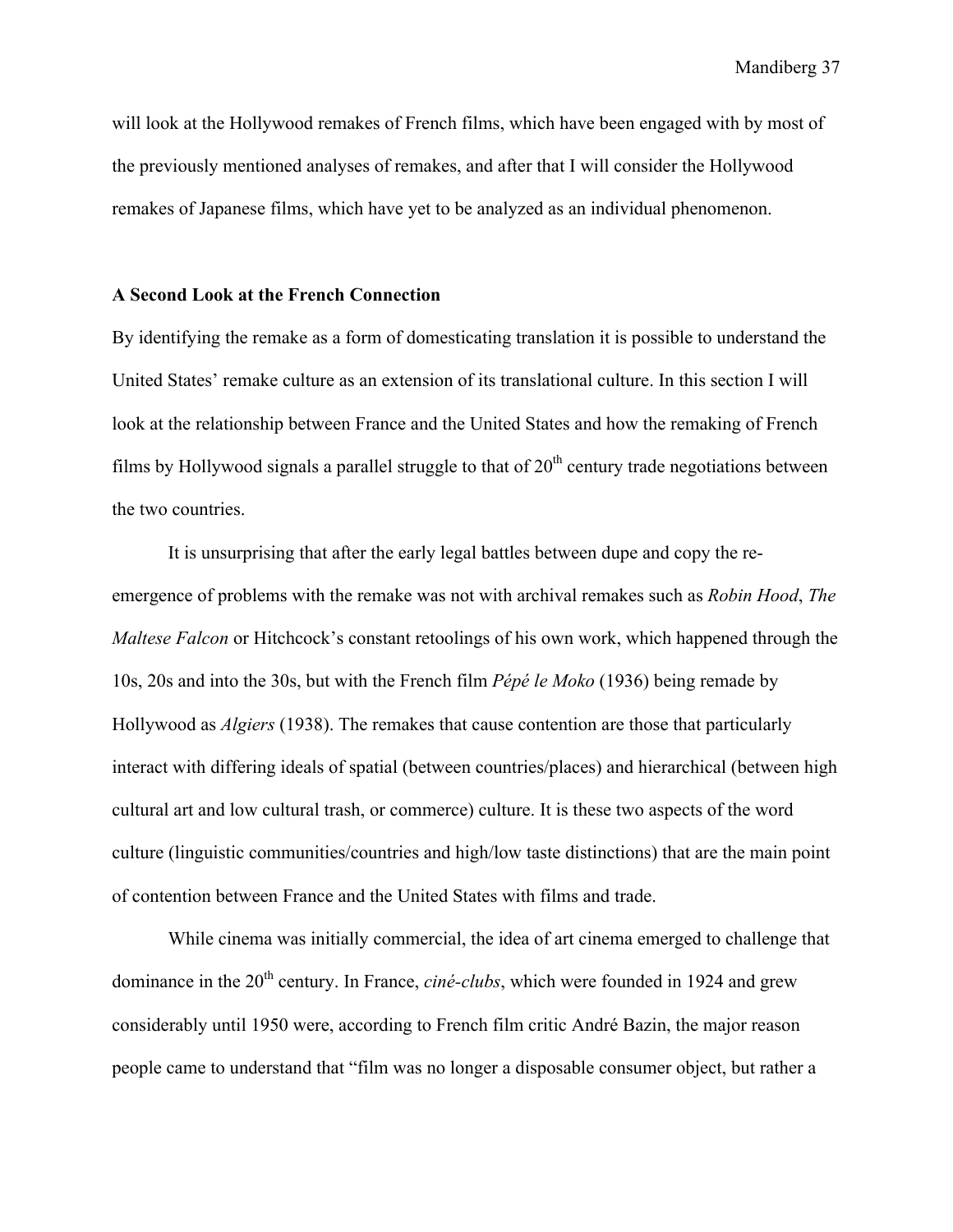temporally resistant cultural product comparable to the other arts.  $692$  The existence of art house cinemas within the United States indicates that a similar process happened sometime within the  $20<sup>th</sup>$  century in America. Accompanying the identification of film as art was the emergence of a "critically sophisticated and realistically minded audience"<sup>93</sup> to appreciate it (and enshrine it as untouchable). Bazin reasons that if there is an audience to appreciate a classic, or art, film there should be no legitimate reason to remake that film other than "economic terrorism," which is what he labels the remake of *Pépé le Moko* into *Algiers*. 94 Through such an argument that links France to art and Hollywood to commerce Bazin understands "Classical Hollywood as a political apparatus."95 However, it is important to note that both art film and commercial film are strategic taxonomies as "every national cinema is both a business and a producer of art."96 To call one film high and the other low is simply a reductive strategy of opposition just like calling one national cinema art and one commercial. However, such a reduction matches the reductive trade relations that opposes France as classic, high art, old European tradition and needing protection against the United States, which is modern, popular, new modernity and viciously aggressive.

The reductive opposition of resistant French art film and dominant commercial Hollywood film is mirrored in both the increasing spread of global modernity with its accompanied trade agreements and the  $20<sup>th</sup>$  century's cultural imperialism thesis.

Jack Valenti, former president of the Motion Picture Association of America, rejected Bazin's conjecture of Hollywood as a political apparatus and the cultural imperialism thesis by insisting, and continuing to insist, on the universal appeal of Hollywood films and the

 $92$  Forrest and Koos, "Reviewing Remakes," p. 18.<br> $93$  Forrest and Koos, "Reviewing Remakes," p. 19.

<sup>&</sup>lt;sup>94</sup> Forrest and Koos, "Reviewing Remakes," p. 8.

<sup>&</sup>lt;sup>95</sup> Forrest and Koos, "Reviewing Remakes," p. 12.

<sup>&</sup>lt;sup>96</sup> Forrest and Koos, "Reviewing Remakes," p. 29.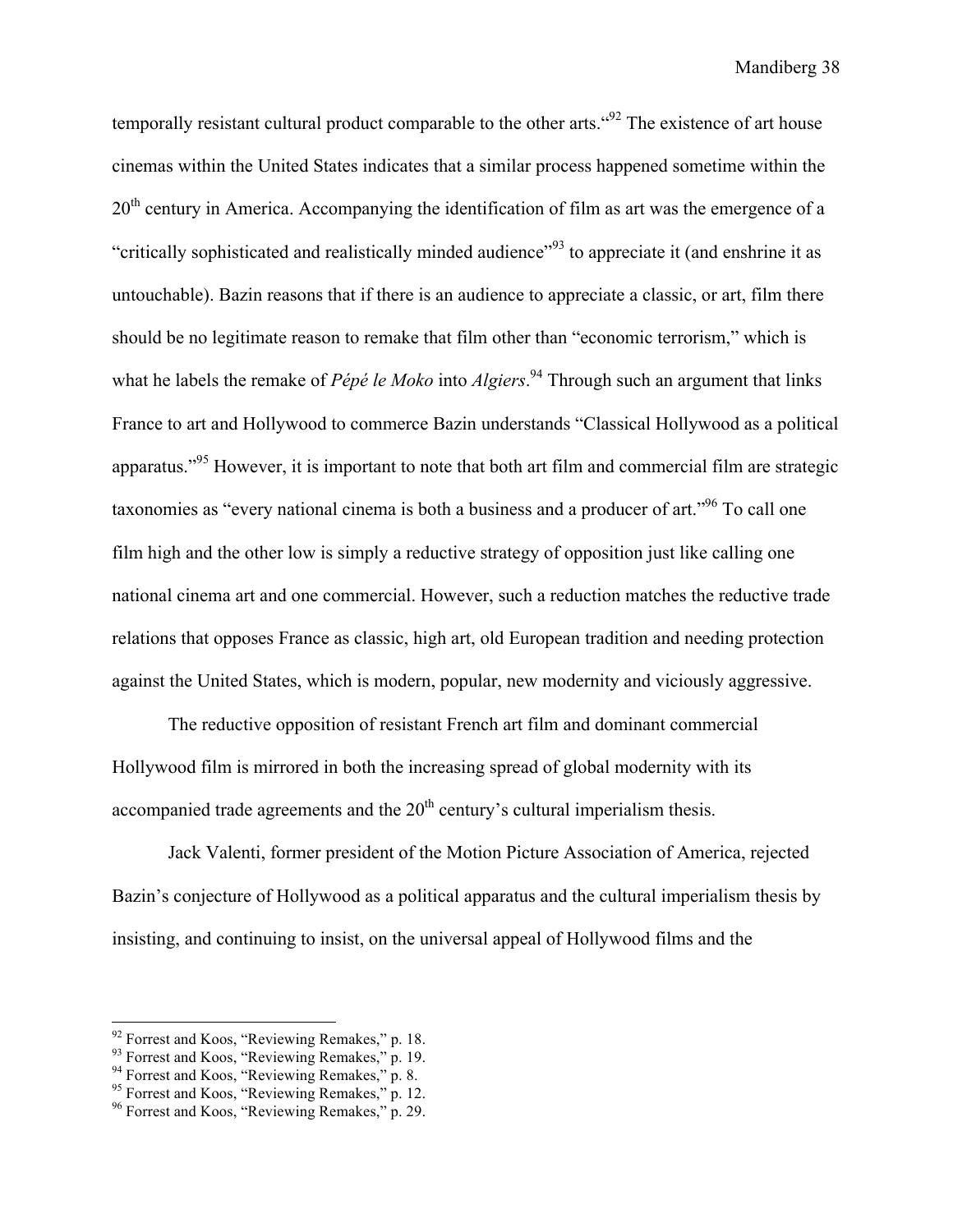customer/citizen's choice as the reason Hollywood films spread.<sup>97</sup> However, Valenti's actions, such as threatening the President of Mexico for creating a levy on film tickets in 2003, indicate otherwise.98 Toby Miller et al. affirm the claim that Hollywood is political when they write "Hollywood's success has been a coordinated, if sometimes complicated and chaotic, attempt by capital and the state to establish and maintain a position of market and ideological dominance, in ways that find US governments every bit as crucial as audiences and films."<sup>99</sup>

The General Agreement on Tariffs and Trade (GATT) was set up to promote equal trade through "non-discrimination; codified regulations policed outside the terrain of individual sovereign-states; and multilateralism."<sup>100</sup> The GATT was revised several times between the 1940s and 1990s at heated conferences where the sides supported free trade on the grounds of global spread of information and commerce or rejected it on the grounds that it wiped out local production. The main issue was the way dominant powers seemed to use the GATT for their advantage and other countries' disadvantage.

The GATT support of free trade, while protected by dominant powers in the economic and political sectors such as the United States, found an opponent in the cultural imperialism thesis in the 1950s to 80s, the 1960s-70s UNESCO formulation of the MacBride Commission, the Third World support of a New International Information Order (NIIO) or New World Information and Communication Order (NWICO), and finally the 1980s and 90s French opposition to American media expansion.101 The 1995 creation of the World Trade Organization (WTO), which includes a General Agreement on Trade in Services (GATS) that overrides the

<sup>&</sup>lt;sup>97</sup> Toby Miller, Nitin Govil, John McMurrin, Richard Maxwell and Ting Wang eds. *Global Hollywood 2*. London: British Film Institute Publishing, 2005: pp. 40, 316-7.

<sup>&</sup>lt;sup>98</sup> Miller et al., *Global Hollywood 2*, p. 110.<br><sup>99</sup> Miller et al., *Global Hollywood 2*, p. 111.<br><sup>100</sup> Miller et al., *Global Hollywood 2*, p. 85.<br><sup>101</sup> Ulla Carlsson. "The Rise and Fall of NWICO – and Then?: From a Vi Reality of Multilevel Governance." *Information Society: Visions and Governance*. EURICOM Colloquium in Venice, May 5-7, 2003.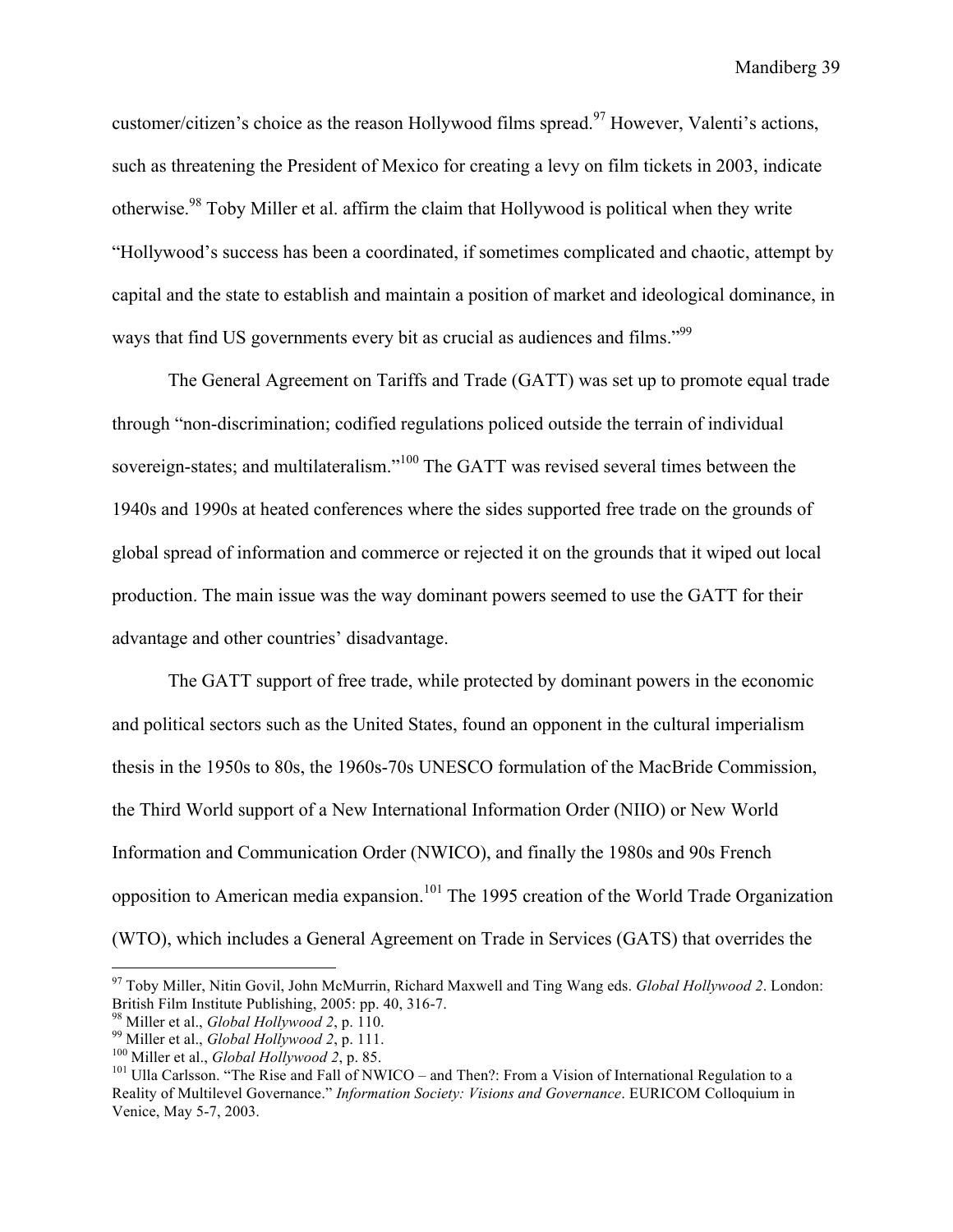GATT, has led toward "free trade totalisations" that the GATT at least partially protected against.<sup>102</sup> Miller et al. underline the danger in the situation by writing, "The US has been like a child with a toy in the WTO, proud that it has filed more complaints than any other country and has prevailed so often."<sup>103</sup> Films are a complicated issue as they have been considered alternately culture, art, national and commercial depending on the context. However, Andrew Higson simplifies the matter by explaining, "The discourses of 'art', 'culture' and 'quality', and of 'national identity' and 'nationhood', have historically been mobilized against Hollywood's mass entertainment film, and used to justify various nationally specific economic systems of support and protection."<sup>104</sup> Thus, the American defense of pushing films largely maintains that they are simply commercial productions, and the French protectionism contends that they are an aspect of culture that must be protected from extinction. While the GATT partially protected against cultural production, the WTO has largely kept to the commercial determination and has let films cross borders in the same way as any other form of trade.

One example of the anti cultural imperialism writings is the early work of Armand Mattelart and Ariel Dorfman who claimed that the United States (as well as other dominant powers/countries) influenced other countries through cultural as well as economic domination. In *How to Read Donald Duck: Imperialist Ideology in the Disney Comic* Dorfman and Mattelart analyze Donald Duck and Disney comics as American imperialist devices.<sup>105</sup> They argue that characters like Donald Duck and Uncle Scrooge and places such as Inca Blinca and Unsteadystan serve as a means for American ideology to enter, influence, and ultimately (re)educate other countries, specifically Chile and other third world locales. Their reading is

<sup>&</sup>lt;sup>102</sup> Miller et al., *Global Hollywood 2*, p. 87.<br><sup>103</sup> Miller et al., *Global Hollywood 2*, p. 89.<br><sup>103</sup> Andrew Higson. "The Concept of National Cinema." *Screen* 30, 4, 1989: p. 41.<br><sup>105</sup> Ariel Dorfman and Armand Mattela Translated by David Kunzle. New York: International General, 1984 [1971].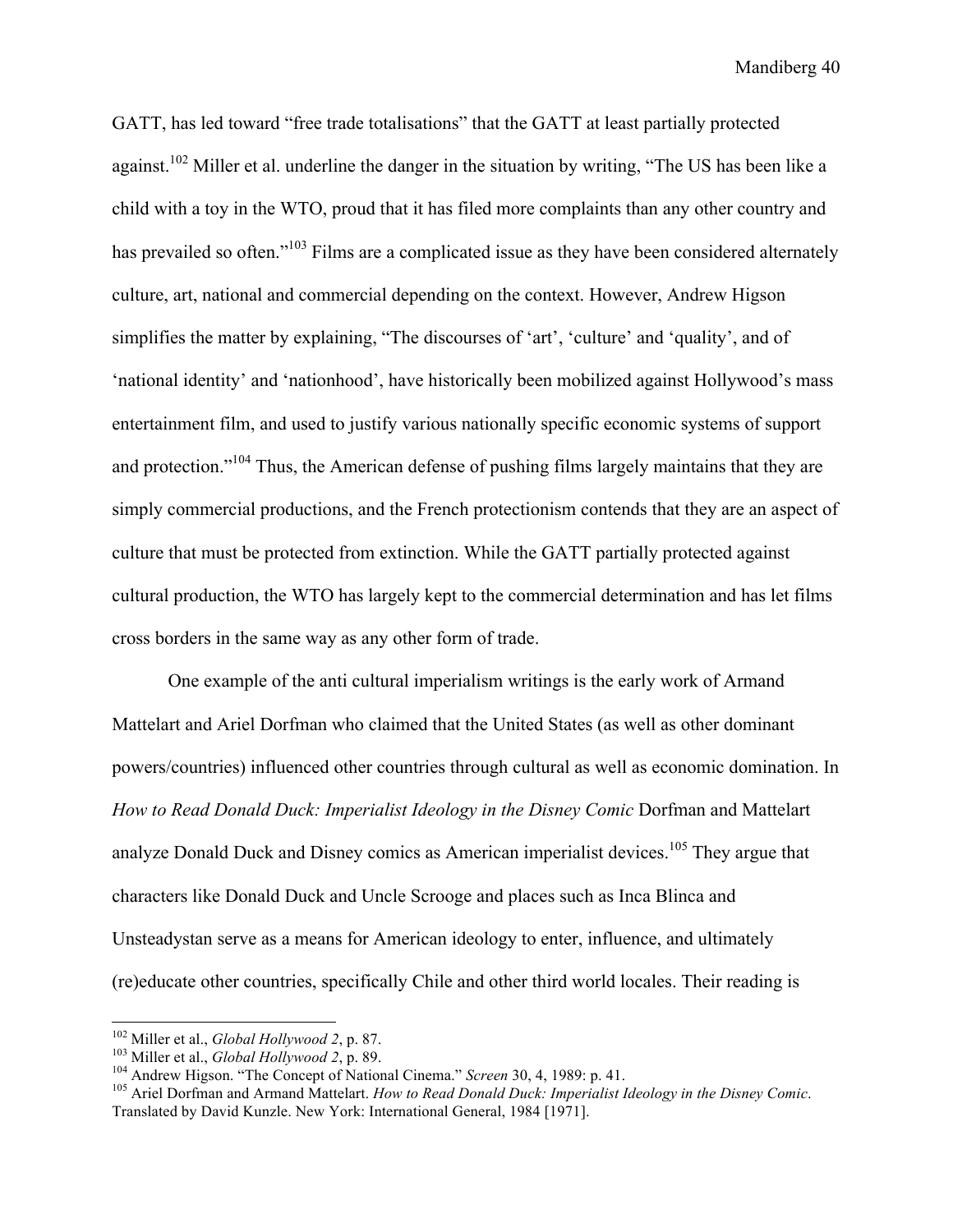Marxist and polemic, and the book was banned and burned in Chile and banned in the United States. One major problem with their argument is that ultimately it is impossible to prove or disprove that the texts influenced the native Chileans in the way Dorfman and Mattelart indicate.106 However, it is enough to simply understand the general critique of cultural imperialism as tied to a fear of America's rising political and economic power, which was perceived to be connected to the dominance of Hollywood films. The 1938 account by P. A. Harlé about how the release of *Algiers* ruined *Pépé le Moko*'s run abroad,<sup>107</sup> and Williams and Mork's more recent claim that when "Disney remade the 1986 French film *Les Fugitifs* in 1989 and put the original on the shelf, [it] effectively kill[ed] its chances for a U.S. market"<sup>108</sup> are quite legitimate points. However, the reaction of strong French protectionism is no better than Hollywood's aggressive expansion. Neither reaction leads to mutually beneficial interaction.

Later, Mattelart identifies cultural imperialism as "the subordination of certain peoples and cultures" caused by the process of modernization and the uneven spread of technology.<sup>109</sup> This is a slightly more even analysis, but perhaps the best summary comes from John Tomlinson, who argues that cultural imperialism is not an identifiable process, but a discourse encapsulating four areas: media imperialism, nationality, critique of global capitalism and critique of modernity. He ultimately concludes, "the various critiques of cultural imperialism could be thought of as (in some cases inchoate) protests against the spread of (capitalist) modernity."<sup>110</sup> Part of the spread of (Western) modernity is the melding of other cultures through the spread of technology, culture and texts such as movies. A part of the remake is simply this cultural mixing

<sup>&</sup>lt;sup>106</sup> John Tomlinson. *Cultural Imperialism: A Critical Introduction*. London: Pinter Publishers, 1991: pp. 41-45.<br><sup>107</sup> Vincendieu, "Hijacked," p. 24.<br><sup>108</sup> Michael Williams and Christian Mort. Remake Stakes Are Up: H[ol

Properties." *Daily Variety* 19, April 1993: p. 8. Cited in Grindstaff, "Pretty Woman with a Gun," p. 281. 109 Armand Mattelart. *Networking the World, 1794-2000*. Liz Carey-Libbrect and James A Cohen trans.

Minneapolis: University of Minnesota Press, 2000 [1996]: p. 91.

<sup>110</sup> Tomlinson, *Cultural Imperialism*, p. 173.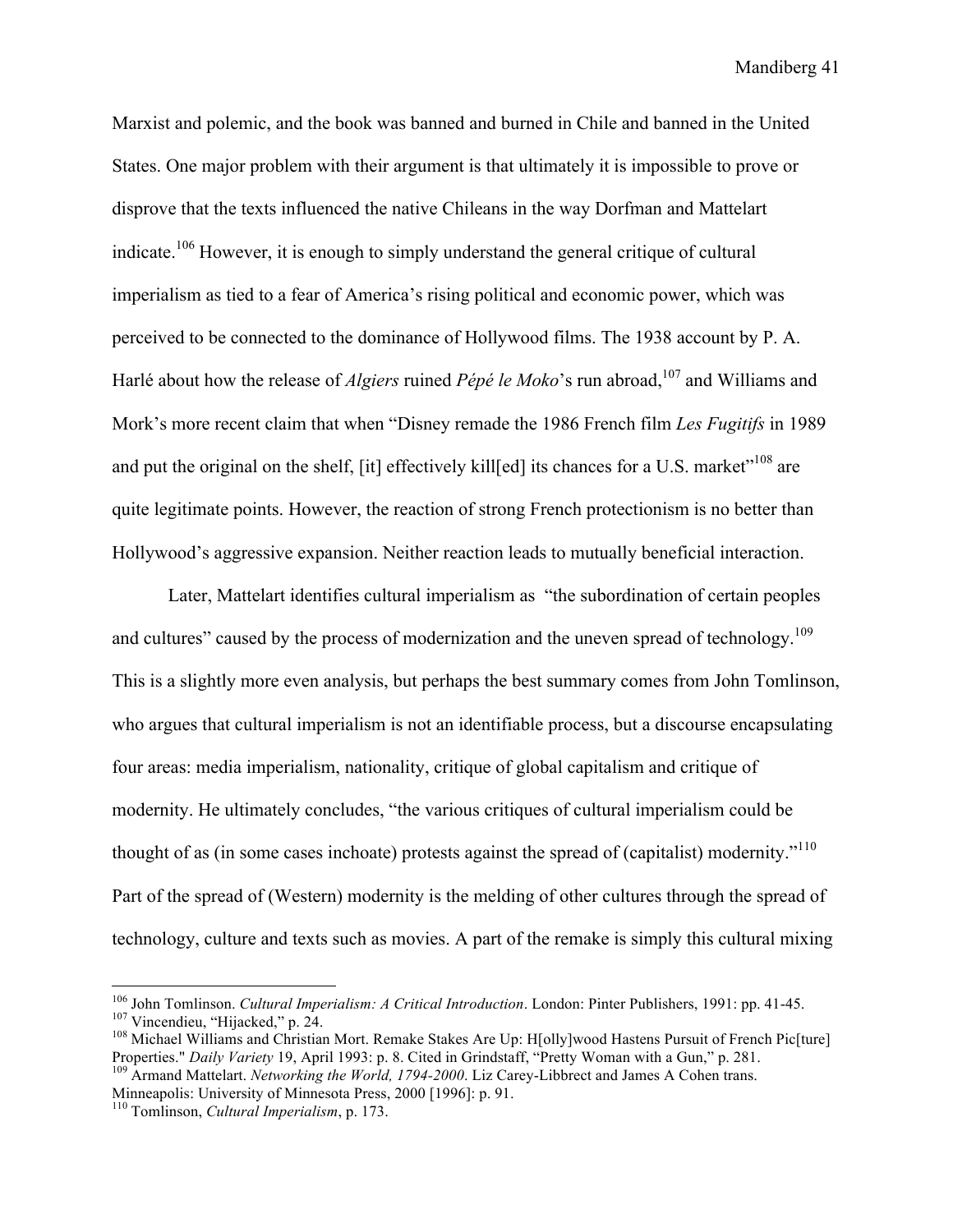in the process (alternately seen as negative or positive) of globalization, and the negative reactions to it as well as the creation of an opposition between art and commercial film is a method of protectionism against the spread of globalization. This encapsulation is the same "cultural domination and exclusion" that Venuti notes is an integral aspect of translation.111 Both the issues of the 1930s-50s critiqued by Bazin and the reemergence of problems with the remake in the 1980s that accompany the latest round of trade arrangements, protectionist quotas and percentages work back to the question of what culture should be transmitted globally, be it French, American, or whatever other country is able to vie for dominance.<sup>112</sup>

### **Gross National Cool**

I began this essay with two sub-questions: Why is Hollywood remaking Japanese films and why did Hollywood not remake Japanese films in the 1980s and early 1990s when it was remaking French films? Through redefining the remake as a form of domesticating translation I have attempted to link its use to domesticating translation strategies that have existed within particularly imperialistic cultures including  $20<sup>th</sup>$  and  $21<sup>st</sup>$  century United States. In this section I will analyze two Hollywood remakes and their Japanese sources. I argue that the important points of difference between original and remake are places where the originals problematize the ideas of domestic, foreign, and the current globalization, and the remakes domesticate the same aspects and thereby support a smooth, global homogenization.

I focus on remakes from Japan as they have been under theorized in current remake discourse by being grouped in the category of Asian cinema. The interrelation of Hollywood and any specific foreign film community can be differentiated through specific historic and current

 <sup>111</sup> Venuti, *The Translator's Invisibility*, p. 40. 112 Durham, *Double Takes*, p. 8.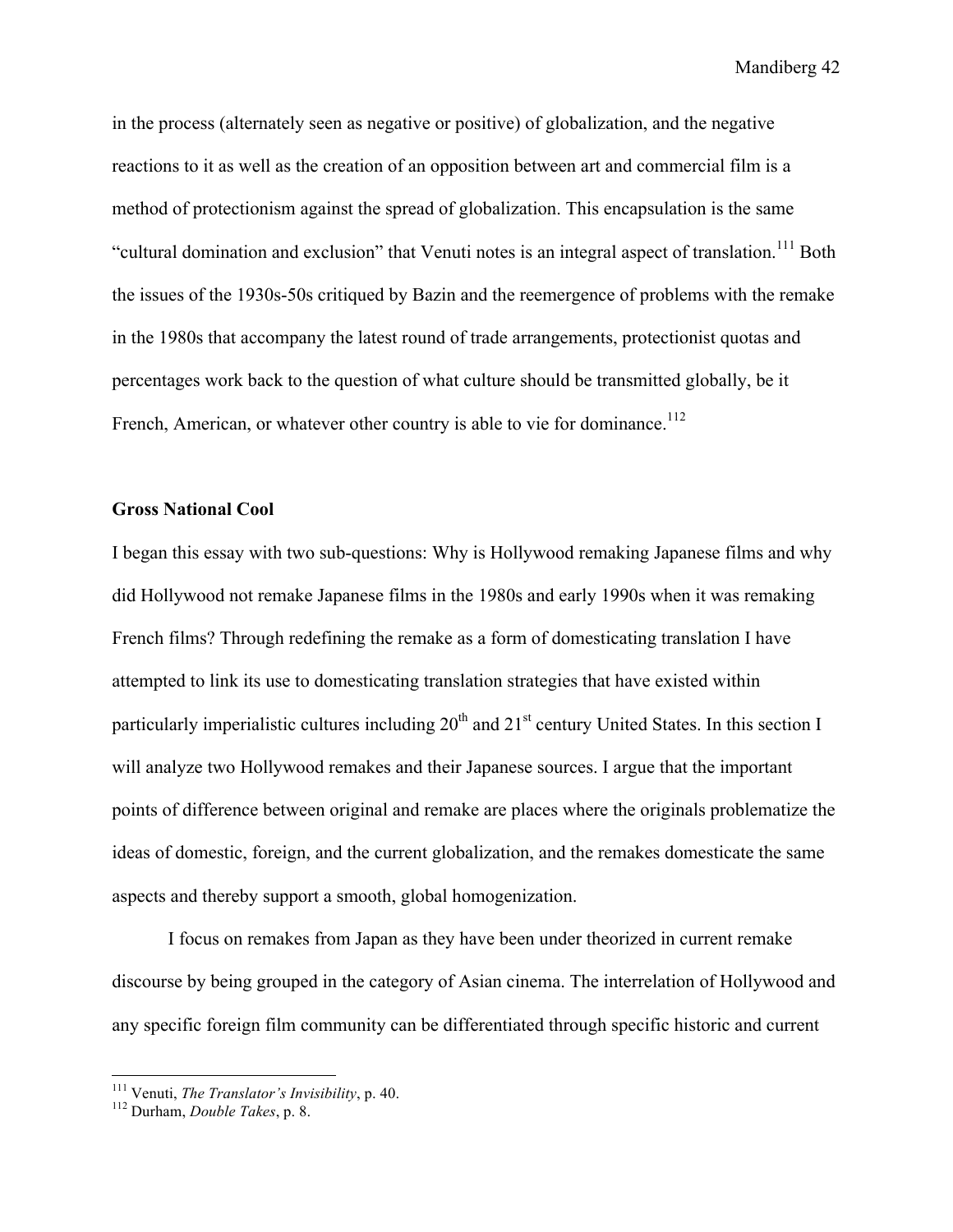politics. For instance, to claim that Hong Kong, Chinese and Japanese films can be easily lumped together as "Asian cinema" is to ignore the past histories of China's Empire, the closing (and opening) of Japan, the history of European colonialism, the  $20<sup>th</sup>$  century aggressive expansion of Japan, the current interaction of Hong Kong with both England and China and the post 1945 relationship between the United States and Japan.

The concept of seeing the Japanese remakes as contained within the genre of Asian horror is problematic, yet this appears to be a trend in the popular and academic discourse.<sup>113</sup> It reduces the history of local, national, regional and international differences under a regional universal. Labeling the films as generic renders specific differences of the originals less important than the (supposedly) universally accessible similarities within the generic remakes. The inclusion of a film into a universal grouping determines that its individual elements must match with the generic boundaries; the points of difference are ignored in the remakes despite their centrality to the original films. This is Leitch's point about the foundation of genre and empire through systematic acknowledgement and denial of specific elements. While the label of genre might explain the remake of horror films only a small portion of the remade Japanese films are horror. It is not only horror films being remade, but by emphasizing the universality of generic horror and hiding the domestication of the films that happens within the United States' discursive translation strategy a concept of universality and natural globalization are encouraged.

Japan is all the rage right now. The United States' engagement with Japan can be seen in academic and popular presses, $1^{14}$  in the manga sections of bookstores that have grown

<sup>&</sup>lt;sup>113</sup> Lim, "Generic Ghosts."<br><sup>114</sup> See: Ian Condry. *Hip-Hop Japan: Rap and the Paths of Cultural Globalization*. Durham: Duke University Press, 2006; Timothy J. Craig ed. *Japan Pop!* Armonk: Me. E. Sharpe, 2000; Roland Kelts. *Japanamerica: How Japanese Pop Culture Has Invaded the U.S.* New York: Palgrave Macmillan, 2006; D. R. Martinez ed. *Worlds of Japanese Popular Culture: Gender, Shifting Boundaries and Global Culture*. New York: Cambridge University Press, 1998.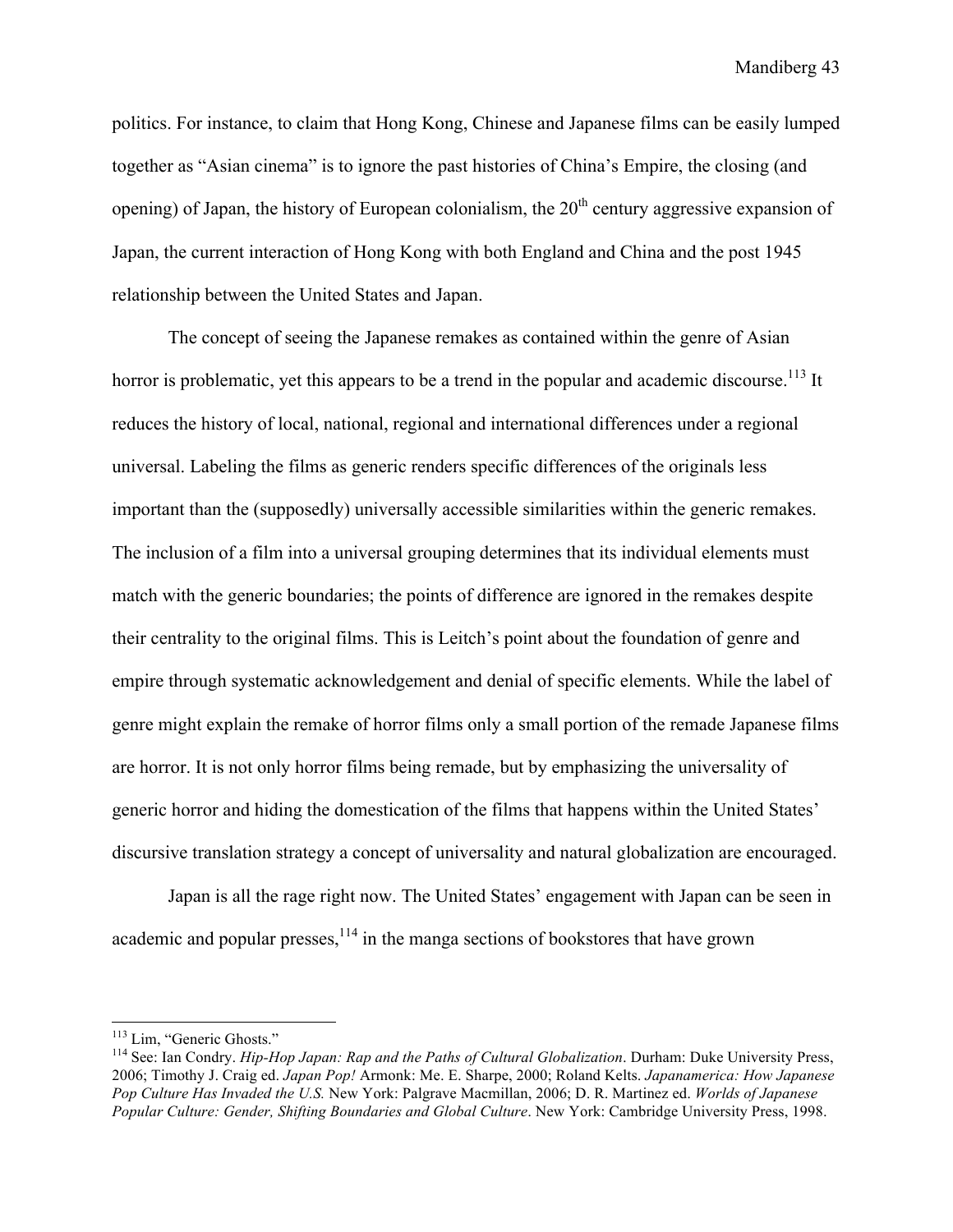exponentially in the past ten years, in the spread of anime,<sup>115</sup> Pokémon,<sup>116</sup> Harajuku cute,<sup>117</sup> technological gadgets, and, of course, the remakes of Japanese films. In 2002 Douglas McGray used the term "national cool" to indicate a sort of tangible cultural capital equal to, but different than, economic or military dominance. While "[Japan] limps its way into G-8 meetings and remains locked out of the U.N. Security Council… it has far greater cultural influence now than it did in the 1980s, when it was an economic superpower."118 McGray claims the concept of national cool is a type of "soft power" that Japan has previously been unable to take full advantage of due to lack of message.<sup>119</sup> National cool is similar to Koichi Iwabuchi's theory of "cultural odor," which can be both positive and negative (fragrance vs. foul smell).<sup>120</sup> Iwabuchi claims that products give off an odor of their culture of origin. Coca-cola and McDonald's smell like America, which can be good (fragrance), bad (stench) or somewhere in between (pungent) depending on the context. However, Iwabuchi further claims that Japanese products are odorless.121 Unlike McGray, who discounts Japan due to its lack of hard power and message, Iwabuchi argues that culturally odorless products such as manga, anime and electronic gadgets

 115 See: Laurie Cubbison. "Anime Fans, DVDs, and the Authentic Text." *The Velvet Light Trap* 56 (Fall), 2005; Sharon Kinsella. "Japanese Subculture of the 1990s: Otaku and the Amateur Manga Movement." *Journal of Japanese Studies* 24.2, 1998; Susan J. Napier. *Anime from Akira to Princess Mononoke: Experiencing Contemporary Japanese Animation*. New York: Palgrave, 2001; Annalee Newitz. "Anime Otaku: Japanese

<sup>&</sup>lt;sup>116</sup> See: Masakazu Kubo. "Why Pokemon Was Successful in America." *Japan Echo*, April 2000: 59-62; Joseph

Tobin ed. *Pikachu's Global Adventure*. Durham: Duke University Press, 2004. 117 See: Anne Allison. "Cuteness as Japan's Millennial Product." in Joseph Tobin, ed. *Pikachu's Global Adventure*. Durham: Duke University Press, 2004: pp 34-49; Andrea G. Arai. "The 'Wild Child' of 1990s Japan." *Japan After Japan*. Tomiko Yoda and Harry Harootunian, eds. Durham: Duke University Press, 2006; Sharon Kinsella. "Cuties in Japan." in Lise Skov and Brian Moeran eds. *Women, Media and Consumption in Japan*. Honolulu: University of Hawai'i Press, 1995. pp 220-254; Tomiko Yoda. "Girl-Time: Gender and Mass Culture in Contemporary Japan." Talk given at New York University, April 19, 2007. Also see the current brand of Harajuku coffee table fashion books: Aoki Shoichi. *Fruits*. New York: Phaidon, 2001; Aoki Shoichi. *Fresh Fruits*. New York: Phaidon, 2005; Masayuki Yoshinaga and Katsuhiko Ishikawa. *Gothic and Lolita*. New York: Phaidon, 2007.<br><sup>118</sup> Douglas McGray. "Japan's Gross National Cool." *Foreign Policy*, May/June, 2002: p. 47.<br><sup>119</sup> McGray. "Japan's Gross National C

Power." *Foreign Policy 80*, Autumn 1990: pp. 153-171.<br><sup>120</sup> Koichi Iwabuchi. *Recentering Globalization: Popular Culture and Japanese Transnationalism*. Durham: Duke

University Press, 2002.

<sup>121</sup> Also see: Paul du Gay, Stuart Hall, Linda Janes, Huige Mackay, and Keith Negus. *Doing Cultural Studies: The Story of the Sony Walkman*. London: Sage, 1997.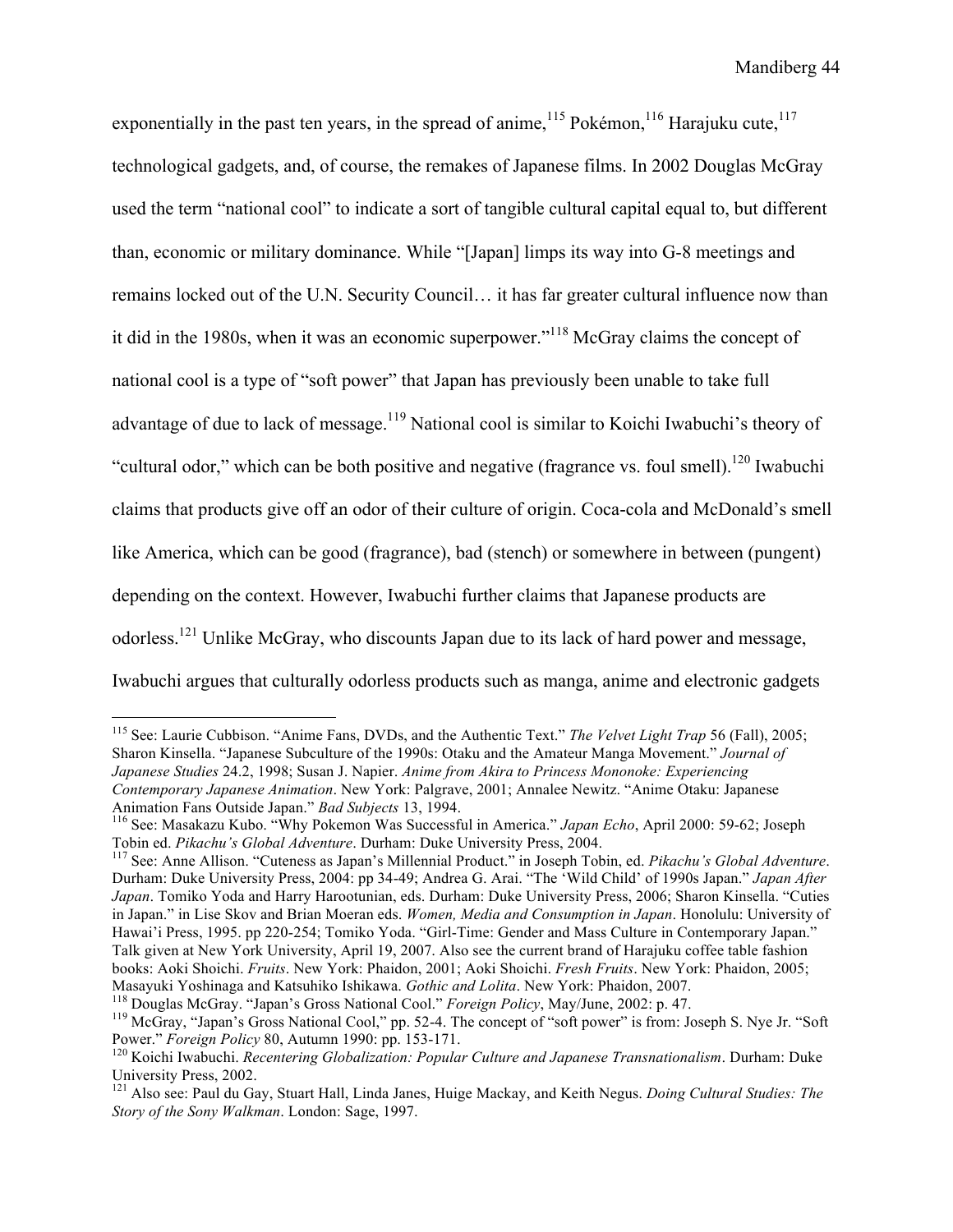have been able to spread throughout Asia (unlike more culturally pungent texts such as live action Japanese films, which are remade), thereby creating an alternate flow of globalization. By bringing up McGray and Iwabuchi I do not intend to focus on Japanese power (or lack thereof), rather, I want to indicate that such a discourse about intangible power through cultural artifacts is the repetition of the 1980s-90s situation between France and the United States. I wish to argue here that the remake of Japanese films is a domesticating, protectionist measure by Hollywood, America's little state department, against the current spread of Japanese cultural popularity just as the remakes of French films in the 1980s opposed the French protectionism. I do not intend to argue that there is a conscious effort to block the spread of Japanese culture, rather, it is an aspect of the discursive American translation culture of sameness. Similar to Karl Vossler's claim that translation protects a country from foreign influence,<sup>122</sup> Hollywood's remakes serve to erase foreign difference under a naturalized grand narrative that, when the films move back out to other countries, leads to a homogenous global (film) culture based in American standards (ideology). By remaking foreign films as a universal genre Hollywood contributes to the creation of the standards by which films become understood. While America argued against the French protectionist measures and quotas, Hollywood's own practice of remaking is based on similar grounds of protectionism.

Over the past ten years Hollywood has begun to remake Japanese films, which I am arguing is both a reaction to Japan's rising cultural popularity, but also as it fits within America's standard translation method. *Ringu* (1998), which was remade as *The Ring* (2002), is situated as the beginning of the Asian horror genre. However, I will give an alternate reading of it and point

<sup>&</sup>lt;sup>122</sup> Vossler claims, "Every translation is commissioned, as it were, by the instinct for self-preservation of a language community… Translation is the defensive aspect of our speech. The artistically perfect translations of some national literature must be regarded and valued as strategic fortifications, behind which the language genius of a people defends itself against the foreigner by the ruse of taking over as much from him as possible." Karl Vossler, *The Spirit of Language in Civilization*. Oscar Oeser trans. London: Routledge, 1932: pp. 175, 183.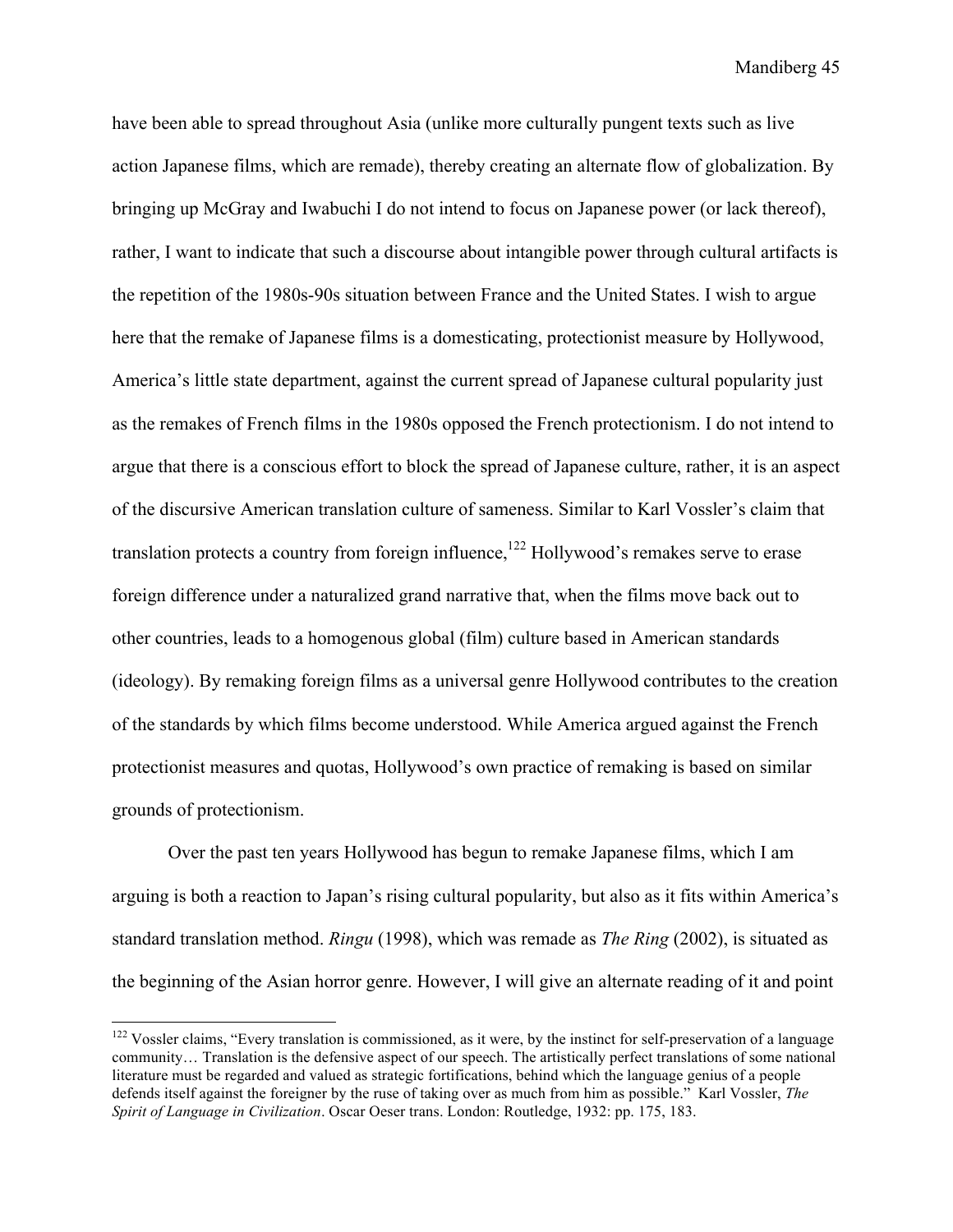out the elements that go missing in its move to genre. Then, I will provide a focused analysis of *Shall We Dansu?* (1996) and *Shall We Dance?* (2004). I have Chosen *Shall We Dance* for three reasons: it is not a horror film; it is almost completely ignored within the writings on remakes and film; the erased cultural specifics are almost identical to those in *Ringu*. My argument is that it is not the generic films that are remade from the late 1990s to the present, but the popular films that waft of Japanese cultural fragrance. Films that might otherwise signal an alternate flow of globalization are brought back into the comfortable fold of (Western) modernity by being remade (without the elements that reek of non-universality).

*Ringu* has a complicated history. It was based on a 1993 book of the same name and was followed by two sequels, *Rasen* (1998) and *Ringu 2* (1999), and a prequel, *Ringu 0: Basudei* (2000), some of which were also based on book sequels. The first *Ringu* film was immensely popular in Hong Kong and the nearby countries, spreading partially through illegal copying.<sup>123</sup> It is likely that this Asian popularity resulted in its remake by Hollywood.124 *Ringu* was remade in the United States as *The Ring*, which followed the basic plot of the original, but changed the lead actors to American. The Hollywood sequel, *The Ring 2* (2005) followed. An important note is that the original Japanese director was brought in to direct the Hollywood sequel (*The Ring 2*), a fact that has been much repeated in support of a global cinema, but a fact that belies the dissimilarity between the Hollywood remake *The Ring 2* and the Japanese film *Ringu 2* from 6 years earlier. The *Ringu*/*Ring* series has since been followed by numerous films that form a budding genre that has been alternately called "Asian horror," "psychological horror," or "J-

<sup>&</sup>lt;sup>123</sup> "The Ring (Ringu) Review." Variety.com. Posted: Aug 2, 1999. Accessed: Oct 6, 2007 <http://www.variety.com/review/VE1117914476>.

<sup>124</sup> Roy Lee is credited for bringing some 22 films, including *Ringu*, to Hollywood. See: Tad Friend. "Letter From California: Remake Man." *The New Yorker* June 2, 2003.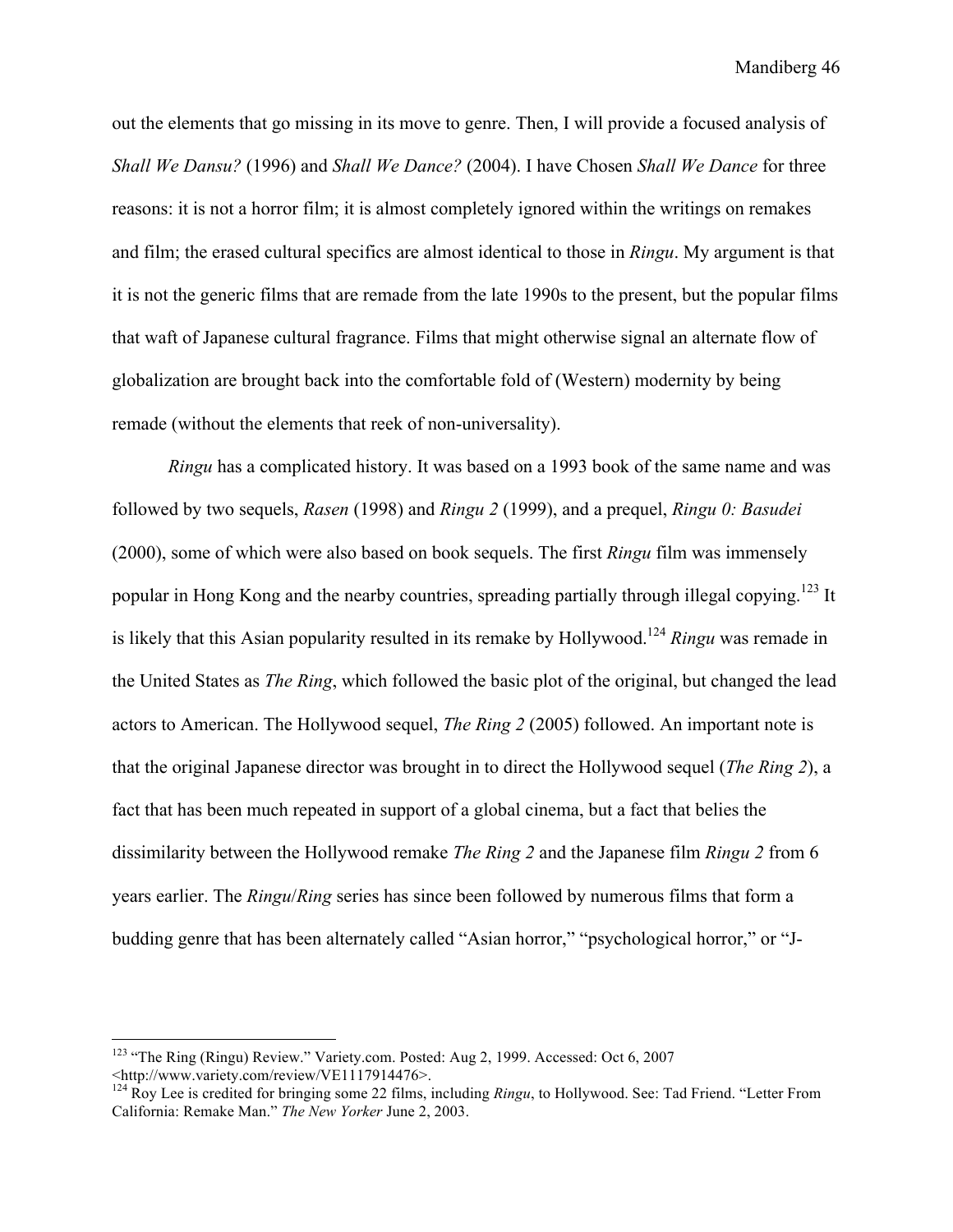Horror."<sup>125</sup> From this brief history it is possible to understand the film as generic, but by doing so one misses the points of rupture and difference in the film, the points that are erased between original and remake as well as those traits that get left out of the new generic form.

*Ringu* is about a videotape that carries the malevolent spirit of a young woman. Seven days after watching the videotape the spirit comes out of the television and kills the viewer. The only way to avoid the curse is through copying the tape, and getting somebody else to watch the copied tape, essentially continuing the viral chain.<sup>126</sup> *Ringu* is about a reporter tracking down the mysterious deaths (individual, but linked in how they died) of a group of high school students. She finds the tape, watches it, solves the mystery of the malevolent spirit's death, and supposedly breaks the curse. However, the ending of the film reveals that she survived because she copied the tape and showed it to her ex-husband (who dies after they solve the mystery). The closing scene shows her trying to save her son, who watched the tape by mistake, by asking the grandfather to watch a copy of the tape thereby saving his grandson's life. The film is about the relationship of original, copy, and the ability to survive through copying/imitating something. Quite simply, the film is allegorical for Japan's troubled relationship between itself, the West and modernization through imitation. As Joseph Tobin notes, there are two general trends of selfexoticization within Japan's modernization since the Meiji period. The first trend is a sense of inferiority "characteristic of the Meiji and Occupation eras…[where] Japanese make themselves

 $125$  The difference between the names psychological, J and Asian Horror is related to the regionalization of the genre against the particulars of the domestic cinemas. While Japanese Horror films have typically followed certain principles such as ghosts and curses, but little gore, the rest of the countries have certain other particulars. While it is unlikely that Takashi Miike's gory dramas would ever be grouped with the goreless horror of *Ringu* in a Japanese video store such as Tsutaya, they have been retroactively equated due to the reductive, generic category of "Asian Horror." The standard, set by Hollywood's remaking, reduces the Japanese (as well as Korean, Hong Kong, Chinese, Thai et cetera) films to a universal genre.

<sup>&</sup>lt;sup>126</sup> The word used to copy a cassette is  $\breve{\mathcal{F}} \vee \breve{\mathcal{F}} \uplus \breve{\mathcal{F}} \uplus \breve{\mathcal{F}}$ , which, when translated back into English turns into either copy or dub, which is interesting when separating dubbing dialogue and dubbing as copying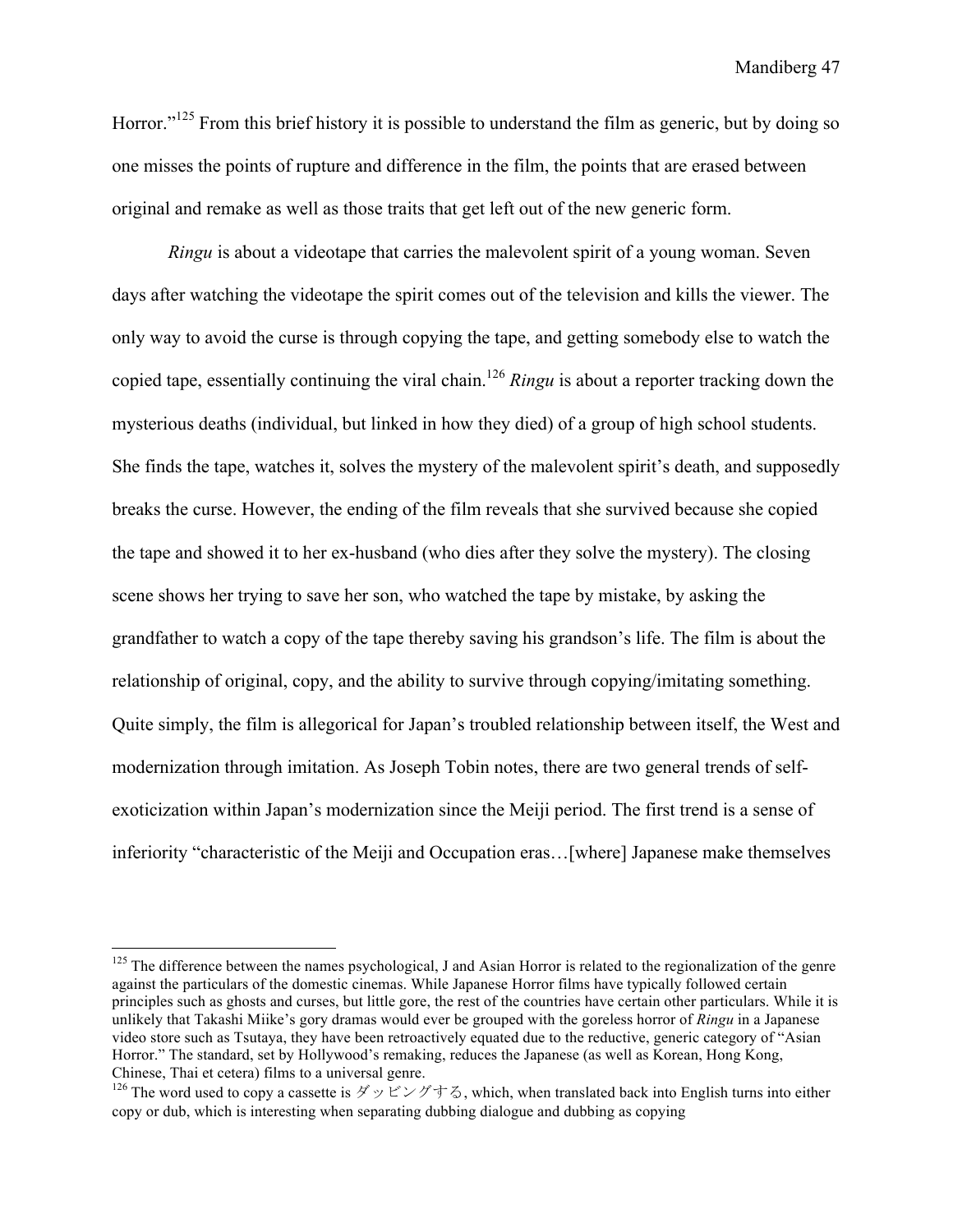as Western as possible."127 The second trend is "when Japanese consciously or unconsciously make themselves into, or see themselves as, the objects of Western desire and imagination." This appears as a heightened nationalism that can be seen in the closed Tokugawa era, the 1930s Greater East Asian Co-Prosperity Sphere, and the 1980s economic boom and *nihonjinron*  discourse (theories of Japanese uniqueness).<sup>128</sup> In the periods of inferiority Japan has imitated the West and sacrificed its native identity in order to survive. The Meiji period was marked by extreme westernization where the government instituted a massive reorganization based on the findings of a group that toured various Western European countries. After 1945 Japan was again restructured due to the influence of the occupying American forces. However, within the opposing, nationalistic trend, Japan's uniqueness resurfaces to produce moments of extreme, even violent, introversion or self obsession such as the isolationist (*sakoku*) period where Japan shut its borders from outside influence between 1641 and 1853, and the Co-Prosperity Sphere was an attempt to unite the Asian hemisphere under Japanese leadership, which included the slavery of lesser "races." Within *Ringu* Japanese uniqueness (the malevolent ghost spirit) is in eternal conflict with homogenization and Westernization (represented by the act of copying), and the sacrifice of the grandfather for the survival of the grandchild mirrors Japan's selforientalizing sacrifice of native for foreign. However, these particulars are not translated into the remake.

The concepts of Westernization through imitation and sacrifice, and Japanese uniqueness do not exist in the Hollywood remake, *The Ring*. While the basic plot involving a videotape, with

<sup>&</sup>lt;sup>127</sup> Joseph Tobin. "Introduction: Domesticating the West." Joseph Tobin ed. *Re-Made in Japan: Everyday Life and* Consumer Taste in a Changing Society. New Haven and London: Yale University Press, 1992: p. 30.

<sup>&</sup>lt;sup>128</sup> See: Takeo Doi. The Anatomy of Dependence. New York: Harper & Row, 1973; Harumi Befu. *Hegemony of Homogeneity: An Anthropological Analysis of Nihonjinron*. Rosanna, Victoria: Trans Pacific, 2001; Tomiko Yoda and Harry Harootunian eds. *Japan After Japan*. Durham: Duke University Press, 2006; Masao Miyoshi and Harry D. Harootunian, eds. *Postmodernism and Japan*. Durham: Duke University Press, 1989**.**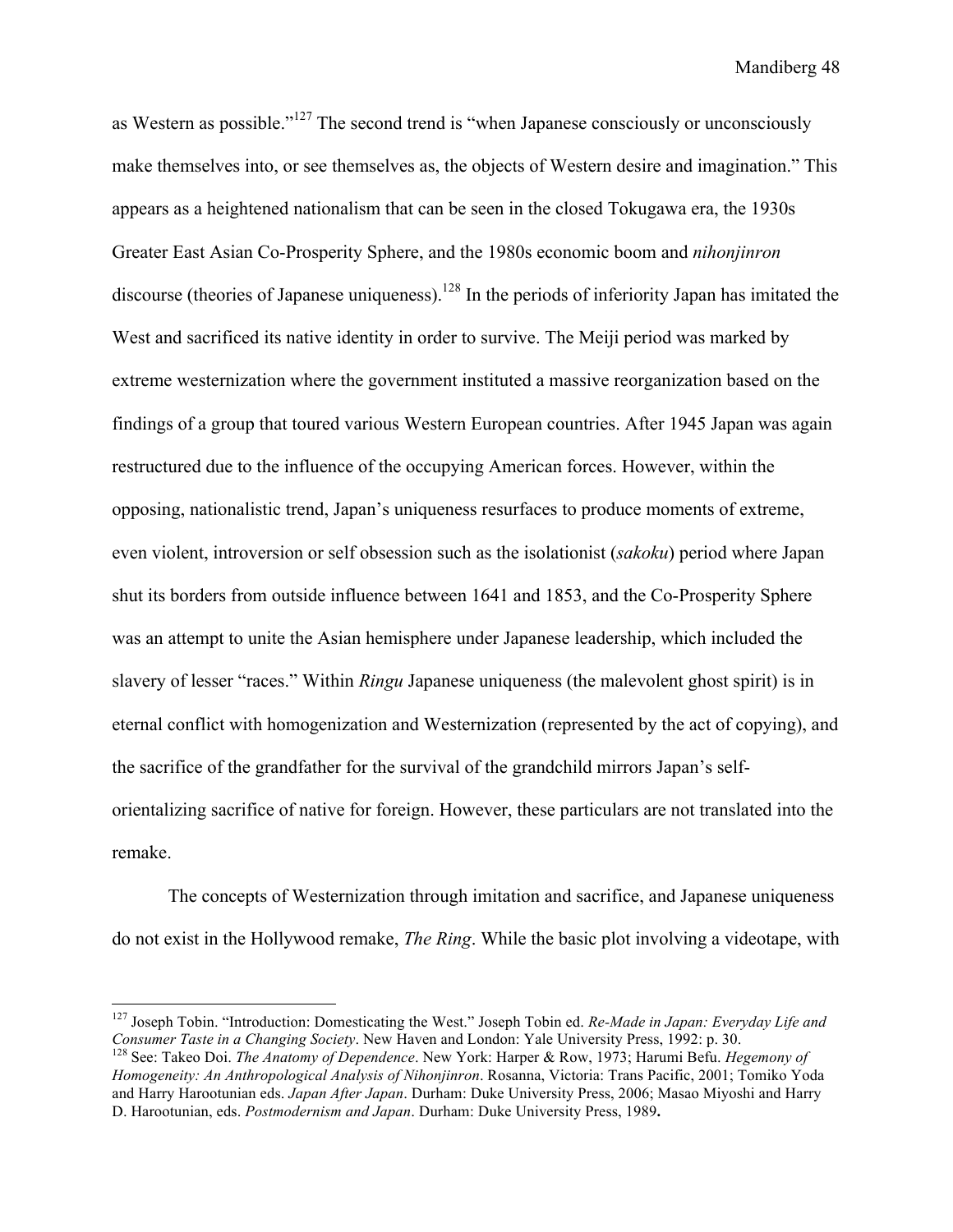spirit coming out of the tape to kill the viewer or copying the tape to survive are all repeated, the specifics have all been domesticated to American contexts. The main characters, mother, exhusband, son, and spirit are all Caucasian-American, and the action takes place in the Pacific Northwest. Thus, the ideas of a foreign, and of Japan, are removed from the remake. Additionally, the film concludes with the mother, Rachel, trying to save her son not through the sacrifice of the grandfather, but the murder of an unrelated person. Originally, she showed the copied tape to a child murderer (a character that was to have bit role in the film), thus saving her son. However, this was changed to her copying the tape and placing it in a video store for an unsuspecting victim to rent the movie, watch the tape and continue the chain.<sup>129</sup> Not only is the opposition of native/foreign taken out, but the idea of self-sacrifice is replaced with, alternately, (self)righteous execution and premeditated murder. Additionally, the remake reduces the film to the generic borders of Asian horror where the repeated qualities such as ghosts and curses reproduce Oriental stereotypes. Within the remake the points of friction are domesticated in ways that remove the themes of foreign, modernity and imitation, points that are crucial for the original film.

The same opposition between native and foreign, Japan and the West that is eliminated in *The Ring* is taken out of *Shall We Dance?* in the movement to produce a globally spreading text based on false universalities. *Shall We Dansu?* was written and directed in 1996 by Masayuki Suo. It was subtitled into English for film festivals and art houses and was popular enough to win numerous awards and even be promoted by Miramax Pictures for two limited tours of the United

<sup>&</sup>lt;sup>129</sup> "The Ring Trivia." Movie Mistakes. Accessed: April 28, 2008.

<sup>&</sup>lt;http://www.moviemistakes.com/film2807/trivia>; "The Ring ending/spoiler." Ruined Endings. Accessed: April 28, 2008. <http://www.ruinedendings.com/film2807ending>.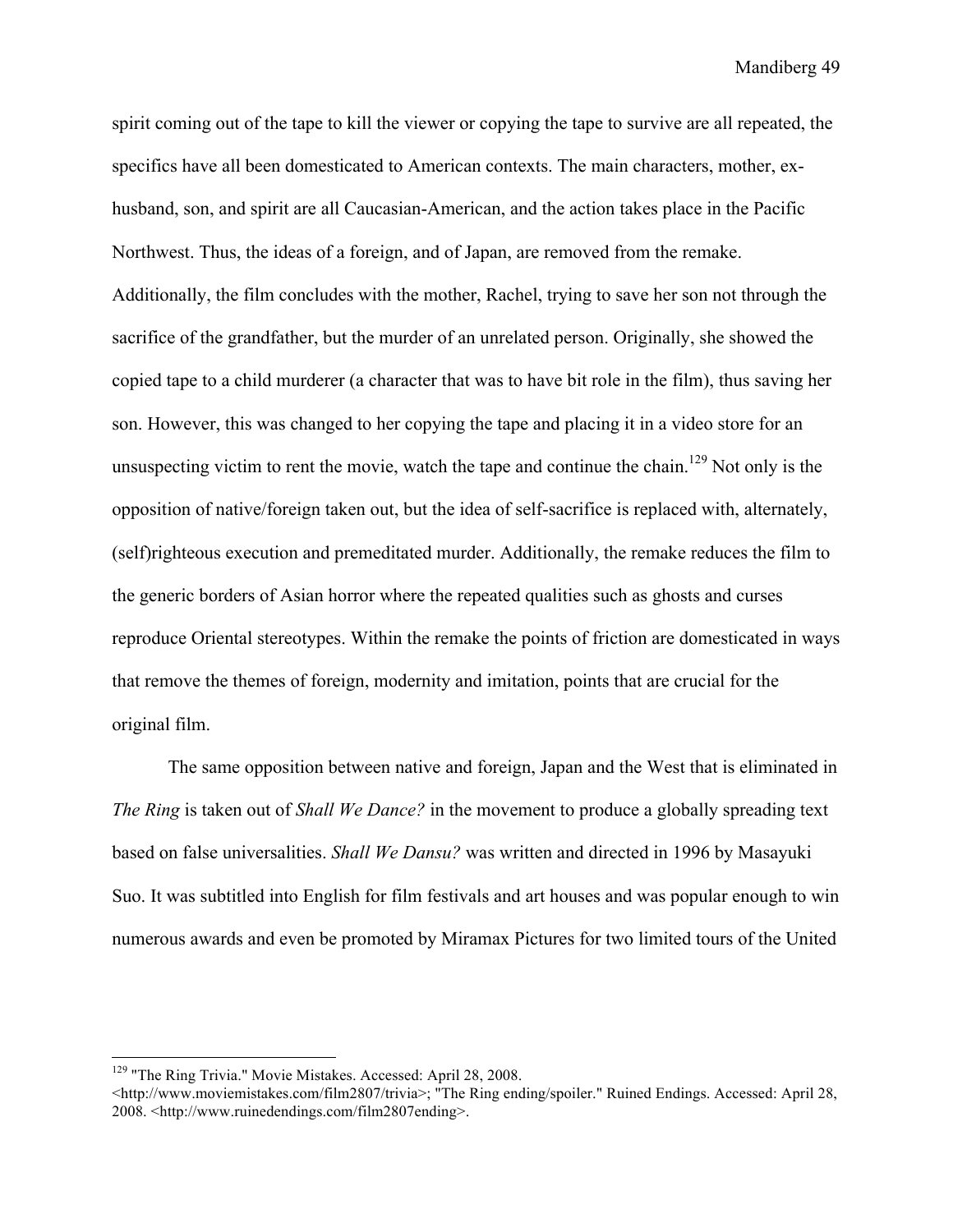States and Canada in 1997. <sup>130</sup> However, despite the positive film festival reactions and significant monetary success in comparison to other foreign releases at the time it was unable to break out of the art houses in which it was shown to a more international/commercial success. Unlike the current brand of international co-productions that garner popularity, mainstream release schedules and awards such as *Crouching Tiger, Hidden Dragon* (2000) and *Pan's Labyrinth* (2006), *Shall We Dansu?* remained a nationally based film and was therefore remade. In 2004 it was remade as *Shall We Dance?* starring Richard Gere and Jennifer Lopez. While *Shall We Dansu?* was a minor success both artistically (based on the awards it received) and economically, the remake was a major economic, if not artistic, success throughout the world, grossing more in Japan than the original.<sup>131</sup> That the Hollywood film sold more than the Japanese film is not rare in Japan where imported films almost always gross more than local productions. *Kinema Jyunpou* indicates that the top grossing films of the past 10 years have been anime or imported live action films while Japanese live action films have become increasingly rare.<sup>132</sup> *Shall We Dansu?*, a movie about dancing, was released into a Japanese society that saw ballroom dancing as essentially foreign; the remake coincides temporally with various reality dance shows such as *Dancing with the Stars*. 133 The main theme of the original film is that of native and

<sup>&</sup>lt;sup>130</sup> The video diary DVD special feature by Suo depicts his American tour to promote the film. There were two tours, both in 1997. The first, from April 4 to 22, went to New York, Dallas, Houston, St. Louis, San Francisco, Los Angeles and San Diego. The second, from May 3 to 22, went to Seattle, Vancouver, Portland, Minneapolis, Chicago, New York, Washington DC, Atlanta, Miami, Detroit, Montreal and Toronto. The documentary shows the very limited reception the film received and concludes with a few numbers: \$9,499,091 from its release; 268 theaters; 1,900,000 people. Finally, the numerous awards the film received scroll up the screen. Japanese DVD 2 disk set. "'Shall we dansu' amerika wo yuku: eizou nikki." Also see: Masayuki Suo. *Shall we dansu amerika wo yuku*. Bungeishunjyn, 2001.<br><sup>131</sup> According to Box Office Mojo *Shall We Dance?* grossed \$57,890,460 domestic and \$112,238,000 foreign

<sup>(\$170,128,460</sup> worldwide). It also made \$19,578,973 in Japan. In contrast, according to BuzzSugar, the original grossed \$42,976,677 with \$9,499,091 in the United States. Box Office Mojo.

<sup>&</sup>lt;http://www.boxofficemojo.com/movies/?id=shallwedance.htm>; BuzzSugar.

<sup>&</sup>lt;http://buzzsugar.com/movie/Shall\_we\_dansu>.

<sup>&</sup>lt;sup>133</sup> Dancing with the Stars (2004) was an American television remake of the British television show *Strictly Come Dancing* (2004), which alludes to a long line of dancing movies such as *Dirty Dancing* (1987) *Strictly Ballroom*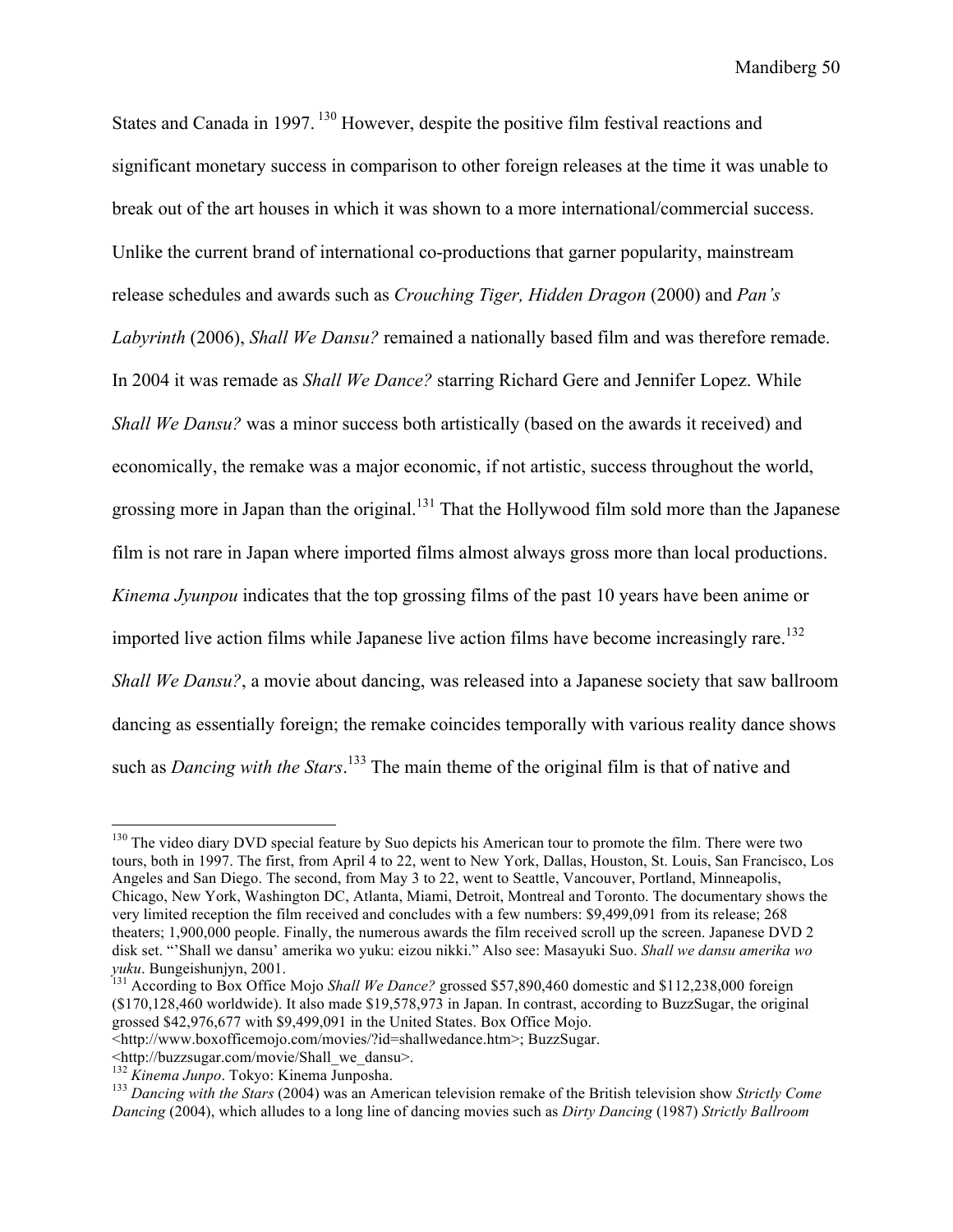foreign whereas the remake eliminates that opposition by reproducing a natively popular and far from marginal activity, and instead locates the nuclear family as the main point of contention. Because the remake changes the theme and then returns to Japan to outsell and displace the original it produces a concept of homogenous globalization where heterogeneity is emphasized in the original.

*Shall We Dansu?* is about a Tokyo salaryman, Sugiyama, who learns ballroom dance after seeing a woman in the window of a dance studio. The woman he sees, Mai, is the daughter of the school's owner, and is currently teaching against her will after losing at the international Blackpool dance competition and breaking up with her dance partner. The story is about the two characters, the salaryman who learns to dance, but keeps it hidden from his family and work, and the female dancer/instructor who teaches him and develops a better understanding of life, dance and why she lost at the competition. *Shall We Dance?* has a nearly identical plot except that the dancer's extended story is almost completely erased. The man, John Clark, works in Chicago, is married to a successful businesswoman instead of a housewife, and has two children. The dancer, Paullina's story only comes out during one flashback, and barely interacts with the man's story. She exists as a romantic foil against the man and his marriage.

*Shall We Dansu?* opens with the words "Bid me discourse, I will enchant thine ear"<sup>134</sup> centered on the screen. It is translated in a Japanese subtitle that attributes it to William Shakespeare, but does not give the exact source. The words are engraved on the arch of a stage, which one sees as the camera angle widens, then pans down to a group of elderly white couples dancing on the unknown dance floor in front of the stage. The dancing couples are accompanied by a voiceover, which one can later identify as the voice of Sugiyama, talking of the history of

 <sup>(1992),</sup> and *Save the Last Dance* (2001). Interestingly, the title 'shall we dance' is itself a reference to *The King and I* (1956), indicating that ties to this history are an aspect of the foreign side of the Japanese film.

<sup>134</sup> The quote is from: William Shakespeare. *Venus and Adonis*. Line 145.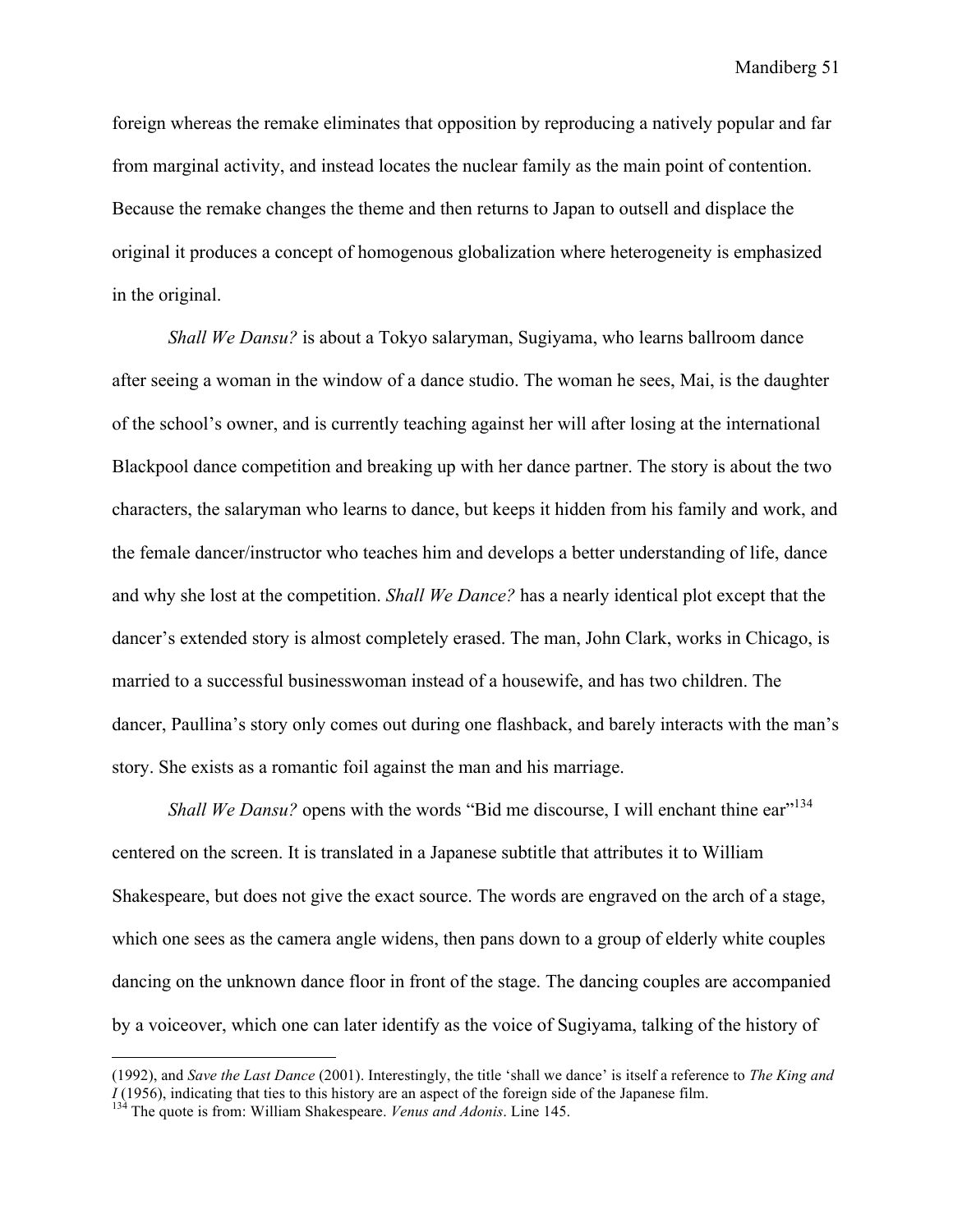ballroom dance in Europe and Japan and quoting Adam Smith who claims that dance and music are the first of the human arts.<sup>135</sup> The disjunction of Japanese voice and highly foreign audio/visual subject matter initiates the film with a strong binary between native (Japan) and foreign (West). This difference is further pushed on the viewer when the title of the movie comes onto the screen: "Shall we" is written on the screen in flowing cursive style in English, but " $\cancel{\partial}$ " ス" emerges on the screen providing a contrasting Japanese. However, the binary between Japanese and English is confused because the Japanese word used is *dansu* and not *odoru*. While *odoru* is the native Japanese word for *dance* the word used, *dansu*, is a foreign loan word written in katakana, the syllabary for foreign loan words. The two words are used in contrast throughout the film. Thus, both the purity of Japan and its mixture with the West are problematized from the very beginning of the film. The second scene moves to the main plot of the film, the stereotypical Japanese salary man leading actor and his daily life as a successful company man and husband, but also an unhappy/unsatisfied person. The original film's plot is about the contrast between his personal happiness and ideas of social and cultural responsibility, but these opposing drives are ultimately linked to the differences between foreign and native ideals.

Not only does the first scene with quotations, stage and European dancers not exist within the remake, but according to Suo, it was initially deleted from the subtitled release by the producers.136 In contrast, *Shall We Dance?* begins with images of the city and a monologue of the same successful company man (it was filmed in Toronto, but depicts Chicago) who is unhappy and unsatisfied despite the job, wife and life. There is no culturally foreign other in the

 <sup>135</sup> A translation of the voiceover is: *Shakou dansu* is called *booruruumu dansu* in Europe. It is said that Bourbon era palace dances were the beginning and after that the dances of the world merged. What became know as *Igirisu Stairu* is now known in Japan as *shakou dansu*. *Booruruumu dansu* is in Europe a matter of high culture, enjoyed by the young and old, and also a healthy recreation. Scottish political-economist and philosopher Adam Smith once said, 'Created by humans themselves, dance and music are the first and most inventive of the arts.' Translated by the author. December, 2007.

<sup>136</sup> Suo, *Shall we dansu amerika wo yuku*.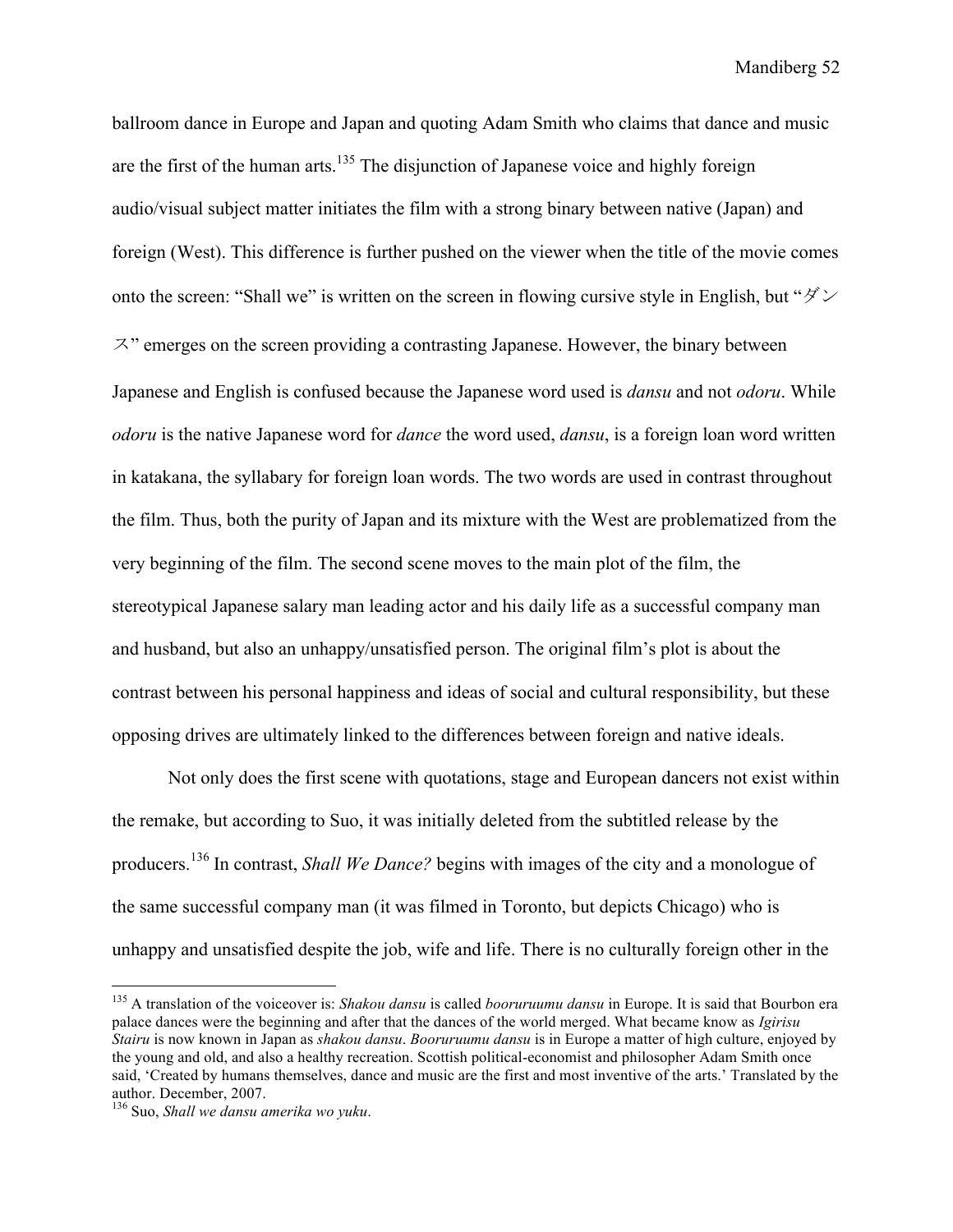film: the aspect of Japan versus the West is erased in the story's movement to the United States. Interestingly enough, the previews for the re-released Japanese original (released to promote the Hollywood remake both in the US and Japan) focus on the same themes as the remake (bored man and change of life) and ignore the original's particulars (native/foreign and importance of the dancer, Mai). The remake's sole internal opposition is old dance vs. new dance between Miss Mitzi Dance Studio (old/traditional) and Doctor Dance (new/popular), a temporal/hierarchical opposition where it is a spatial/hierarchical opposition between Blackpool (West/traditional) and the Dance Hall (Japanese/popular) in the original.

In one of the most important scenes in the original, Mai is lectured by a possible new dance partner, Kimoto. He proposes they give a demonstration at a local dance hall (night club), but she refuses to dance with "hosts and hostesses" claiming it isn't dancing, but cabaret.<sup>137</sup> The foreign, European Blackpool competition and dance floor is opposed to the native dance hall with less history and lower culture. Kimoto claims not only that enjoying dance is of primary importance, but that the lowly Japanese dance hall has a history just as important as Blackpool. The opposition of high to low (hierarchical) and native to foreign (spatial) is stressed in this interchange. When Mai finally holds the party that signals the restart of her career it is on the lowly dance hall's floor, indicating the primacy (or at least equality as she plans on returning to Europe) of the native over the foreign, and it stresses the equality of high and low. In contrast, the remake opposes Miss Mitzi's relatively unpopular dance studio with the hip Doctor Dance studio and club. The opposition is both temporal and hierarchical: Miss Mitzi is middle aged and teaches various forms of professional dance compared to the scenes in Doctor Dance that are almost all depicted as club/entertainment moments. And when Paulina decides to go study in

<sup>137</sup> Ironically, the actual words she uses, ホスト, ホステス and キャバレー, are all foreign loan words in katakana. Thus, even her word choice is based in an awkward schizophrenia between local and foreign.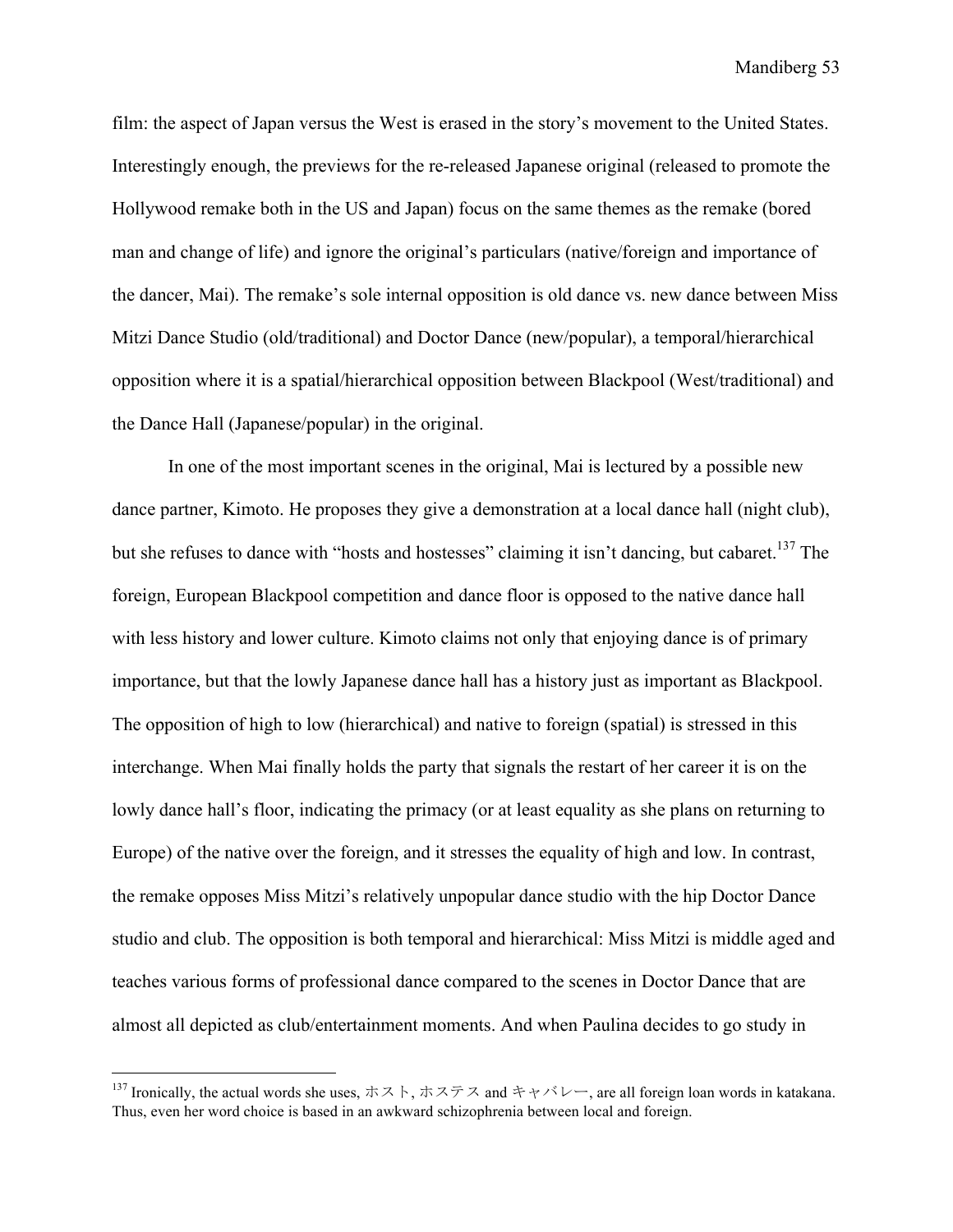England (a rather meaningless decision in the context of the remake) her going away party takes place in an unrecognizable locale. In the original, the Japanese spirit and history is implied to be just as important and meaningful as the European one. The film is highly nationalist in its context. The remake works to erase such nationalism by placing the theme of global/universal work and the international family man/nuclear family over that of foreign and native. Such movement complies with a universalization of remaking as domestication.

The remake, according to Leitch, works to displace the original by claiming it is everything the original was, but more. In a DVD special feature Randy Spendlove, President of Miramax Films Motion Picture Music claims they "wanted to capture the essence of the original, but really bring it into... 2004, 2005."<sup>138</sup> He directly refers to the two songs in the remake, "Sway" and "Let's Dance," which are covered by The Pussycat Dolls and Mya (instead of Paltro Beltràn Ruiz<sup>139</sup> and David Bowie), who Spendlove claims have "retain[ed] the classic elements, but put a contemporary spin on [the songs]." The entire film, songs and content, have been couched in an idea of updating instead of translating, so there is no foreign element retained in the remake. The essence, then, is moved from Japanese interaction with foreign other to dance as pleasure and the happiness of the modern American (read: universal) nuclear family. To avoid the cultural difference and problems that accompany a foreign remake the film is couched in a rubric of updating.

A domesticating translation takes the foreign text and moves it into the native context, making the reader's job easier by forcing the text to speak in a manner the reader is used to. In the Hollywood's domesticating remakes of both *Ringu* and *Shall We Dansu*, Japan's troubled interaction with modernity and globalization are removed. The local socio-political particulars of

<sup>&</sup>lt;sup>138</sup> *Shall We Dance?* Miramax Pictures. "The Music of Shall We Dance?" DVD Special Feature. <sup>139</sup> Ironically enough, Spendlove names Dean Martin as the original singer of Sway. Martin recorded the song in English in 1954, but it was originally written in Spanish in 1953.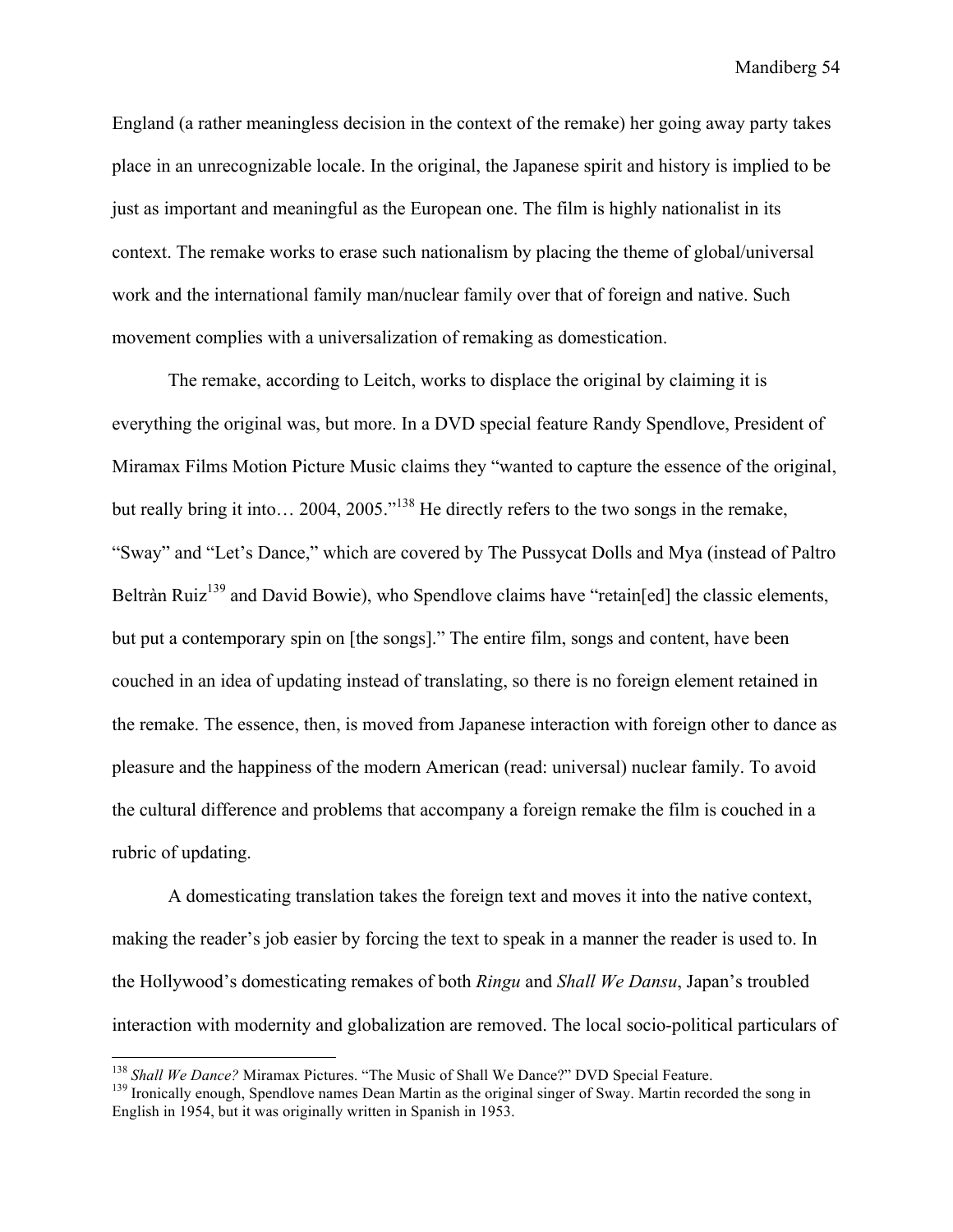the original films are erased in the service of "universal" generic narratives that satisfy an American audience that rarely interacts with foreign others. Hollywood's remake process is a systematic erasure of difference and the foreign other that has been naturalized under the theory of the remake as cinematic intertextuality. This erasure within cinema is the same as with America's literary domesticating translation practice. Both serve to homogenize cultural difference and promote a naturalized grand narrative of globalization.

# **Alternate Futures…**

Late Modernity's interactions have tended away from border crossings of a national basis toward more fluid ideas of global flow, or globalization. Within cinema this flow can be seen in the shift from nationally based cinemas such as Californian Hollywood toward international, or globally spread, cinemas. Miller et al. discuss this situation at length noting that films are increasingly created as international co-productions with work (directors/actors/actresses nationality as well as more formal work such as filming and editing) spread in different countries.<sup>140</sup> However, this shift to globality is fraught with problems of uneven flow, domination and opposed ideals between nations, classes and other groupings. In this section I will point out some of the current problems within the global shift as it relates to cinema. I will conclude with the claim that Venuti's parallel plea for foreignization in American translation is just as valid within media translation.

Within this globalization is the claim that cinema, both through remakes and general cinematic intertextuality, is leading to a globally flowing cinematic culture that is "not a linear journey from source to target but as series of ever-shifting circular relationships."<sup>141</sup> However,

<sup>&</sup>lt;sup>140</sup> Miller et al., *Global Hollywood 2*, pp. 362-70.<br><sup>141</sup> Mazdon, "Editor's Introduction," p. 6.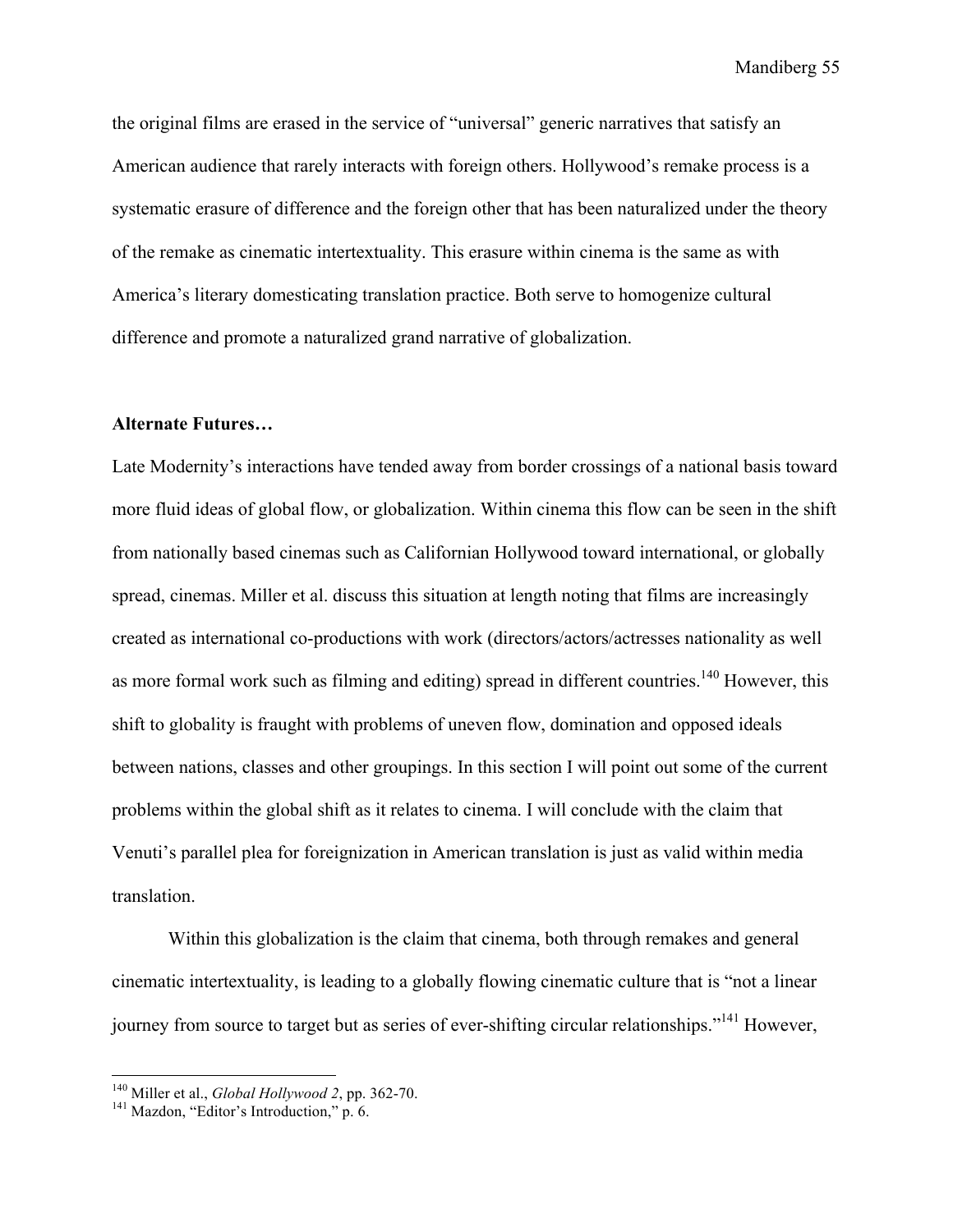the specific erasure (censure) of locally inadmissible cultural elements in the remake and translation do not lead to an even mixing, but a directed (but not planned) interaction. Such a specific expulsion of elements is problematic, as it does not lead to even flow when the remakes with deleted elements continue to flow due to the concept of genre instead of translation and adaptation instead of censure. Similarly, there are numerous nationally based problems to the switch to global cinema. Lim writes that "Hollywood's appropriation of the Hong Kong action film from the late 1990s onward… coincided with Hong Kong cinema's losing ground in local and overseas Asian markets, its historical bailiwicks."142 The 1990s almost ruined Hong Kong cinema financially, and Lim wonders if the Hollywood remaking of horror films will exacerbate that tenuous situation. On the other side of the sea, the Japanese film industry has had economic problems for decades and the fact that Hollywood remakes outsell the few remaining locally made Japanese originals certainly does not help the ailing industry.<sup>143</sup> Bollywood, which was relatively left alone in the past, has been cut back by recent Hollywood legal actions related to plagiarism and copyright protection, and it is unsure where such legal struggles will lead the industry in the future.144 Even, the United States has problems: Miller et al. conclude *Global Hollywood 2* by quoting extensively from local cinema related companies in economic jeopardy within the new global cinema.<sup>145</sup> Some might argue that the breakdown of nationally based cinemas is inevitable within globalization. However, another change tied with globalization is a marked drive toward homogenization. As a heterogeneous media platform leads to growth and unexpected, beneficial cultural change one of the main critiques of globalization has been its

<sup>&</sup>lt;sup>142</sup> Lim, "Generic Ghosts," p. 125. Also see footnote #65, pp. 248-9.<br><sup>143</sup> While Lim quotes a 65% Hollywood and 35% Japanese breakdown for sales within Japan she does not acknowledge the full local situation. That 35% is mostly animated, not live action films coming from two separate industries shown in the same arenas. Additionally, since the late  $20<sup>th</sup>$  century there has been a huge reduction of movie theaters and a subsequent movement to home videos.<br><sup>144</sup> Miller et al., *Global Hollywood 2*, pp. 238-40.<br><sup>145</sup> Miller et al., *Global Hollywood 2*, pp. 268-70.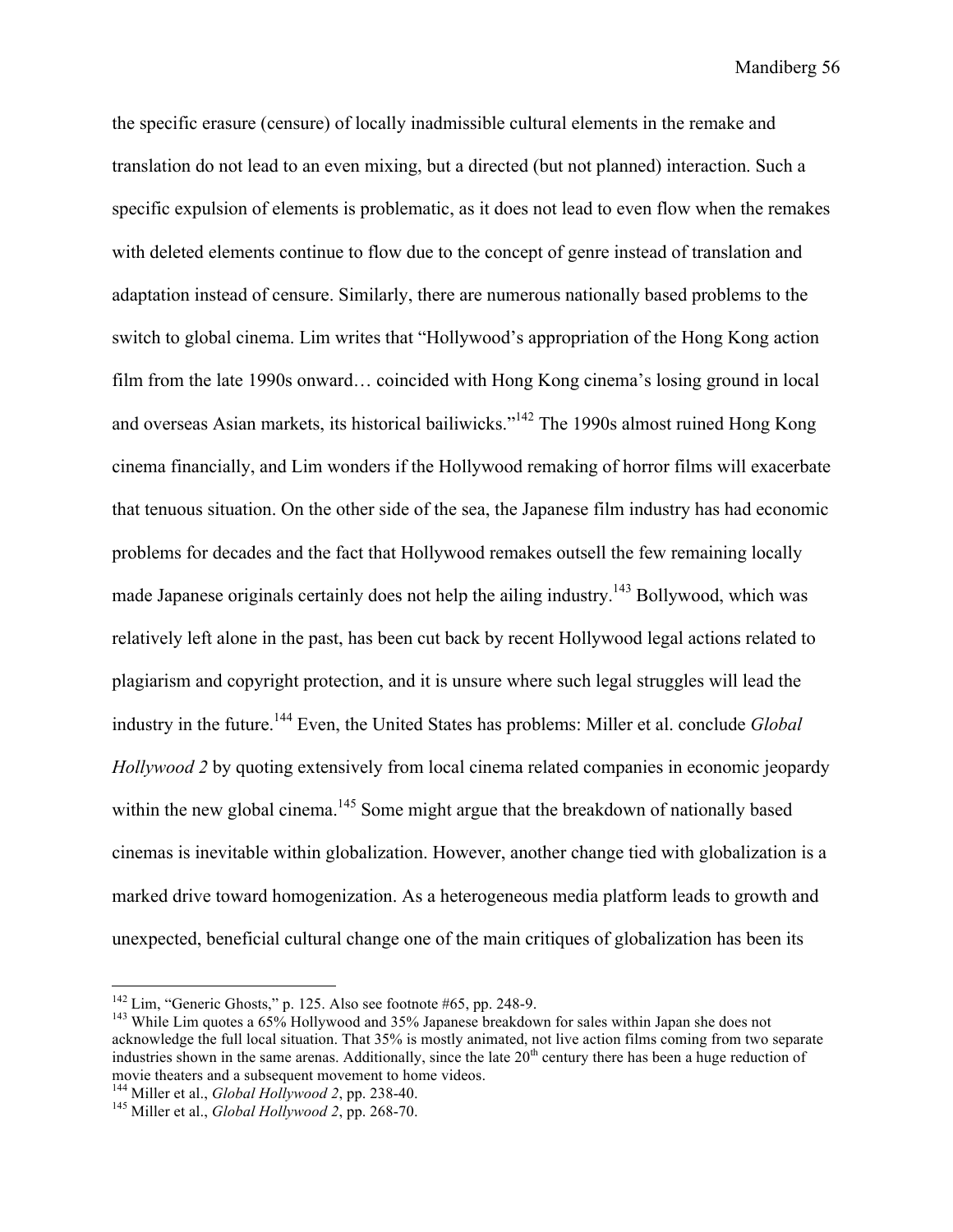homogeneity. Hollywood's remakes are no different. If the remake, based on domestication, leads toward such homogenization within the United States and problems outside, then it should be avoided or at least questioned.

There are also more specific problems that can be seen quite clearly in the Japanese remake. The remake, unlike visibly translated texts, appears to be a new product and is able to flow back out to other countries. Nobody (other than translation theorists) translates translations back into the original language, but as the remake is seemingly divorced from its original (as an adaptation or version) it competes within both the source and target areas. Within the target culture it competes as a translation with the subtitle or dub (if those exist), but it also is able to travel back to the source culture to compete directly with the original as a new product. Such a comparison, or competition between versions is not of itself negative. It is what leads to intertextuality. The problem, rather, is that the remakes of Hollywood compete with the Japanese or French originals, but there is no competition or even acknowledgement of the foreign within the United States. *Shall We Dance?* was not advertised as having any relation to *Shall We Dansu?* in the United States. In contrast, within Japan, *Shall We Dance?* was billed as directly related, sold better, and now Gere and Lopez plaster the cover of books and products that are about the original. The United States' culture industry produces sanitary, foreignless texts through remaking. An intervention at the local level within the United States is required in order to problematize this situation.

In the conclusion to his chapter on Globalization, Venuti claims:

For a translation ethics grounded in such differences, the key issue is not simply a discursive strategy (fluent or resistant), but always its intention and effect as well -i.e., whether the translating realizes an aim to promote cultural innovation and change. It can best signal the foreignness of the foreign text by revising the hierarchy of cultural discourses that pre-exist that text in the target language, by crossing the boundaries between domestic cultural constituencies, and by altering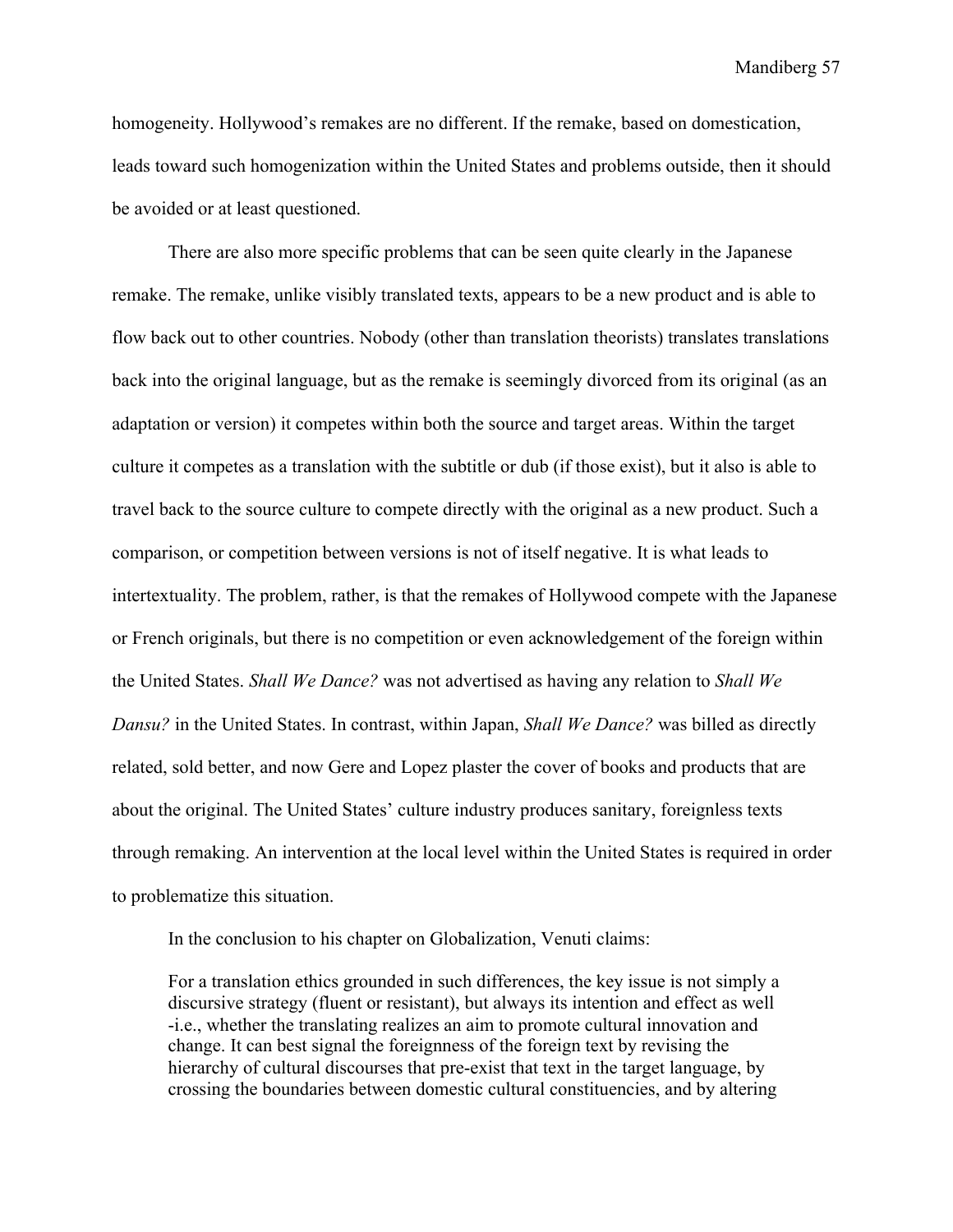the reproduction of institutional values and practices. A translation ethics of sameness that hews to dominant domestic values and consolidates institutions limits these effects, usually to avoid any loss of cultural authority and to accumulate capital.<sup>146</sup>

Hollywood's system of remaking films is clearly based on an ethics of sameness. It domesticates foreign films through remaking and thereby gains both cultural authority and global capital. Whether the system of remakes is from France in 1980-1995 or Japan in 1996-2008, the strategy of remaking signals a struggle for cultural authority that is "not in the spirit of intertextuality and plural meanings" advocated by Mazdon in her defense of the remake.<sup>147</sup> Whether it is the current trade frictions or a notion of gross national cool, Hollywood remakes films from countries with large amounts of cultural importance (as in "soft power" or fragrant cultural odor), and the domesticated remakes then work back to their original country and override/merge with the original.

Venuti argues for a move to foreignizing translation in the United States to counteract the imperialistic, dominating elements of its translation practice. Similarly, a local move to a media translational culture grounded in difference should be made. In my final section I will elaborate one form that can work as resistant to the future of hegemonic Hollywood moved to a global stage.

#### **…Alternate Methods**

There must be a form of translation that is opposite the remake. As the subtitle as *adiecto* adds a translational layer on top of the original text, the opposite of the remake must be a multilayered translational method that is able to interact with all of Delabastita's elements, the visually and acoustically transmitted verbal and non-verbal signs. This complete variation of media

<sup>&</sup>lt;sup>146</sup> Venuti, *The Scandals of Translation*, p. 188.<br><sup>147</sup> Mazdon, "Editor's Introduction," p. 10.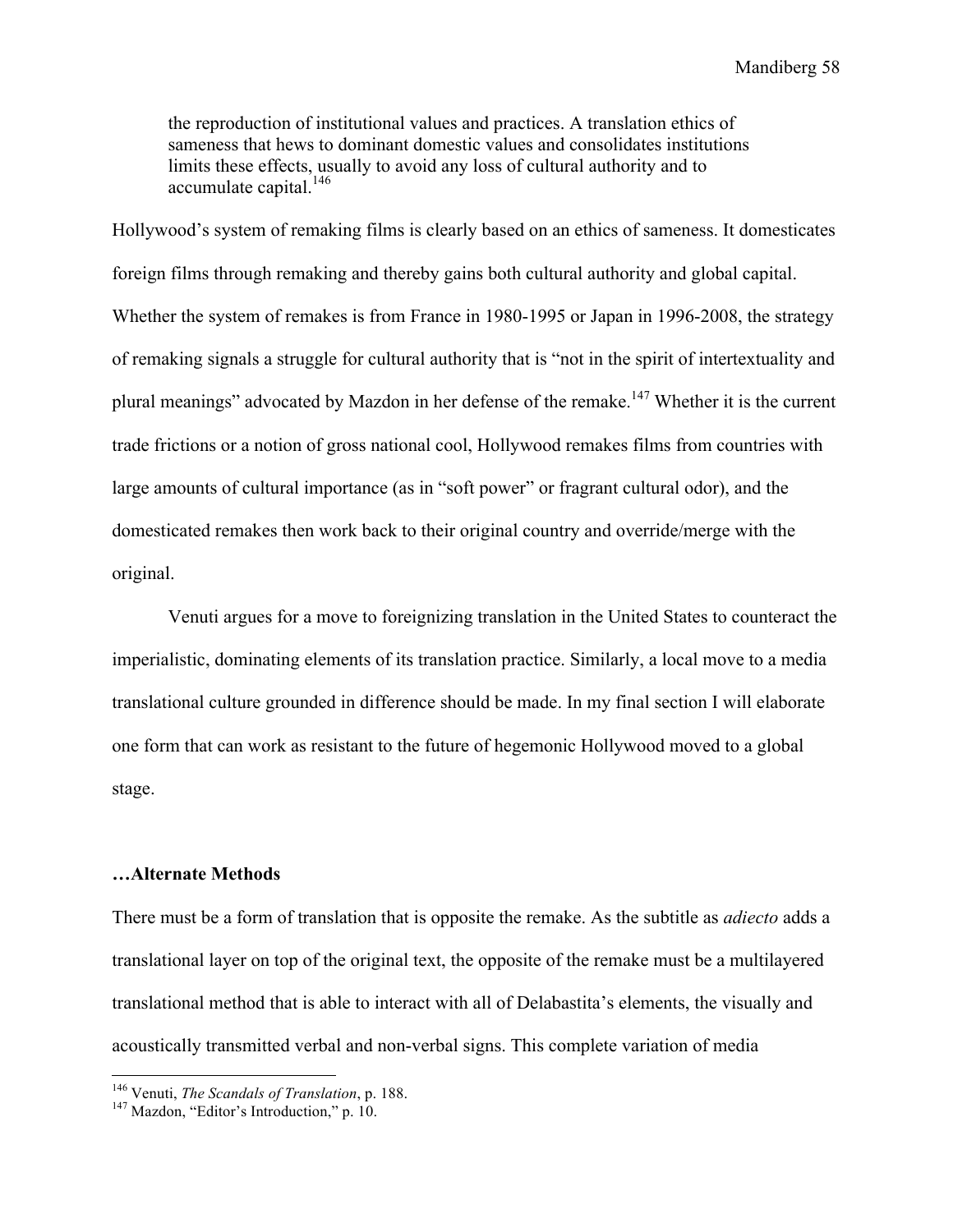translation must be a foreignizing, source-oriented translation that, similar to Philip Lewis' abusive translation<sup>148</sup> and Abé Mark Nornes' abusive subtitles,  $149$  dwells in the untranslatability of the filmic medium. My conceptualization of metatitles fully interacts with the various signs within film: it is a mixture of Midrash, *Pop-Up Videos*, layering and abuse.

In the last few pages of "For An Abusive Subtitling," Nornes refers to the fan subtitling of Japanese animation that took place between the late 1970s and early 2000s in the United States. According to Nornes the fansubbers are a good example of abusive subtitlers in that their work interacts with the foreign and breaks with the corrupt practice of conforming subtitles to the medium.150 An example is the Japanese term *senpai*. It is a term of respect used toward one's temporal superior at a company, school or club. In one official (corrupt) translation of *Ranma ½*, the term is turned into "upper classman."151 This is not incorrect in its use within the television show: it is the term of respect used to refer to a character in a higher grade than the speaker at school. The problem is that the English term robs the title of its socially centered positioning and gives it a distinct school centered hierarchy. In actual usage the term is complex, as old school hierarchies become difficult work hierarchies when they do not maintain the same verticality in the relationship. The solution of the fan subtitlers was to continue using the word "*senpai*," but they also gave an extended definition that covered the screen with words.<sup>152</sup> It is an example of the possibilities of metatitles: the translation effort goes well beyond the standard translation in that it starts with a foreignizing pidgin, but also provides an incredible amount of information

 <sup>148</sup> Philip E. Lewis. "The Measure of Translation Effects." In Joseph F. Graham. *Difference in Translation*. Cornell University Press, 1985.<br><sup>149</sup> Abé Mark Nornes. "For an Abusive Subtitling." *Film Ouarterly* 52.3, 1999.

<sup>&</sup>lt;sup>150</sup> Nornes, "For an Abusive Subtitling," pp. 31-32.<br><sup>151</sup> Rumiko Takahashi. *Ranma 1/2*. Distributed by Viz Media, 1990s.<br><sup>152</sup> As fan subbing was done outside legitimate practice I have no proper bibliographical inform can be dated between the 1980s and 1990s: before Viz Media bought the rights, but after the original Japanese broadcast.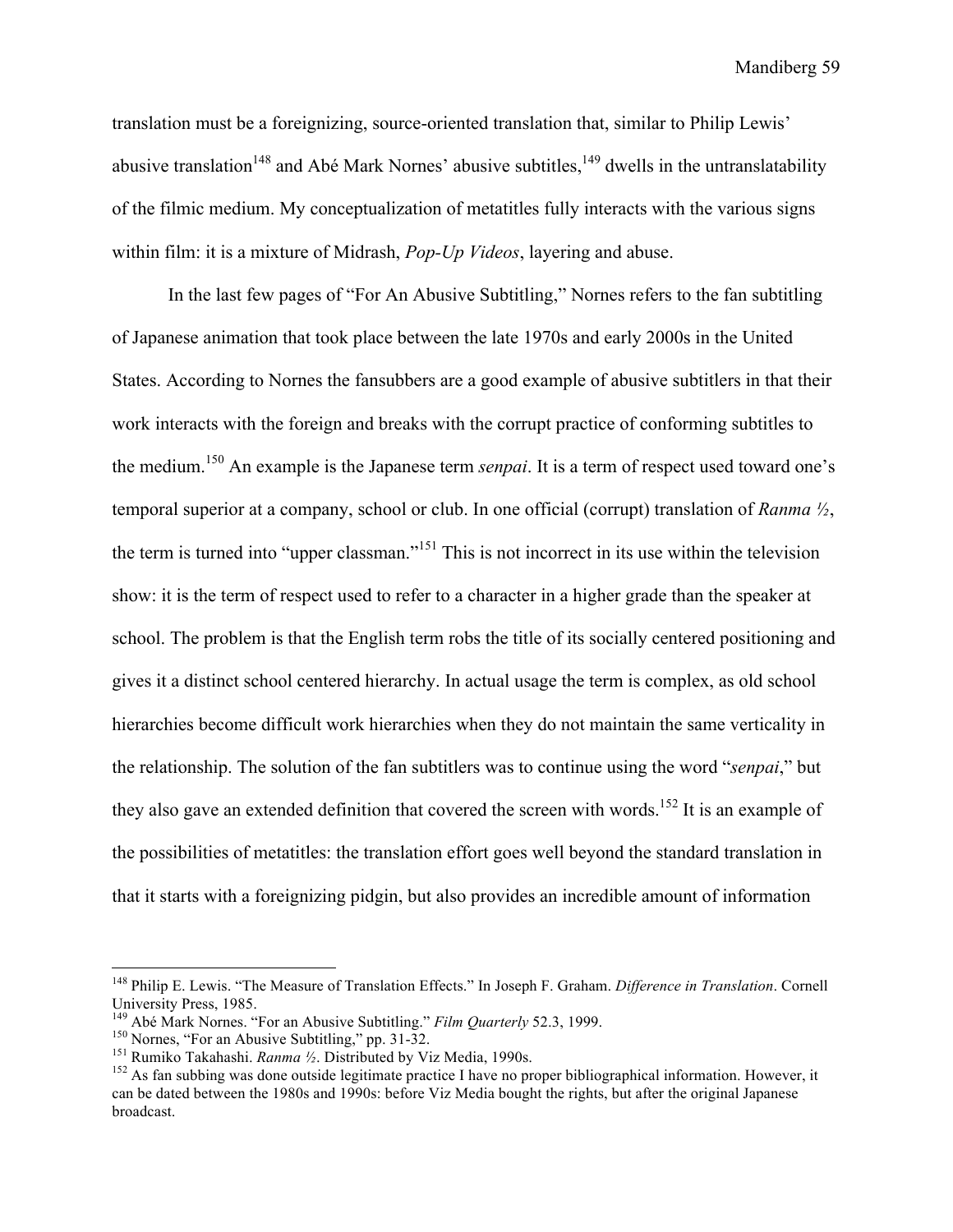that works to bridge the viewer and source. However, fansubbing fails to move beyond the verbal acoustic (dialogue) and verbal visual (credits, letters and documents) layers.

In order to translate non-verbal acoustic and visual signs a further step must be taken where signs, movements, background information and a host of other cultural knowledge is acknowledged and translated in a new method. The 1990s VH1 television show, *Pop-Up Video*, helps elaborate the possibilities of translating non-verbal signs. *Pop-Up Video* irreverently plays with popular music videos by adding information in bubbles (officially called "info nuggets") that appear on the screen over the music videos.<sup>153</sup> The bubbles include information about the musicians, the production, general gossip and even information about particular artistic shots. The text of the music video is explained, or commented upon, by the pop-up bubbles. If one sees pop-up commentary as a layer of abuse on top of the text (music video or film), it is a single step from creating "info nuggets" to layering non-verbal translations on top of the filmic text.

Through such a layering commentary of the different signs the screen would quickly fill and overwhelm the viewer, and while there is something admirable in completely disrupting visual pleasure, such disruption is (currently) not my goal: all five film layers must be visible either alternately or simultaneously, and at the control of the viewer. As home video watching is generally at the command of a single user or a small number of viewers the DVD format is a uniquely suited mode to enact metatitles. Primarily, the main textual layer (the visual film) and the verbal audible signs (dialogue and its subtitles), but also the new, abusive, pop-up inspired translational layers: the visual audible signs (text on screen), the non-verbal audible signs (background noises that need explanation), and the non-verbal visual signs (culturally derived, metaphoric camera usage).

 <sup>153</sup> Gary Burns. "Pop Up Video: The New Historicism." *Journal of Popular Film & Television* 32(2), Summer, 2004: pp. 74-82.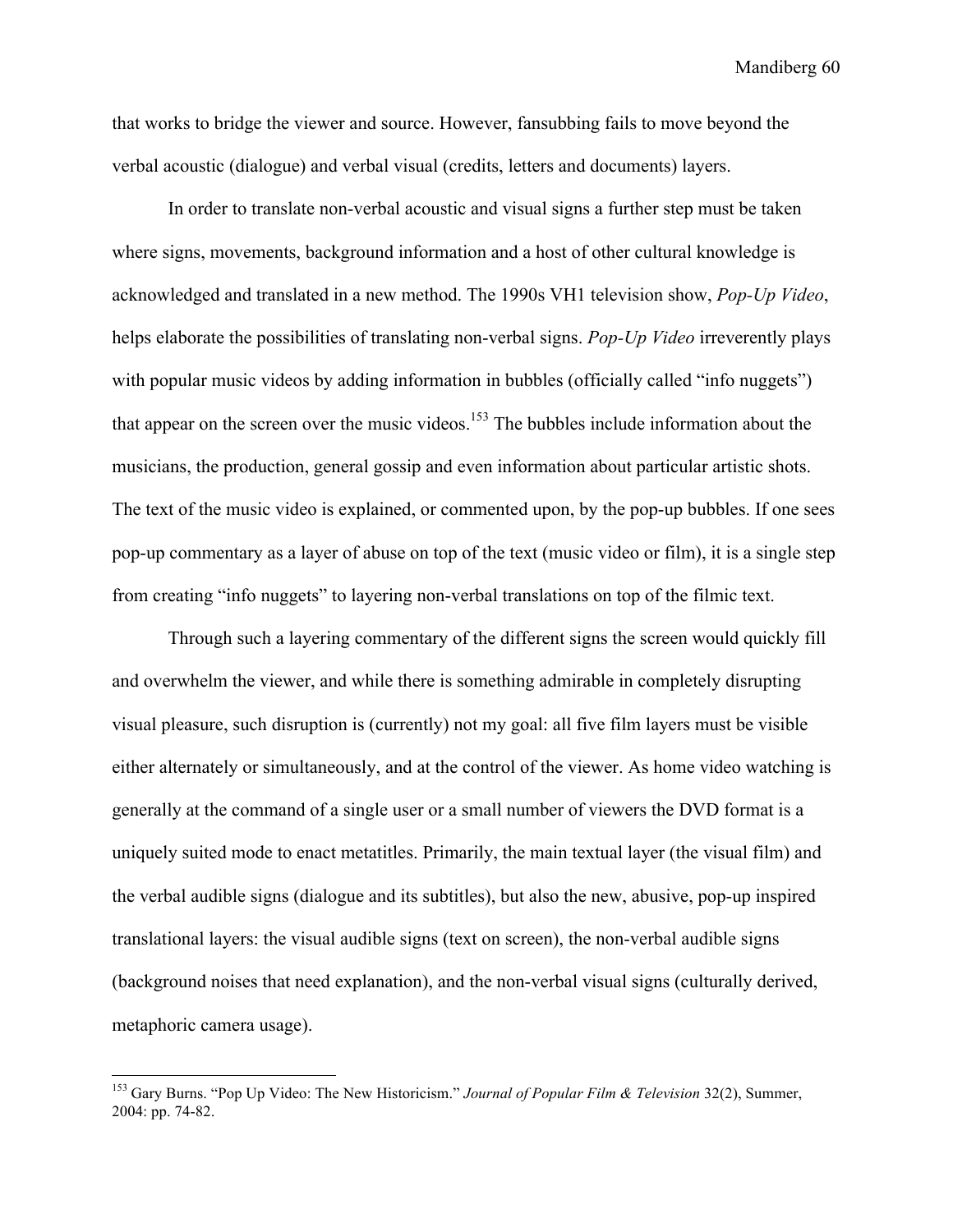Due to the DVD's increased capacity to store information there has been an incredible increase of "additional material" within home videos. "Extras" such as the director's commentary, multiple language subtitle and audio tracks, and deleted scenes are now ubiquitous.154 As the user interacts with much of this material in the form of layers on top of the filmic text it would be simple to add translational layers in addition to, or instead of, actors/directors' commentary tracks. Creating translation layers of the four types of signs and allowing the viewer to pause, play, and overlay each of those sign layers at any given time through the DVD's 'track' technology would allow the possibility of metatitles. The other benefit of privileging the DVD format is due to the contrasting positions of cinema and video watching in the United States where almost all foreign films are released solely to home video and not to theaters. Miller et al. write of the near total exclusion of foreign films released in the United States. Despite "studies show[ing] that people all over the world have experienced more and more imported music, cinema and TV… [the] deregulated media world has delivered the most protectionist culture in world history."155 They continue by noting that it has "reached the point where the costs of subtitling and dubbing have become insupportable," due to the extremely high cost of promoting films in the United States.<sup>156</sup> Almost the sole exception to this protectionism now resides in the plethora of remakes and the few remaining home video releases of foreign films. Thus, the place of maximum possibility for change (perhaps the only place in the United States where resistance can be nurtured) is home video watching.<sup>157</sup>

<sup>&</sup>lt;sup>154</sup> Klinger, *Beyond the Multiplex*, pp. 54-90.<br><sup>155</sup> Miller et al., *Global Hollywood 2*, pp. 94-5.<br><sup>156</sup> Miller et al., *Global Hollywood 2*, p. 95.<br><sup>156</sup> One boon to this situation is that Klinger notes there is a ri decades. This indicates there is a possibility of positive change if the DVD and Internet modes are fully embraced. See: Klinger, *Beyond the Multiplex*, pp. 4-5, 191-238.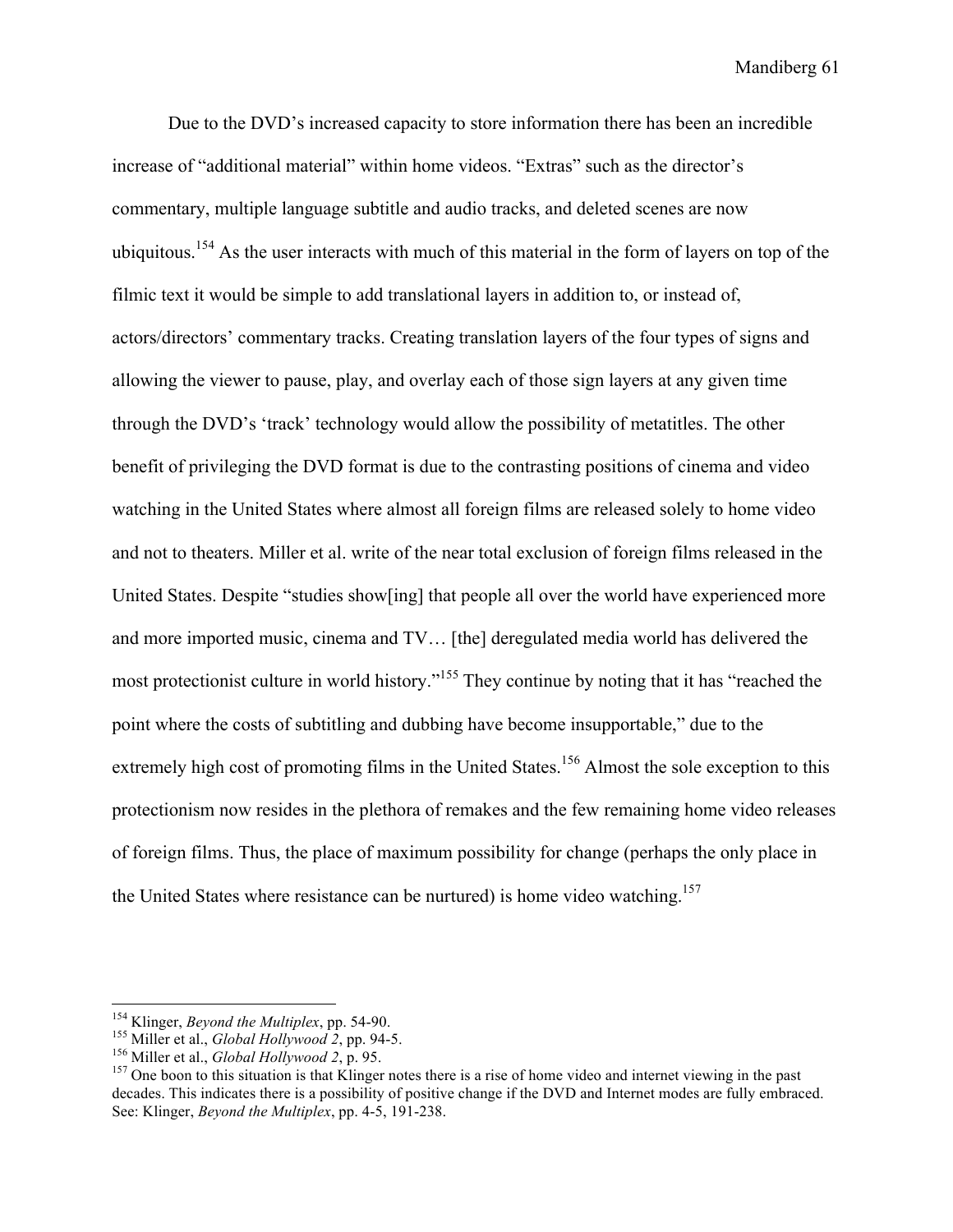A layered translation that uses the capacities of current technology is both an extension of the subtitle form and a return to previous translational methods: margins or Midrash. Tyndale translated the Bible using extensive commentary on the margins of his pages; such practice was simply called "margins" at the time. Midrash is rabbinical commentary surrounding the biblical text. Both forms of writing might now be considered exegetical notes, commentary or footnotes: palimpsestic writing.158 Metatitles would work in a similar manner, hovering over the text, but just as the work of Midrash can never fully understand the divine works, metatitling would never fully acknowledge every aspect of the original text: it is a failed translation, just as all translation is failure. Metatitling is an eternally layered (its own textual layers) and interlayered (intertextuality between the layers) mode of translation that approaches something (be it telos, a glimpse at the Adamic language, or simply communication) through reveling in its own failure.<sup>159</sup>

To be sure, the concept of metatitles is but one alternate method that both revels in the intranslatability of filmic language and works against the dominant translation method of the remake. Other methods exist even if they were not created to be translations. Woody Allen's *What's Up, Tiger Lily* (1966) is on one level a parodic cut up and redub of the Japanese spy thriller *Kokusai himitsu keisatsu: kagi no kagi* (1965). Allen cut up the original film, re pieced it together, and formed a script about the theft of an egg salad recipe instead of the original plot. The film is an Orientalist, domesticating and highly inaccurate translation, and whether it is more violent toward the original than the current remakes is arguable, but it is certainly an alternate

<sup>&</sup>lt;sup>158</sup> My link between these various types of writing comes partially from Gérard Genette's work on paratexts. Gérard Genette. *Palimpsests: Literature in the Second Degree*. Channa Newman and Claude Doubinsky trans. University of Nebraska Press, 1997 [1992]; Gérard Genette. *Paratexts: Thresholds of Interpretation*. Jane E. Lewin trans. Cambridge University Press, 1997 [1987].

<sup>&</sup>lt;sup>159</sup> It is not unlike the goal of Jeremy McGann's online philological work, NINES: a networked infrastructure for nineteenth century electronic scholarship (http://nines.org), which traces, and allows the simultaneous viewing of, all incarnations of 19<sup>th</sup> century texts. Whether one follows this line of texts toward a telos or backward toward an ur is not as important as the link itself.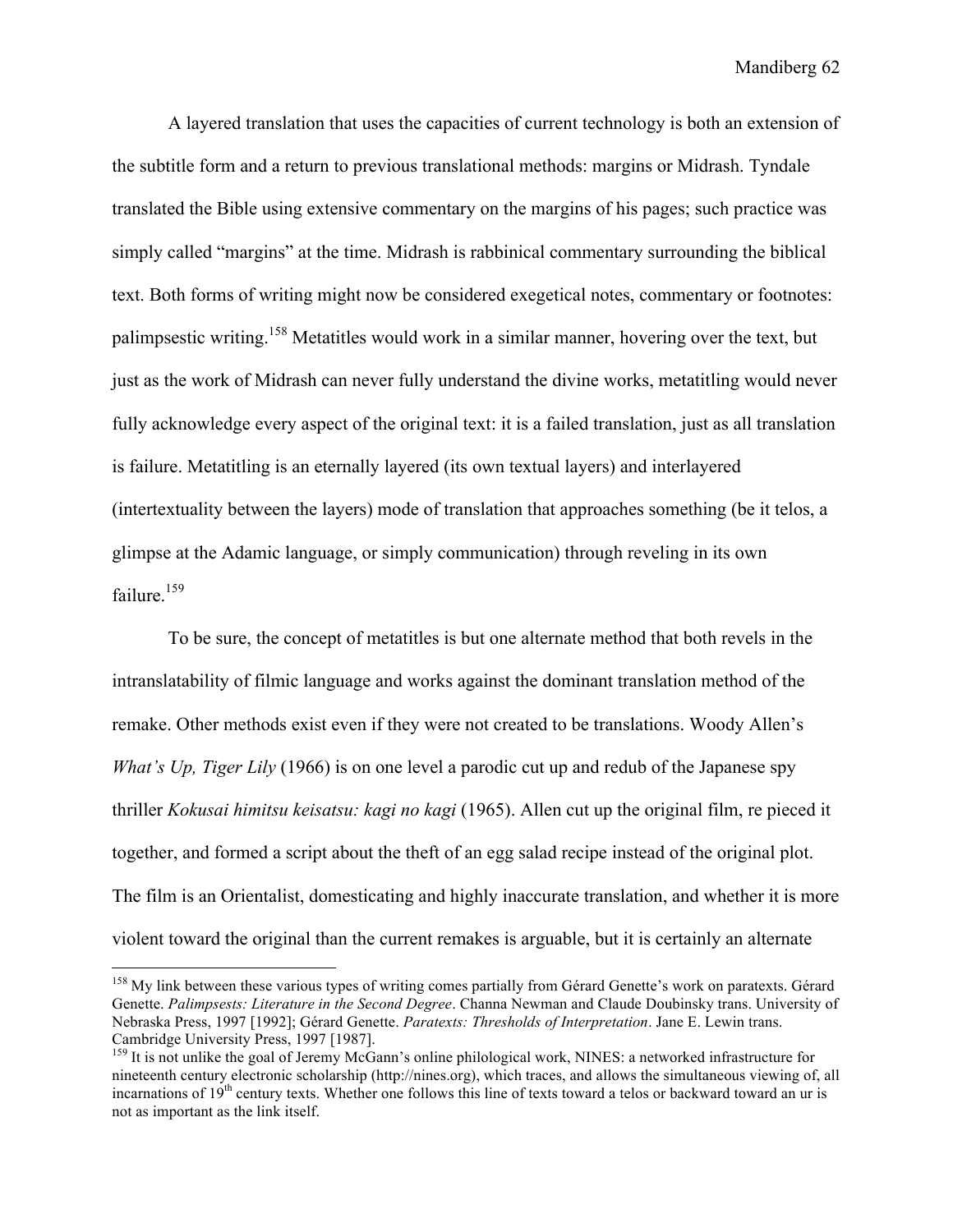method. Another variation is the late 20<sup>th</sup> century television show *Mystery Science Theater 3000*  $(1988)$ <sup>160</sup> *MST3K* is, on one level, the repetition of old B movies (usually genre based science fiction or horror films), with the superimposition of a shadow of three characters that comment on the films. Not only does it follow Klinger's comments that link current film viewing strategies with high degrees of repetition (we are watching people watch, and comment upon, old films), but it is also a type of commentary on the films that translates them for a temporally different audience.161 Similar to the *Pop-Up Video* info nuggets, the three commentators of *MST3K* have a wide variety of complaints about the movies they watch: anything from comments about the actors/actresses/directors and the movie's plot itself to how the movie relates to current world affairs. In a way, *MST3K* could be considered a built in update of the old lecturing method of translation that has, in most locales, been abandoned. It is also an alternative to the remake that places it in a position to comment upon the situation of current film translation.

I have linked dubbing and subtitling, the two current methods of failed film translation, to remaking and metatitling, which I have argued are successful modes of media translations. I have also noted several other alternatives to emphasize that the remake is not a teleological movement of cinema, the natural and only combination of intertextuality, postmodernism and global culture, which is what current theory (Verevis) and practice (Tarantino) point toward. Through conceiving of a link that connects the various modes of media translation it is my hope that theory can move beyond the current situation where remakes are naturalized as the only outcome of the combination of (post)modernity and cinematic repetition. Through understanding the remake as just one type of several methods of filmic translation with a host of both positive and

<sup>&</sup>lt;sup>160</sup> The television show aired from 1988 until 1999 and a film was released in 1996. The film does not stray from the show's general outline and instead lasts for slightly longer (the full duration of the movie).

<sup>161</sup> Klinger, *Beyond the Multiplex*, pp. 135-190.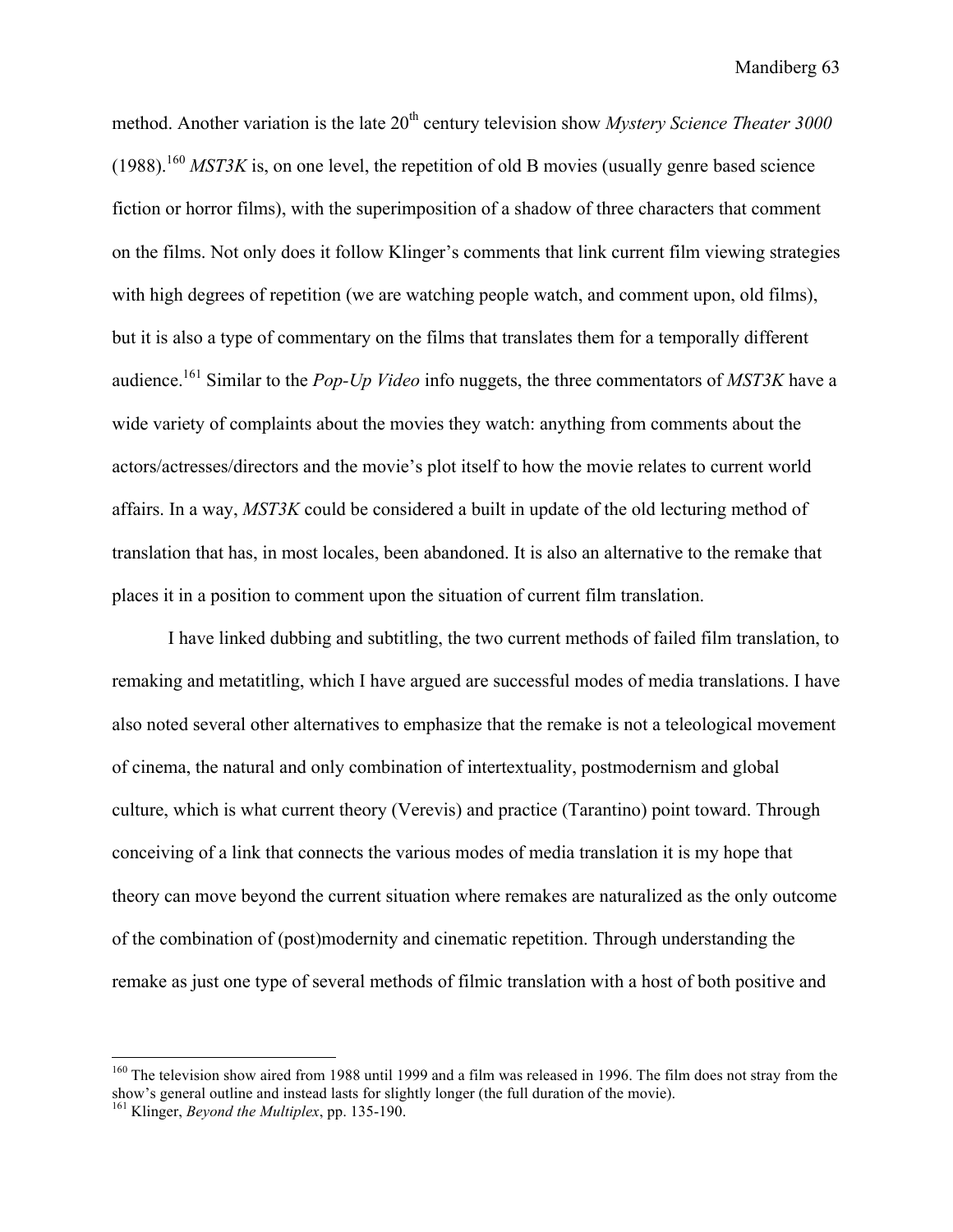negative aspects a translational ethics of media, similar to Venuti's project of locating an ethics of translational difference, can be encouraged in the movement of filmic texts.

All translation methods can be understood as resistant in certain situations. According to Antje Ascheid the ability to domesticate foreign texts results in a type freedom of interaction. "[Dubbing] holds the potential for the creation of a transformed, appropriated, rewritten new text, whose dependence on an original source text is hidden and sometimes even ignored."162 For Ascheid the untying of dub and original is a benefit for small language communities that might otherwise be wiped out by dominant global languages such as  $English<sup>163</sup>$  Similarly, Andrew Horton notes that *Time of the Gypsies* (1988), the Bosnian/Yugoslavian remake of *Godfather/Godfather II* (1972/1974), works against the dominant Hollywood tradition as a resistant, domesticating translation. "Time of the Gypsies is a vibrant example of how the more recognized border crossing represented by Hollywood remaking the films of other cultures can be reversed with imaginative cinematic and provocative cultural implications.<sup>"164</sup> However, methods of film translation cannot be separated from the temporally specific cultural formations in which they are instituted. This is to say that any argument for the specific enaction of either remaking or metatitling must fully acknowledge its cultural surroundings.<sup>165</sup> In order to oppose the overwhelmingly strong domesticating translation strategy that exists within the United States in the early  $21<sup>st</sup>$  century a strong foreignizing method should be encouraged. Metatitles which

 <sup>162</sup> Antje Ascheid. "Speaking Tongues: Voice Dubbing in the Cinema as Cultural Ventriloquism." *Velvet Light Trap*, Fall 1997: p. 35.<br><sup>163</sup> Ascheid, "Speaking Tongues," p. 40.

<sup>&</sup>lt;sup>164</sup> Andrew Horton. "Cinematic Makeovers and Cultural Border Crossings: Kusturica's *Time of the Gypsies* and Coppola's *Godfather* and *Godfather II*." In Andrew Horton and Stuart Y McDougal eds. *Play It Again, Sam: Retakes on Remakes*. Berkeley: University of California Press, 1998: p. 188.<br><sup>165</sup> The Hong Kong remake is also a fruitful site for research as it must take into consideration both the current flow

of texts as well as the Chinese art historical practice of imitating past masters, which is considerably different from Western art history's obsession with the original especially in the current mix of commercialism and art. See: Cornelia N. Moore and Lucy Lower eds. *Translation East and West: A Cross-Cultural Approach*. Honolulu: College of Languages, Linguistics and Literature, University of Hawaii, 1992; Gina Marchetti and Tan See Kam eds. *Hong Kong Film, Hollywood and New Global Cinema: No Film is an Island*. London: Routledge, 2006.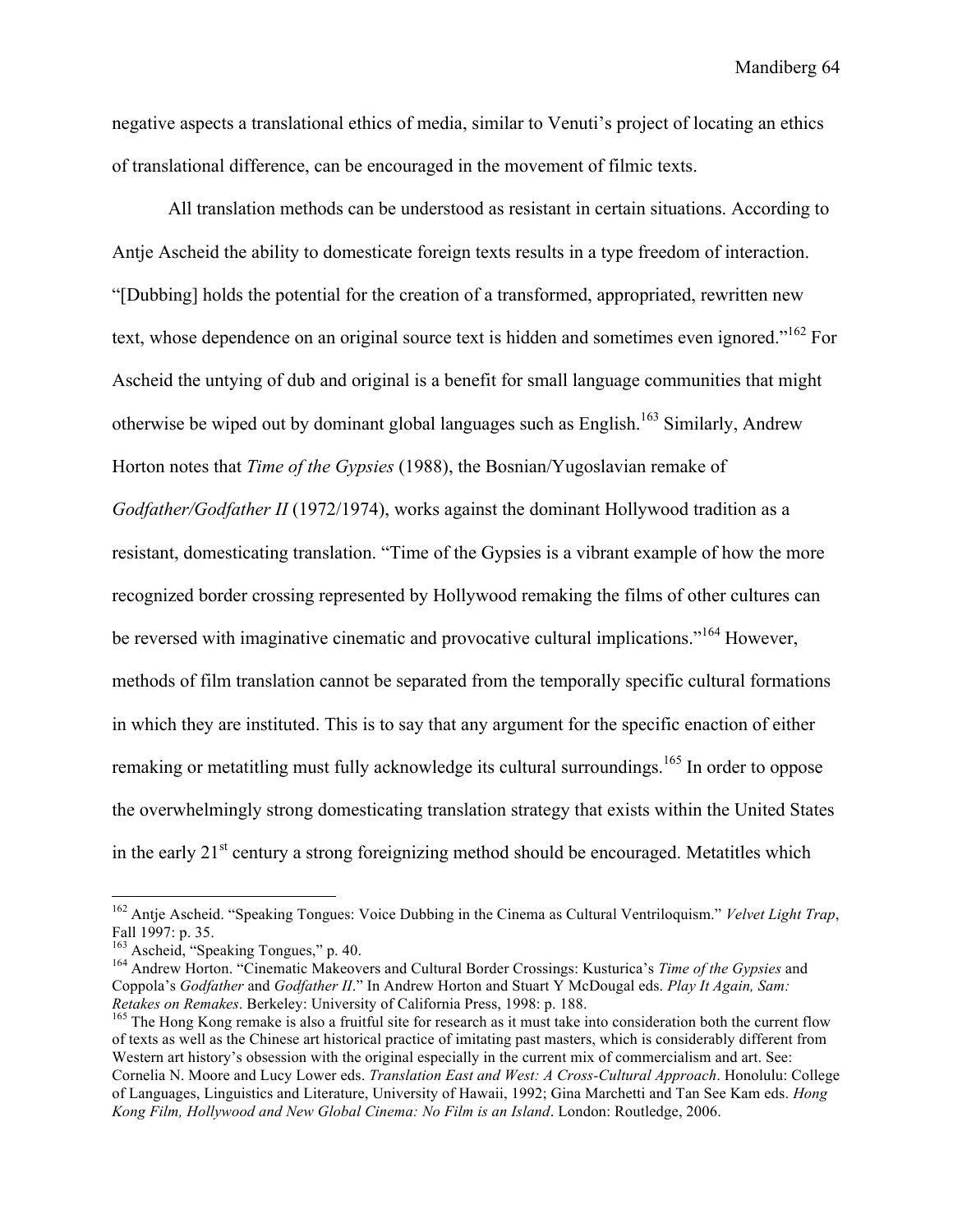retain a complete link to the original culture and text, have the possibility of encouraging the viewer to acknowledge a foreign other.<sup>166</sup> It is my belief that such an acknowledgement of difference within areas of entertainment and pleasure are a necessary first step toward an idea of global responsibility.

 <sup>166</sup> An alternate form of resistance is Cory Archangel's *Untitled Translation Exercise* from 2006. Archangel outsourced the script of *Dazed and Confused* (1993) to India to be recorded. He then resynchronized that dubbed audio into the original film. By combining the Indian accented English with a Hollywood film he manages to create a foreignizing dub.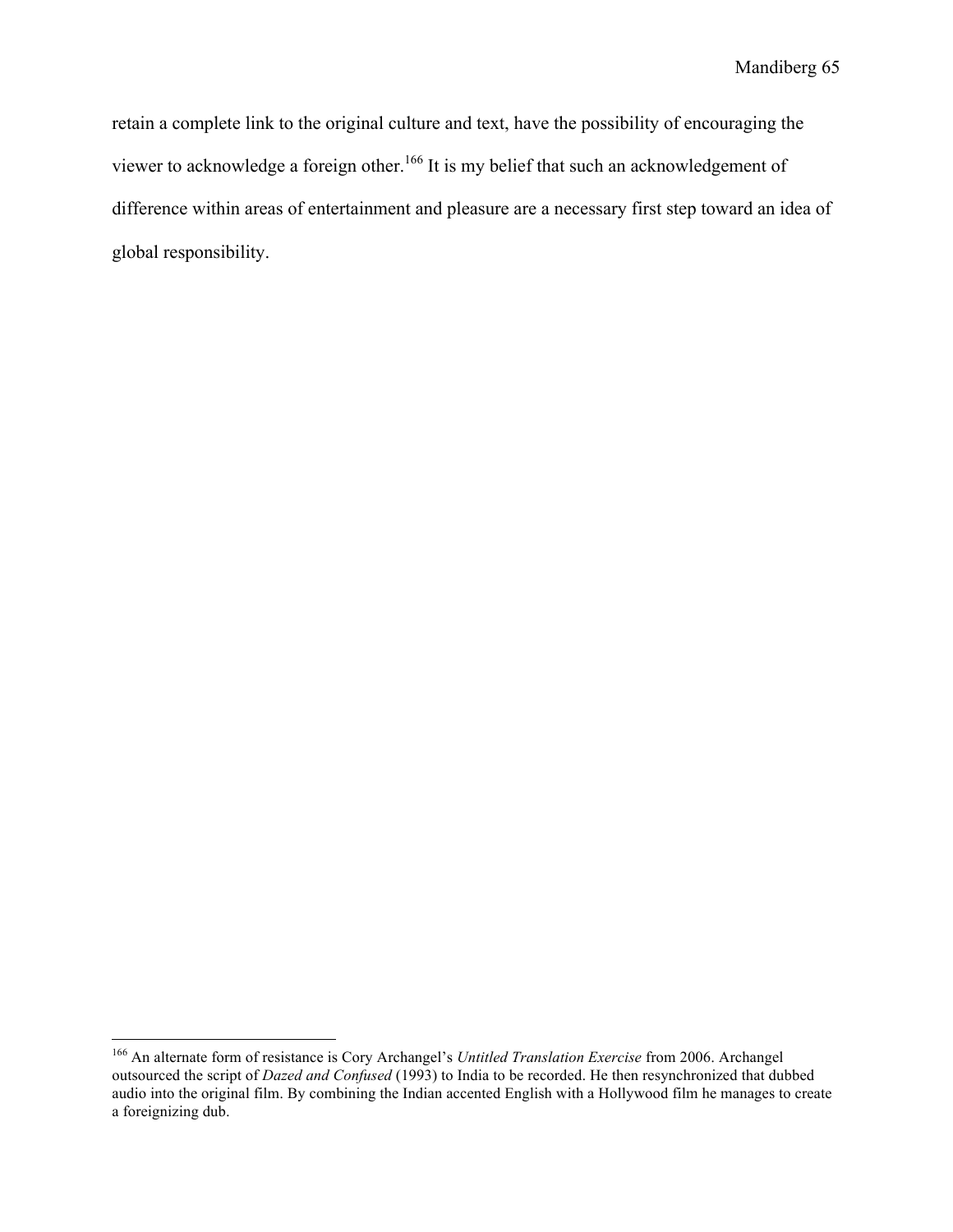# **Bibliography**

Ang, Ien. *Watching Dallas: Soap Opera and the Melodramatic Imagination*. Della Couling trans. New York: Routledge, 2005 [1982].

Anderson, Benedict. *Imagined Communities* (revised edition). London: Verso, 2006 [1983].

Appadurai, Arjun. *Modernity at Large*. Minneapolis: University of Minnesota Press, 1996.

---. "On Culinary Authenticity." *Anthropology Today* vol 2, no 4 (August), 1986.

Apter, Emily. *The Translation Zone: A New Comparative Literature*. Princeton: Princeton University Press, 2006.

Apter, Emily ed. "Translation in a Global Market." *Public Culture* 13(1), 2001.

- Ascheid, Antje. "Speaking Tongues: Voice Dubbing in the Cinema as Cultural Ventriloquism." *Velvet Light Trap* 40, 1997.
- Bassnett, Susan and Andre Lefevere eds. *Translation, History and Culture*. London: Pinter Publishers, 1990.
- Beck, Ulrich, Anthony GIddens, and Scott Lash. *Reflexive Modernization: Politics, Tradition and Aesthetics in the Modern Social Order*. Cambridge: Polity Press, 1994.
- Befu. Harumi. *Hegemony of Homogeneity: An Anthropological Analysis of Nihonjinron*. Rosanna, Victoria: Trans Pacific, 2001.
- Benjamin, Walter. "The Task of the Translator: An Introduction to the Translation of Baudelaire's *Tableaux Parisiens*." Harry Zohn trans. In Venuti, Lawrence ed. *The Translation Studies Reader*, 2<sup>nd</sup> ed. New York: Routledge, 2004.
- Berman, Antoine. *The Experience of the Foreign: Culture and Translation in Romantic Germany*. S. Heyvaert trans. Albany: State University of New York Press, 1992 [1984].
- ---. "From *Translation* to *Traduction*." Richard Sieburth trans. Unpublished.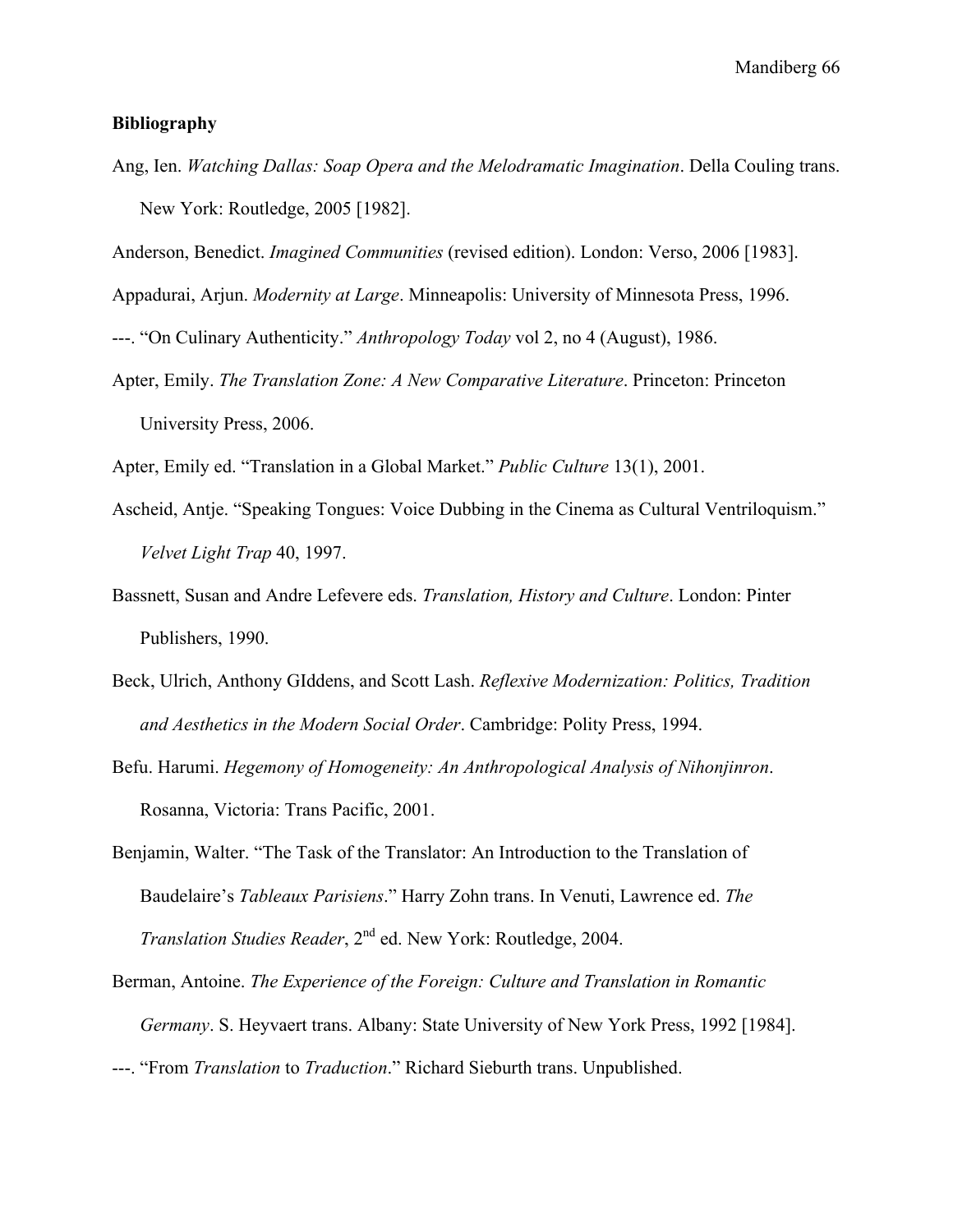---. "Tradition-Translation-Traduction." *Po&sie*, Vol 47, 1988.

- Betz, Mark. "The Name Above the (Sub)Title: Internationalism, Coproduction, and Polyglot European Art Cinema." *Camera Obscura* 16.1, 2001.
- Bourdieu, Pierre. *Outline of a Theory of Practice*. Richard Nice trans. Cambridge: Cambridge University Press, 1977 [1972].
- Braudy, Leo. "Afterword: Rethinking Remakes." In Horton, Andrew and Stuart Y McDougal eds. *Play It Again, Sam: Retakes on Remakes*. Berkeley: University of California Press, 1998.
- Brisset, Annie. "The Search for a Native Language: Translation and Cultural Identity." In Venuti, Lawrence ed. *The Translation Studies Reader*, 2nd ed. New York: Routledge, 2004.

Brower, Reuben Arthur ed. *On Translation*. New York: Oxford University Press, 1966 [1959].

- Burns, Gary. "Pop Up Video: The New Historicism." *Journal of Popular Film & Television* 32(2), Summer, 2004.
- Carlsson, Ulla. "The Rise and Fall of NWICO and Then?: From a Vision of International Regulation to a Reality of Multilevel Governance." *Information Society: Visions and Governance*. EURICOM Colloquium in Venice, May 5-7, 2003
- Condry, Ian. *Hip-Hop Japan: Rap and the Paths of Cultural Globalization*. Durham: Duke University Press, 2006.

Craig, Timothy J ed. *Japan Pop!* Armonk: Me. E. Sharpe, 2000.

- Crane, Diana, Nobuko Kawashima, and Ken'ichi Kawasaki eds. *Global Culture: Media, Arts, Policy, and Globalization*. New York: Routledge, 2002.
- Cubbison, Laurie. "Anime Fans, DVDs, and the Authentic Text." *The Velvet Light Trap* 56 (Fall), 2005.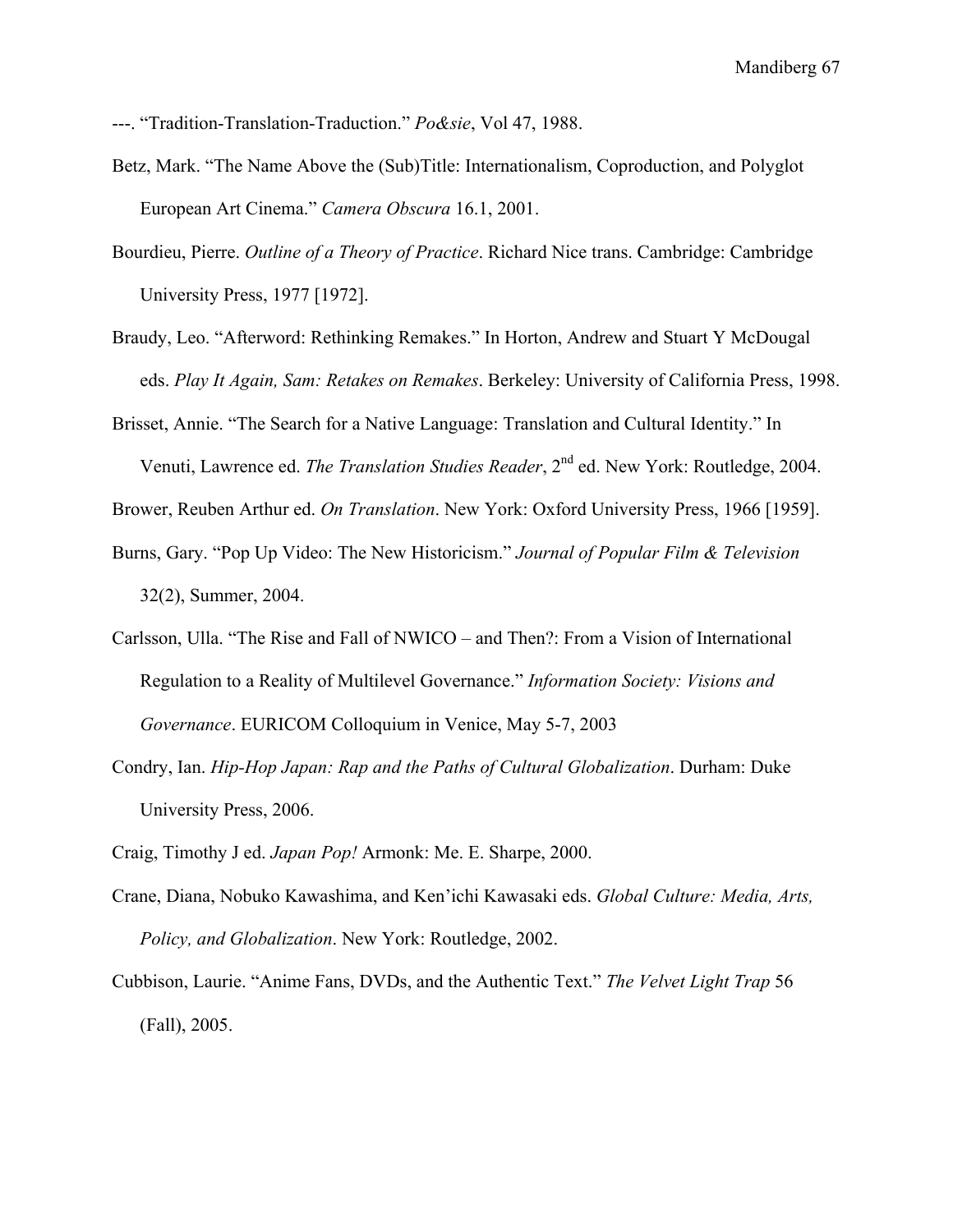- Cvetkovich, Ann and Douglas Kellner, eds. *Articulating the Global and the Local*. Boulder: Westview Press, 1997.
- Delabastita, Dirk. "Translation and the Mass Media." in Bassnett, Susan and Andre Lefevere eds. *Translation, History and Culture*. London: Pinter Publishers, 1990.

De Man, Paul. *The Resistance to Theory*. Minneapolis: University of Minnesota Press, 1986.

Derrida, Jacques. "Des Tours de Babel." In Graham, Joseph F. *Difference in Translation*. Cornell University Press, 1985.

Doi, Takeo. *The Anatomy of Dependence*. New York: Harper & Row, 1973.

- Dorfman, Ariel, and Armand Mattelart. *How to Read Donald Duck: Imperialist Ideology in the Disney Comic*. Translated by David Kunzle. New York: International General, 1984 [1971].
- Druxman, Michael. *Make it Again, Sam: A Survey of Movie Remakes*. Cranbury: A. S. Barnes and Co., 1975.
- du Gay, Paul, Stuart Hall, Linda Janes, Huige Mackay, and Keith Negus. *Doing Cultural Studies: The Story of the Sony Walkman*. London: Sage, 1997.
- Durham, Carolyn A. *Double Takes: Culture and Gender in French Films and Their American Remakes*. Hanover: University Press of New England, 1998.
- Even-Zohar, Itamar. "Polysystem Theory." *Poetics Today* vol 1, no 1/2 (Autumn), 1979: 287- 310.
- ---. "Translation Theory Today: A Call for Transfer Theory." *Poetics Today* 2, 4, Summer-Autumn 1981: 1-7.
- Featherstone, Mike. *Undoing Culture: Globalization, Postmodernism and Identity*. London: Sage, 1995.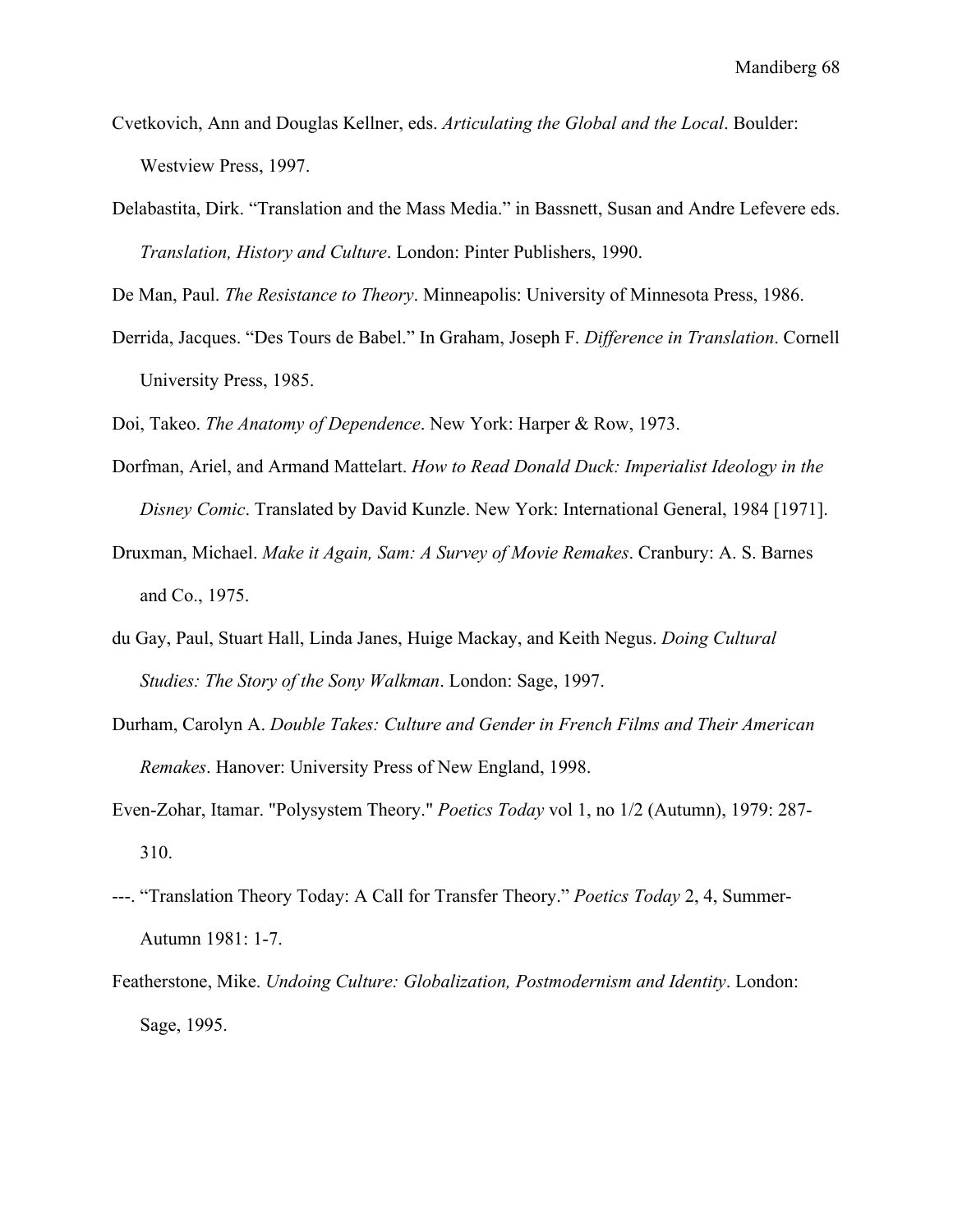- Featherstone, Mike ed. *Global Culture: Nationalism, Globalization and Modernity*. London: SAGE Publications, 1990.
- Forrest, Jennifer and Leonard R. Koos eds. *Dead Ringers: The Remake in Theory and Practice*. Albany: State University of New York Press, 2002.
- Friedberg, Anne. *Window Shopping: Cinema and the Postmodern*. Berkeley: University of California Press, 1993.
- Garcia Conlini, Néstor. *Hybrid Cultures: Strategies for Entering and Leaving Modernity*. Chiappari, Crhistopher L. and Silvia L. López trans. Minneapolis: University of Minnesota, 2005 [1989].
- Genette, Gérard. *Palimpsests: Literature in the Second Degree*. Channa Newman and Claude Doubinsky trans. University of Nebraska Press, 1997 [1992].
- ---. *Paratexts: Thresholds of Interpretation*. Jane E. Lewin trans. Cambridge University Press, 1997 [1987].
- Gottlieb, Manette, and Mark McLelland, eds. *Japanese Cybercultures*. New York: Routledge, 2003.
- Grindstaff, Laura. "Pretty Woman with a Gun." In Forrest, Jennifer and Leonard R. Koos eds. *Dead Ringers: The Remake in Theory and Practice*. Albany: State University of New York Press, 2002.
- Handel, Leo A. *Hollywood Looks at its Audience: A Report of Film Audience Research*. New York: Arno Press, 1976 [1950].
- Hannerz, Ulf. *Cultural Complexity: Studies in the Social Organization of Meaning*. New York: Columbia University Press, 1992.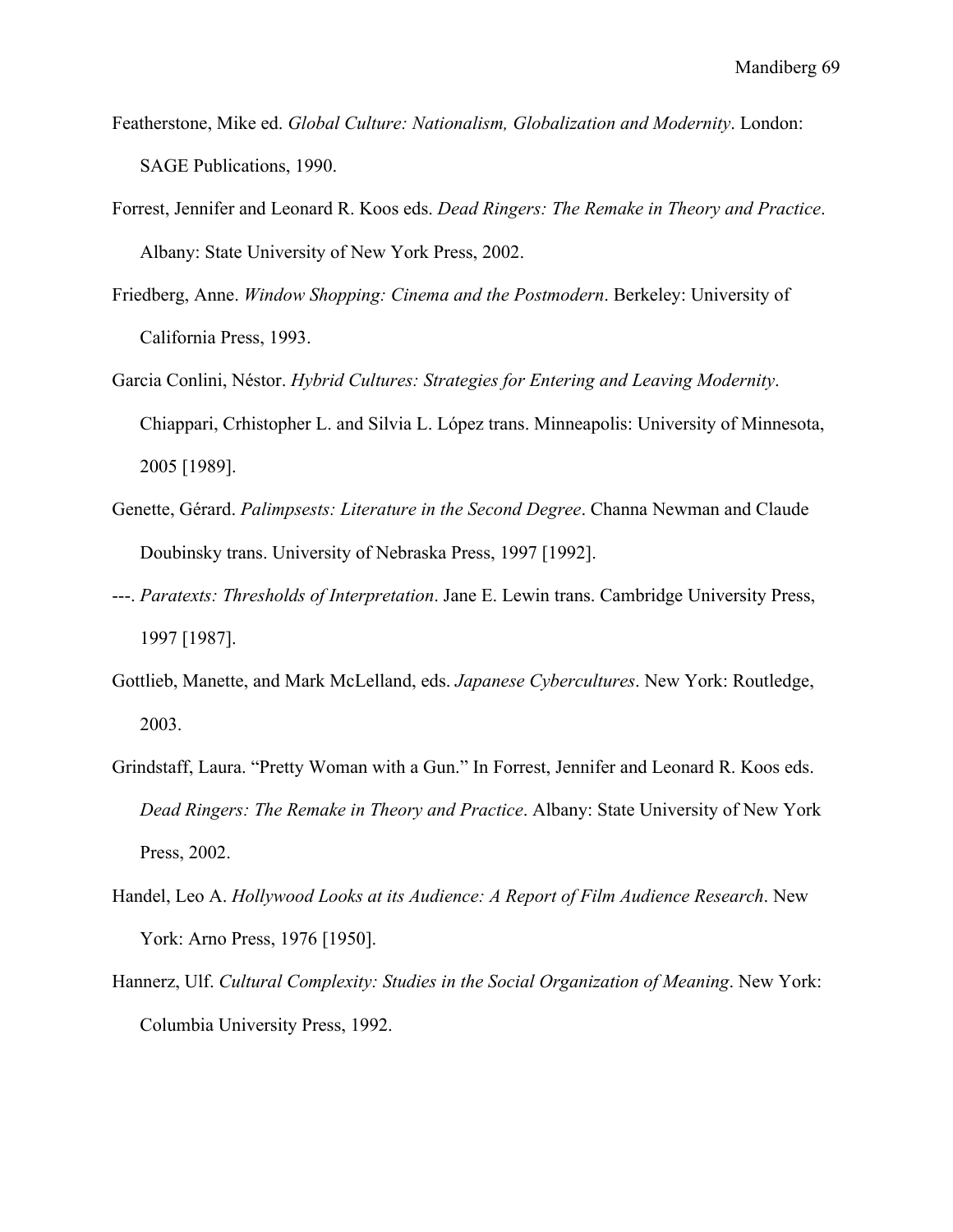- Hansen, Mirriam. *Babel and Babylon: Spectatorship in American Silent Film*. Cambridge, Mass: Harvard University Press, 1991.
- Harvey, David. *The Condition of Postmodernity*. Cambridge & Oxford: Blackwell Publishing, 1990.
- Hatim, Basil, and Ian Mason. *Discourse and the Translator*. London: Longman, 1990.
- Hermans, Theo ed. *The Manipulation of Literature*. New York: St. Martin's Press, 1985.

Higson, Andrew. "The Concept of National Cinema." Screen, 30, 4, 1989: 36-46.

- Hobsbawm, E., and T. Ranger eds. *The Invention of Tradition*. New York: Columbia University Press, 1983.
- Hoskins, Colin and Rolf Mirus. 1988. "Reasons for the U.S. Dominance of the International Trade in Television Programs." *Media, Culture and Society* 10: 499-515.
- Horton, Andrew. "Cinematic Makeovers and Cultural Border Crossings: Kusturica's *Time of the Gypsies* and Coppola's *Godfather* and *Godfather II*." In Horton, Andrew and Stuart Y McDougal eds. *Play It Again, Sam: Retakes on Remakes*. Berkeley: University of California Press, 1998: p. 188
- Horton, Andrew and Stuart Y McDougal eds. *Play It Again, Sam: Retakes on Remakes*. Berkeley: University of California Press, 1998.
- Hung, Eva ed. *Translation and Cultural Change: Studies in History, Norms and Image-Projection*. Amsterdam: Benjamins Translation Library, 2005.

Huntington, Samuel. "The Clash of Civilizations?" *Foreign Affairs* 72, 3 (Summer), 1993.

Ito, Mizuko, Daisuke Okabe and Misa Matsuda eds. *Personal, Portable, Pedestrian. Mobile Phones in Japanese Life*. Cambridge: MIT Press, 2006.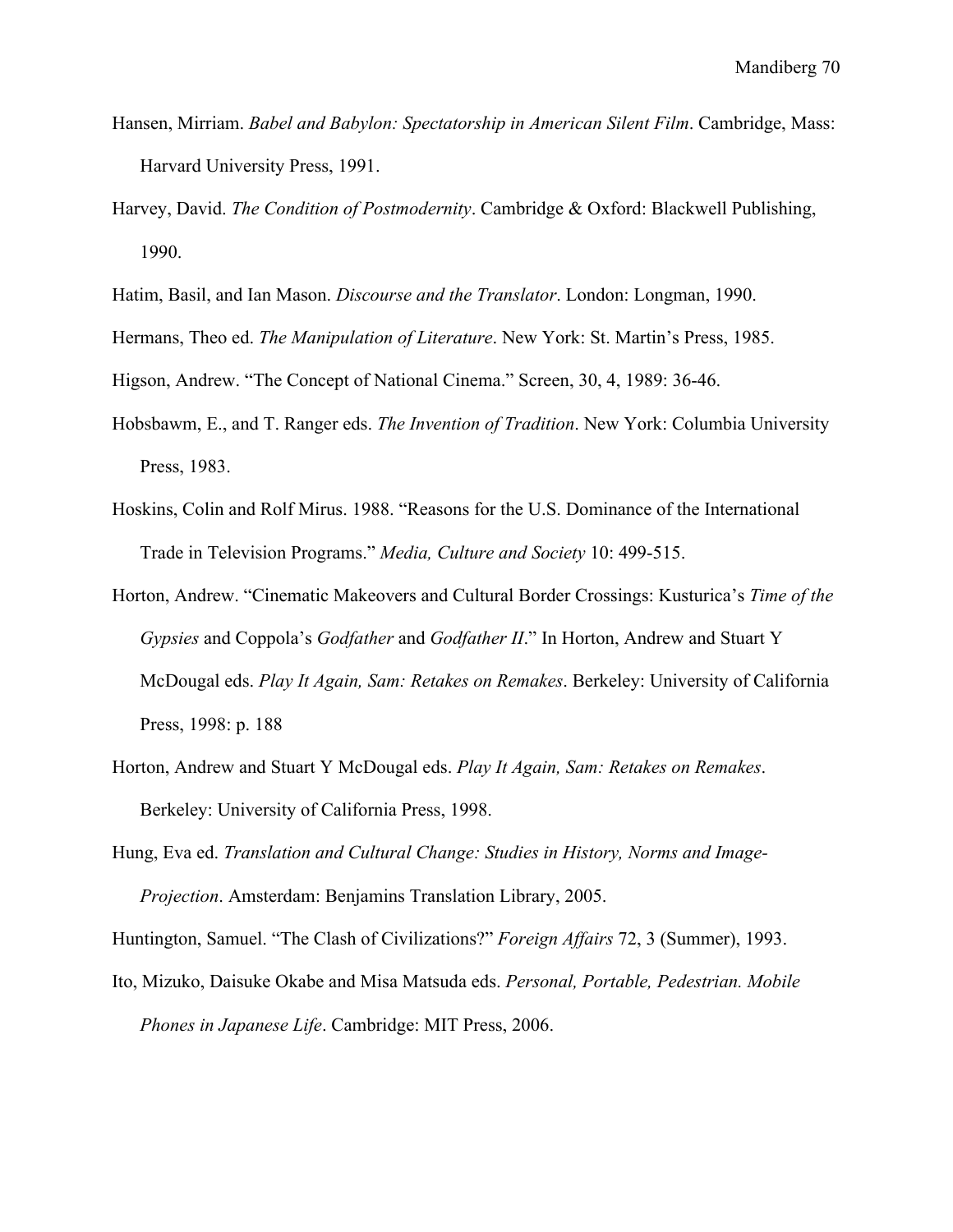- Ivy, Marilyn. *Discourses of the Vanishing: Modernity, Phantasm, Japan*. Chicago: University of Chicago Press, 1995.
- Iwabuchi, Koichi. "Pure Impurity: Japan's Genius for Hybridism." *Communal Plural: Journal of Transnational and Crosscultural Studies* 6, no. 1, 1998: 71-86.
- ---. *Recentering Globalization: Popular Culture and Japanese Transnationalism*. Durham: Duke University Press, 2002.
- Iwabuchi, Koichi, Stephen Muecke and Mandy Thomas eds. *Rogue Flows: Trans-Asian Cultural Traffic*. Hong Kong: Hong Kong University Press, 2004.
- Kato, Hidetoshi. *Japanese Popular Culture: Studies in Mass Communication and Cultural Change*. Westport, Conn: Greenwood Press, 1973 [1959].
- Kelts, Roland. *Japanamerica: How Japanese Pop Culture Has Invaded the U.S.* New York: Palgrave Macmillan, 2006.
- Kinsella, Sharon. "Japanese Subculture of the 1990s: Otaku and the Amateur Manga Movement." *Journal of Japanese Studies* 24.2, 1998.
- Klinger, Barbara. *Beyond the Multiplex: Cinema, New Technologies and the Home*. Berkeley: University of California Press, 2006.
- Kloepfer, Rolf. "Intra- and Intercultural Translation." *Poetics Today* 2, 4, Summer-Autumn 1981: 29-37.
- Kubo, Masakazu. "Why Pokemon Was Successful in America." *Japan Echo*, April 2000: 59-62.
- Lefevere, Andre. "Mother Courage's Cucumbers*." Modern Language Studies* 12, 4 (Autumn 1982): 3-20.
- Leitch, Thomas. "Twelve Fallacies in Contemporary Adaptation Theory." *Criticism* Vol. 45, No. 2 (Spring), 2003: pps. 149-71.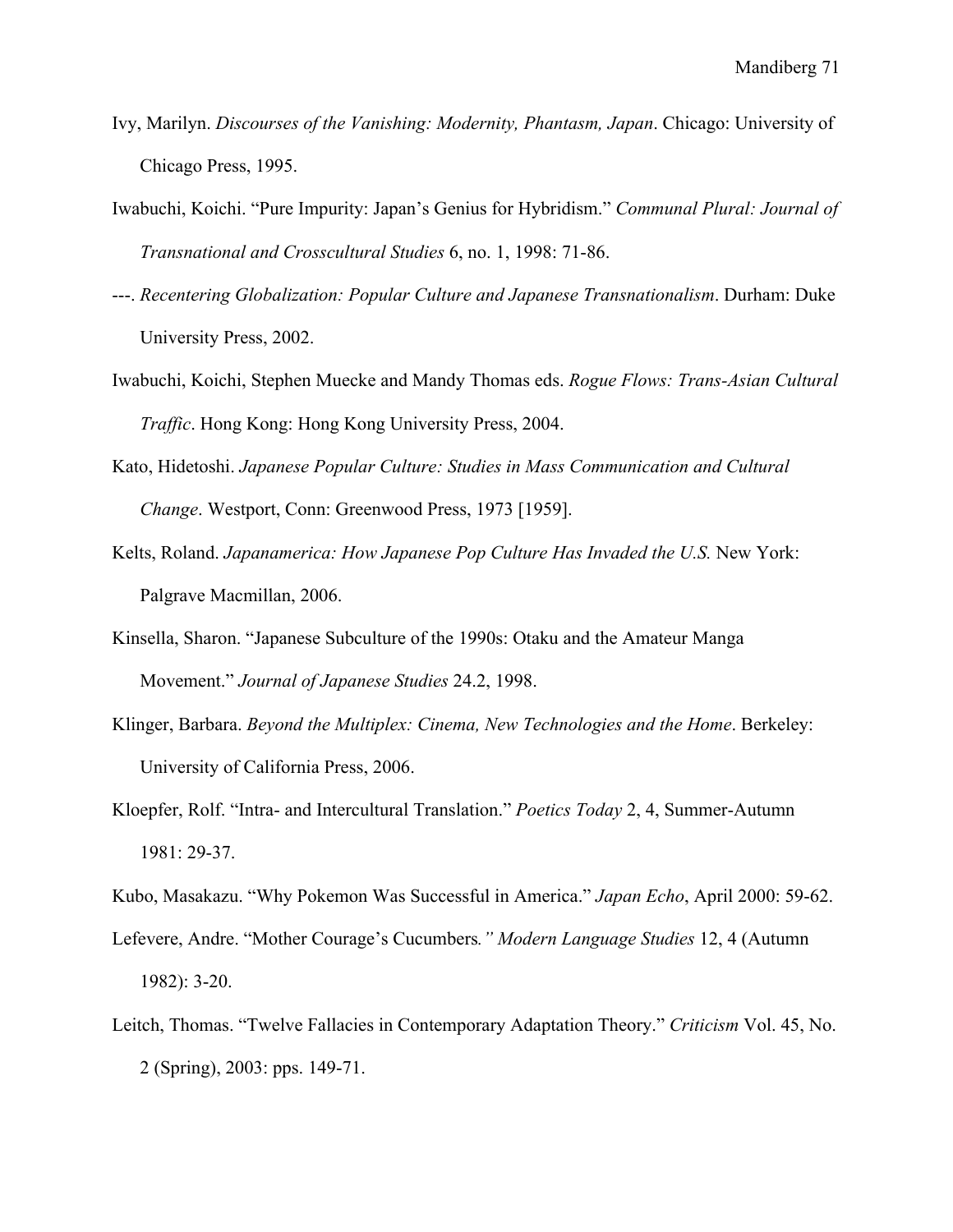- ---. "Twice-Told Tales: Disavowal and the Rhetoric of the Remake." In Forrest, Jennifer and Leonard R. Koos eds. *Dead Ringers: The Remake in Theory and Practice*. Albany: State University of New York Press, 2002 [Originally published in *Literature/Film Quarterly* 18 (1990-91): pp. 138-49].
- Lewis, Philip E. "The Measure of Translation Effects." In Graham, Joseph F. *Difference in Translation*. Cornell University Press, 1985.
- Lim, Bliss Cua. "Generic Ghosts: Remaking the new 'Asian horror film.'" In Marchetti, Gina and Tan See Kam eds. *Hong Kong Film, Hollywood and New Global Cinema: No Film is an Island*. London: Routledge, 2006: pp. 109-125.
- Lipsitz, George. *Dangerous Crossroads: Popular Music, Postmodernism and the Poetics of Place*. London: Verso, 1994.
- Marchetti, Gina and Tan See Kam eds. *Hong Kong Film, Hollywood and New Global Cinema: No Film is an Island*. London: Routledge, 2006.
- Martinez, D. R. ed. *Worlds of Japanese Popular Culture: Gender, Shifting Boundaries and Global Culture*. New York: Cambridge University Press, 1998.
- Mattelart, Armand. *Networking the World, 1794-2000*. Liz Carey-Libbrect and James A Cohen trans. Minneapolis: University of Minnesota Press, 2000 [1996].
- ---. *Transnationals and the Third World: The Struggle for Culture*. South Hadley: Bergin and Garvey, 1983.

- ---. "Editor's Introduction." *Journal of Romance Studies* 4, 1 (Special Issue: Film Remakes), 2004: 1-11.
- McGray, Douglas. "Japan's Gross National Cool." *Foreign Policy*, May/June, 2002.

Mazdon, Lucy. *Encore Hollywood: Remaking French Cinema*. London: bfi Publishing, 2000.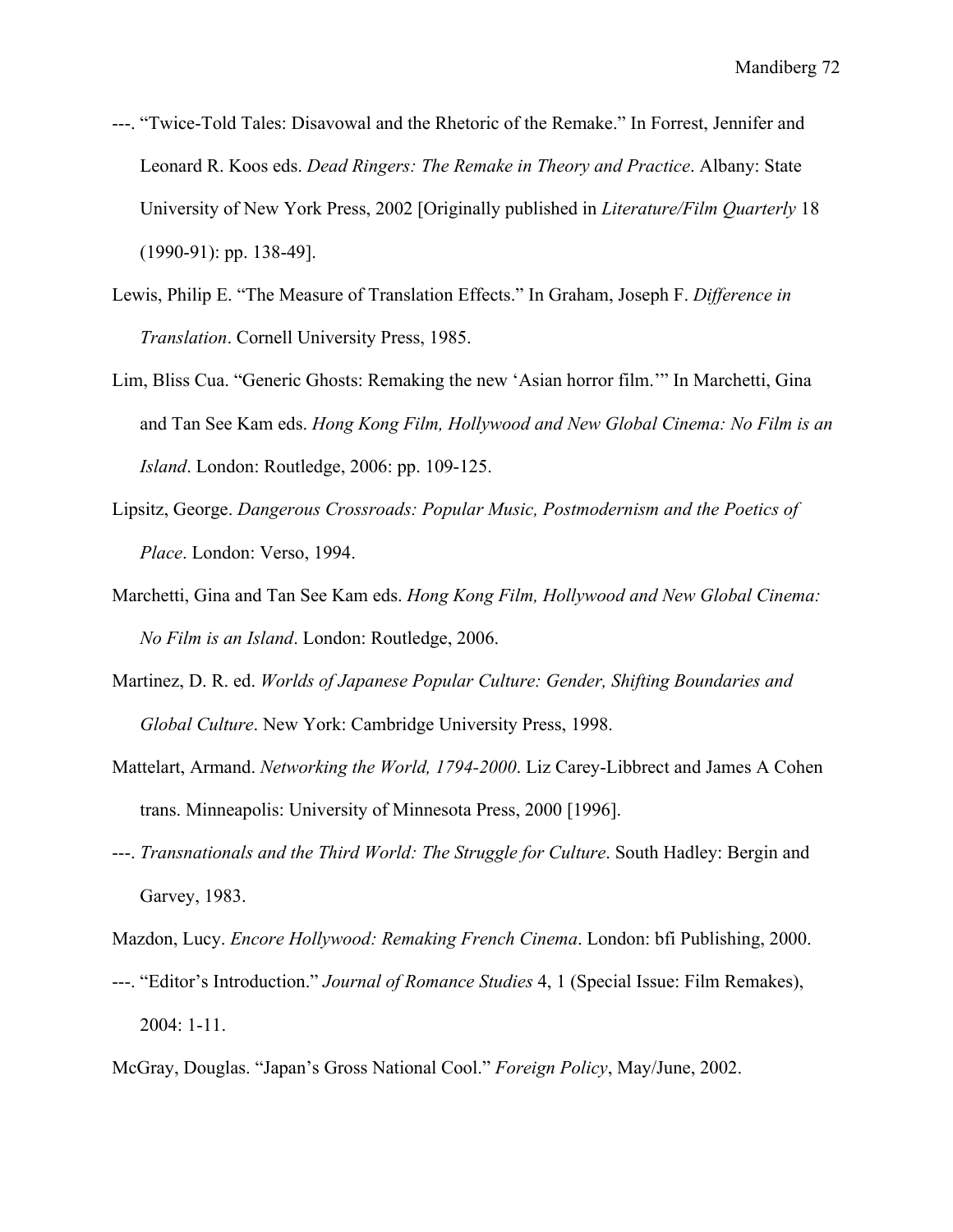- Miller, Toby, Nitin Govil, John McMurrin, Richard Maxwell and Ting Wang eds. *Global Hollywood 2*. London: British Film Institute Publishing, 2005.
- Mitsuhiro Yoshimoto. "The Postmodern and Mass Images in Japan." *Public Culture* 1, no. 2, 1989.
- Miyoshi, Masao, and Harry D. Harootunian, eds. *Postmodernism and Japan*. Durham: Duke University Press, 1989.

Moretti, Franco. "Conjectures on World Literature." *New Left Review* (Jan-Feb), 2000: 54-68.

- Morley, David, and Kevin Robins. *Spaces of Identities: Global Media, Electronic Landscapes and Cultural Boundaries*. London: Routledge, 1995.
- Morris-Suzuki, Tessa. *Re-Inventing Japan: Time, Space, Nation*. Armonk, NY: M. E. Sharpe, 1998.
- Moore, Cornelia N. and Lucy Lower eds. *Translation East and West: A Cross-Cultural Approach*. Honolulu: College of Languages, Linguistics and Literature, University of Hawaii, 1992.
- Napier, Susan J. *Anime from Akira to Princess Mononoke: Experiencing Contemporary Japanese Animation*. New York: Palgrave, 2001.
- Newitz, Annalee. "Anime Otaku: Japanese Animation Fans Outside Japan." *Bad Subjects* 13, 1994.
- Nornes, Abe Mark. *Cinema Babel: Translating Global Cinema*. Minneapolis: University of Minnesota Press, 2007.
- ---. "For an Abusive Subtitling." *Film Quarterly* 52.3, 1999.
- Nye Jr., Joseph S. "Soft Power." *Foreign Policy* 80, Autumn 1990: pp. 153-171.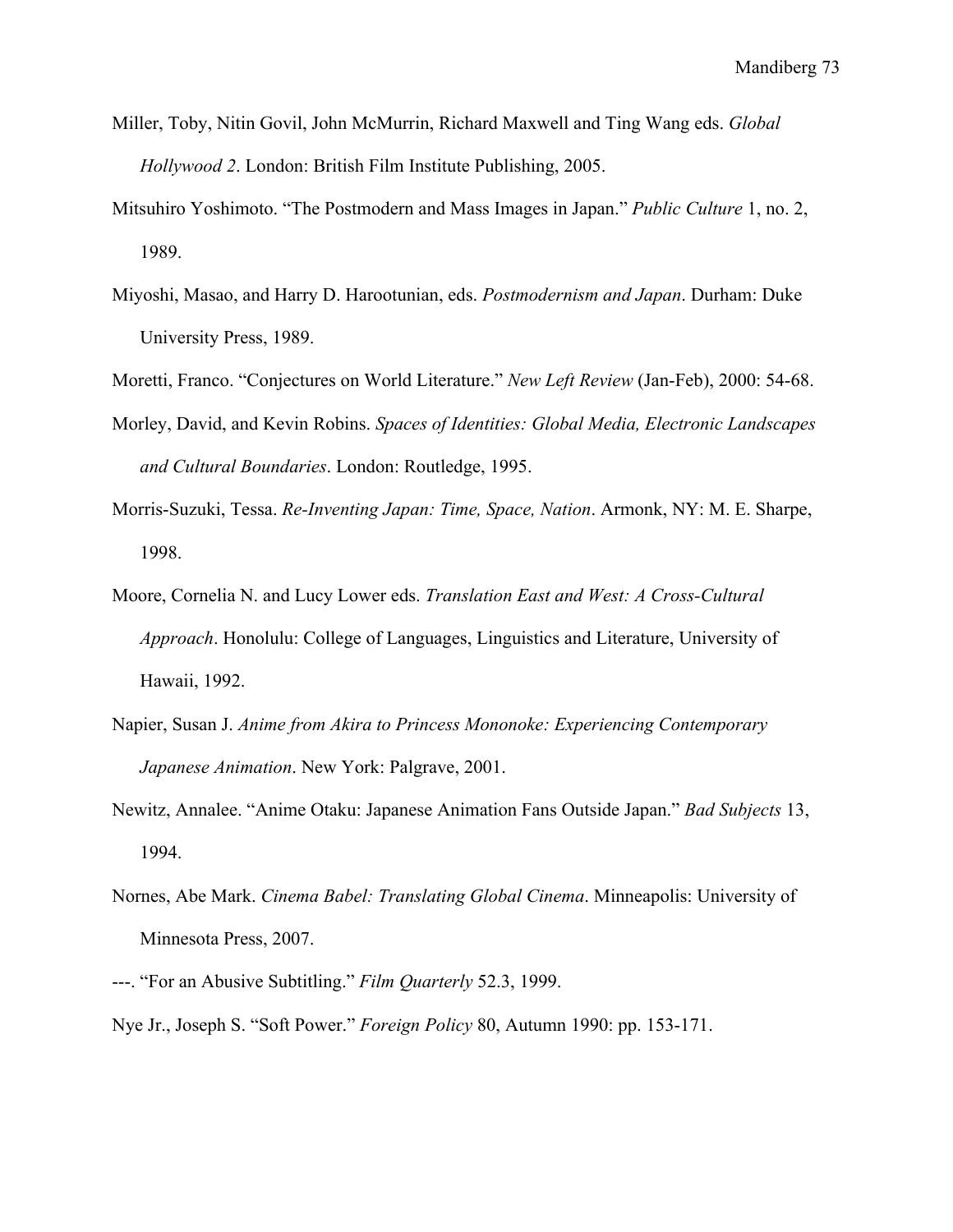- Ong, Aihwa. *Flexible Citizenship: The Cultural Logics of Transnationality*. Durham: Duke University Press, 1999.
- Powers, Richard Gid and Hidetoshi Kato eds. *Handbook of Japanese Popular Culture*. New York: Greenwood Press, 1989.

Richie, Donald. *Ozu*. University of California Press, 1974.

- Robertson, Jennifer. "It takes a Village: Internationalization and Nostalgia in postwar Japan." in Vlastos, S. ed. *Mirror of Modernity: Invented Traditions of Modern Japan*. Berkeley and Los Angelos: University of California Press, 1998.
- Robinson, Douglas. "The Ascetic Foundations of Western Translatology: Jerome and Augustine." In *Translation and Literature*. Edinburgh: Edinburgh University Press, 1992.

Rothkopf, D. "In Praise of Cultural Imperialism." *Foreign Policy* (Summer 1997): 38-53, 43, 52.

Said, Edward W. "The Clash of Ignorance." *The Nation*, October 22, 2001.

- Sakai, Naoki. *Translation and Subjectivity: On "Japan" and Cultural Nationalism*. Minneapolis: University of Minneapolis Press, 1997.
- ---. *Voices of the Past: The Status of Language in Eighteenth-Century Japanese Discourse*. Ithaca: Cornell University Press, 1991.
- Schleiermacher, Friedrich. "On the Different Methods of Translating." Susan Bernofsky trans. In Venuti, Lawrence ed. *The Translation Studies Reader*, 2<sup>nd</sup> ed. New York: Routledge, 2004.
- Shohat, Ella and Robert Stam. "The Cinema after Babel: Language, Difference, Power." *Screen* 26.3-4, 1985: 35-58.
- Silverstone Roger and Eric Hirsch eds. *Consuming Technologies: Media and Information in Domestic Spaces*. London: Routledge, 1992.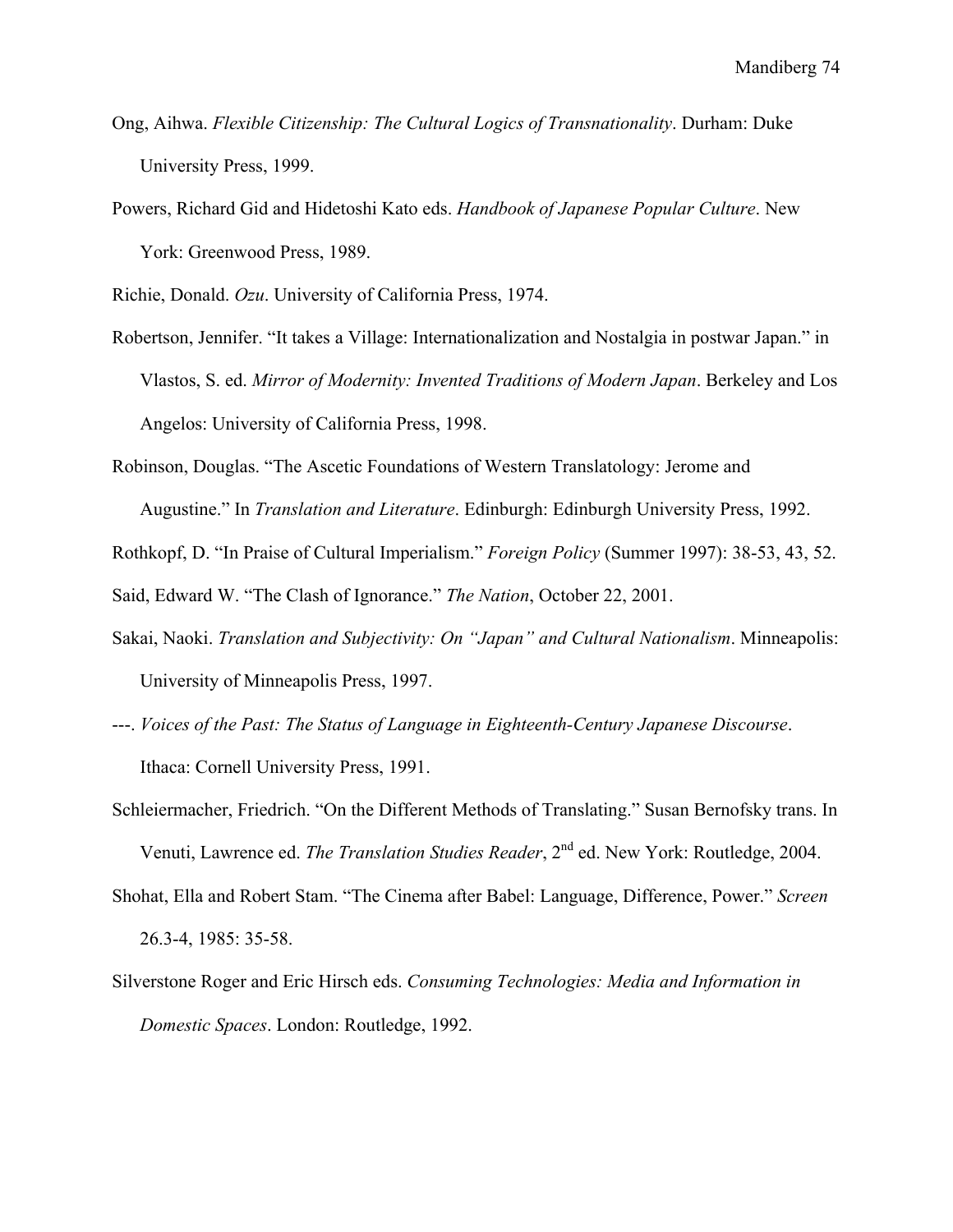- Smalley, William A. *Translation as Mission: Bible Translation in the Modern Missionary Movement*. Mercer University Press, 1991.
- Steiner, George. *After Babel: Aspects of Language & Translation*. 3<sup>rd</sup> edition. Oxford: Oxford University Press, 1998.
- Straubhaar, Joseph. "Beyond Media Imperialism: Asymmetrical Interdependence and Cultural Proximity." *Critical Studies in Mass Communication* 8, no. 1, 1991: 39-59.
- Stokes, Melvyn and Richard Maltby eds. *Hollywood Abroad: Audiences and Cultural Exchange*. London: British Film Institute Publishing, 2004.

Tobin, Joseph ed. *Pikachu's Global Adventure*. Durham: Duke University Press, 2004.

- ---. *Re-Made in Japan: Everyday Life and Consumer Taste in a Changing Society*. New Haven and London: Yale University Press, 1992.
- Tomlinson, John. *Cultural Imperialism: A Critical Introduction*. London: Pinter Publishers, 1991.
- Toury, Gideon. "Translated Literature: System, Norm, Performance: Toward a TT-Oriented Approach to Literary Translation." *Poetics Today* 2, 4 (dSummer-Autumn, 1981): 9-27.
- Trifonas, Peter ed. *Communities of Difference: Language, Culture and the Media*. New York: Palgrave-Macmillan, 2004.
- Urban, Greg. *Metaculture: How Culture Moves Through the World*. Minneapolis: University of Minnesota Press, 2001.
- Venuti, Lawrence. *The Scandals of Translation: Towards an Ethics of Difference*. New York: Routledge, 1998.
- ---. *The Translator's Invisibility: A History of Translation*. New York: Routledge, 1995. Venuti, Lawrence ed. *The Translation Studies Reader*, 2nd ed. New York: Routledge, 2004.